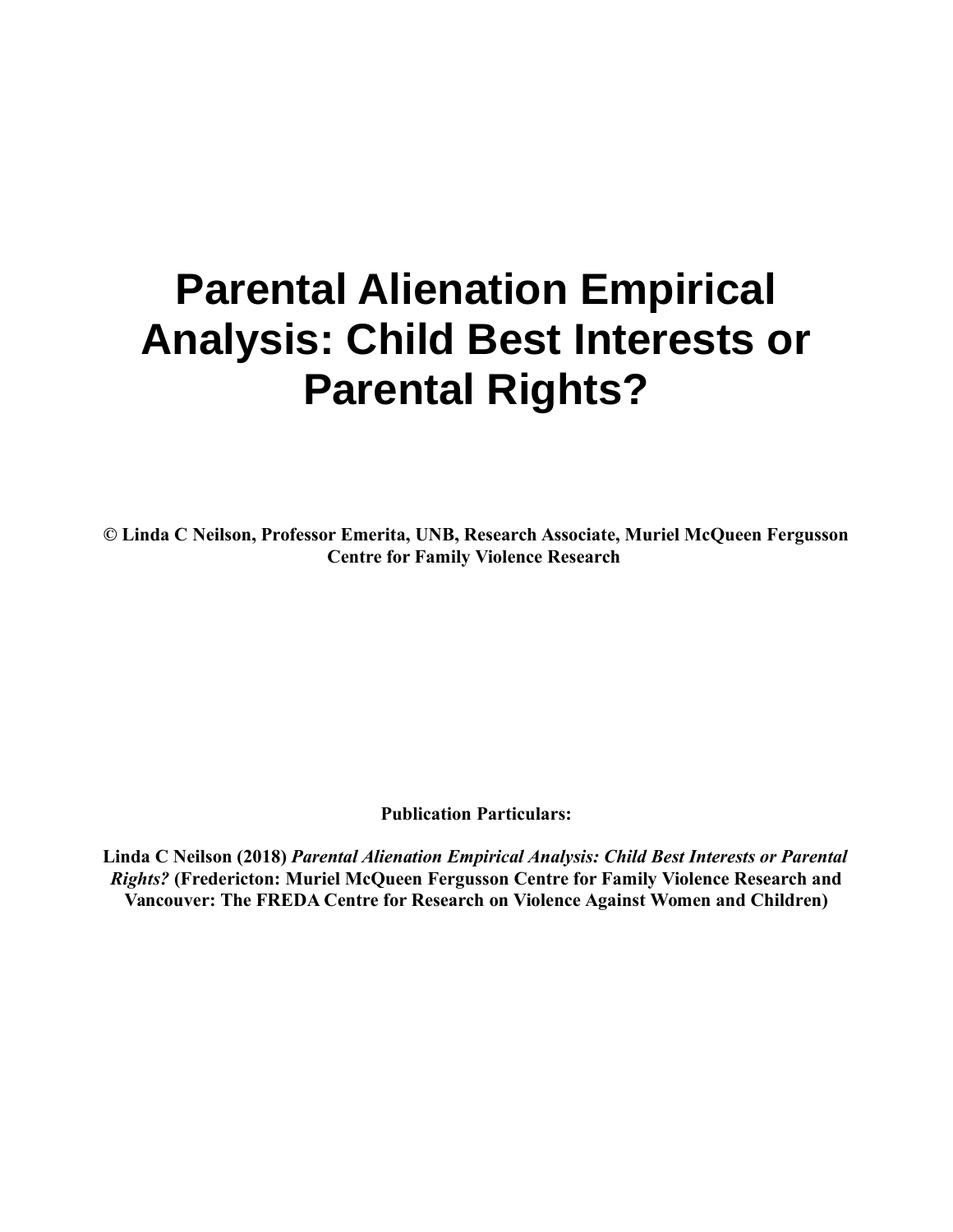# **Parental Alienation Empirical Analysis: Child Best Interests or Parental Rights?**

**© Linda C Neilson, Professor Emerita, UNB** 

"*There is now scholarly consensus that severe alienation is abusive to children (Fidler and Bala, 2010), and is a largely overlooked form of child abuse (Bernet et al, 2010)"*[1](#page-1-0)

"*Despite controversies among child and mental-health experts about the usefulness and scientific validity of the concept, parental alienation claims and court findings associated with them have virtually (between 2002 and 2016) exploded in Canada*" [2](#page-1-1)

## **Introduction:**

Vigorous debate and controversy surround the scientific validity of parental alienation diagnoses and its associated assessment tools, particularly in connection with their application in the legal system.<sup>[3](#page-1-2)</sup> While some experts contend that the concept has demonstrated scientific validity, $4$  many academic researchers, mental health, and child experts as well as experts in the domestic and family violence fields are expressing concern.<sup>[5](#page-1-4)</sup> In this article I explore how Canadian courts are responding to parental

<span id="page-1-1"></span>2 Chapter 10.12.5 of Linda C. Neilson *[Responding to Domestic Violence in Family Law, Civil Protection & Child](http://commentary.canlii.org/w/canlii/2017CanLIIDocs2)  [Protection Cases](http://commentary.canlii.org/w/canlii/2017CanLIIDocs2)* (Ottawa: CanLII, 2017) on line.

<span id="page-1-2"></span>3 L. Drozd (2009). "Rejection in cases of abuse or alienation in divorcing families" in Galatzer-Levy RM; Kraus L & Galatzer-Levy J. *The Scientific Basis of Child Custody Decisions*, 2nd Edition (John Wiley & Sons) pp. 403-416; C. S. Bruch (2001) "Parental Alienation Syndrome and Parental Alienation: Getting It Wrong in Child Custody Cases" *Family Law Quarterly* 35 (527): 527-552; M.S. Pignotti "Parental alienation syndrome (PAS): unknown in medical settings, endemic in courts" 2103 104(2) *PubMed* 54-8; Holly Smith (2016) Parental Alienation syndrome: Fact or Fiction? The Problem With Its Use in Child Custody Cases in 11 *Mass. L. Rev*. 64.C. Dalton, G. & K. Waters Mathews; L. Drozd, Hon. F. Wong *et al.* (2006) *Navigating Custody and Access Evaluation in Domestic Violence Cases* (National Council of Juvenile and Family Court Judges); Hon. Jerry Bowles, Hon. Kaye Christian et al. (2009) *A Judicial Guide to child Safety in Custody Cases* (National Council of Juvenile and Family Court Judges); Joan Meier "A Historical Perspective on Parental Alienation Syndrome and Parental Alienation" 2009 6 *Journal of Child Custody* 232-257.

- <span id="page-1-3"></span>4 For example, William Bernet and Amy J. L. Baker "Parental Alienation, DSM-5 , and ICD-11: Response to Critics" 2013, 41 (1) *Journal of the American Academy of Psychiatry and the Law* 98-104; Richard Warshak, "Current Controversies Regarding Parental Alienation Syndrome" (2001) 19 (3) *American Journal of Forensic Psychology* 29- 59; Stanley Clawar and Brynne Rivlin *Children Held Hostage* (2nd edition, American Bar Association, 2013).
- <span id="page-1-4"></span>5 Published comments critical of *parent alienation syndrome theory* by internationally respected researchers and academics include: Robert Emery, Ph.D., Professor of Psychology in the Department of Psychology and Director of the Centre for Children, Families and the Law, University of Virginia: *"Despite influencing many custody proceedings, Gardner's ideas fail to meet even minimal scientific standards."* Source: Robert E. Emery (2005) "Parental Alienation Syndrome: Proponents Bear the Burden of Proof" *Family Court Review* 43(1) 8-13; Dr. Robert Geffner, Clinical Research Professor and adjunct faculty member for the National Judicial College, as well as author of numerous books on domestic violence and child abuse: *"While some parents resort to such behaviour, parent alienation syndrome is not*

<span id="page-1-0"></span><sup>1</sup> Edward Kruk "The Impact of Parental Alienation on Children" *Psychology Today* posted April 25, 2013 on line.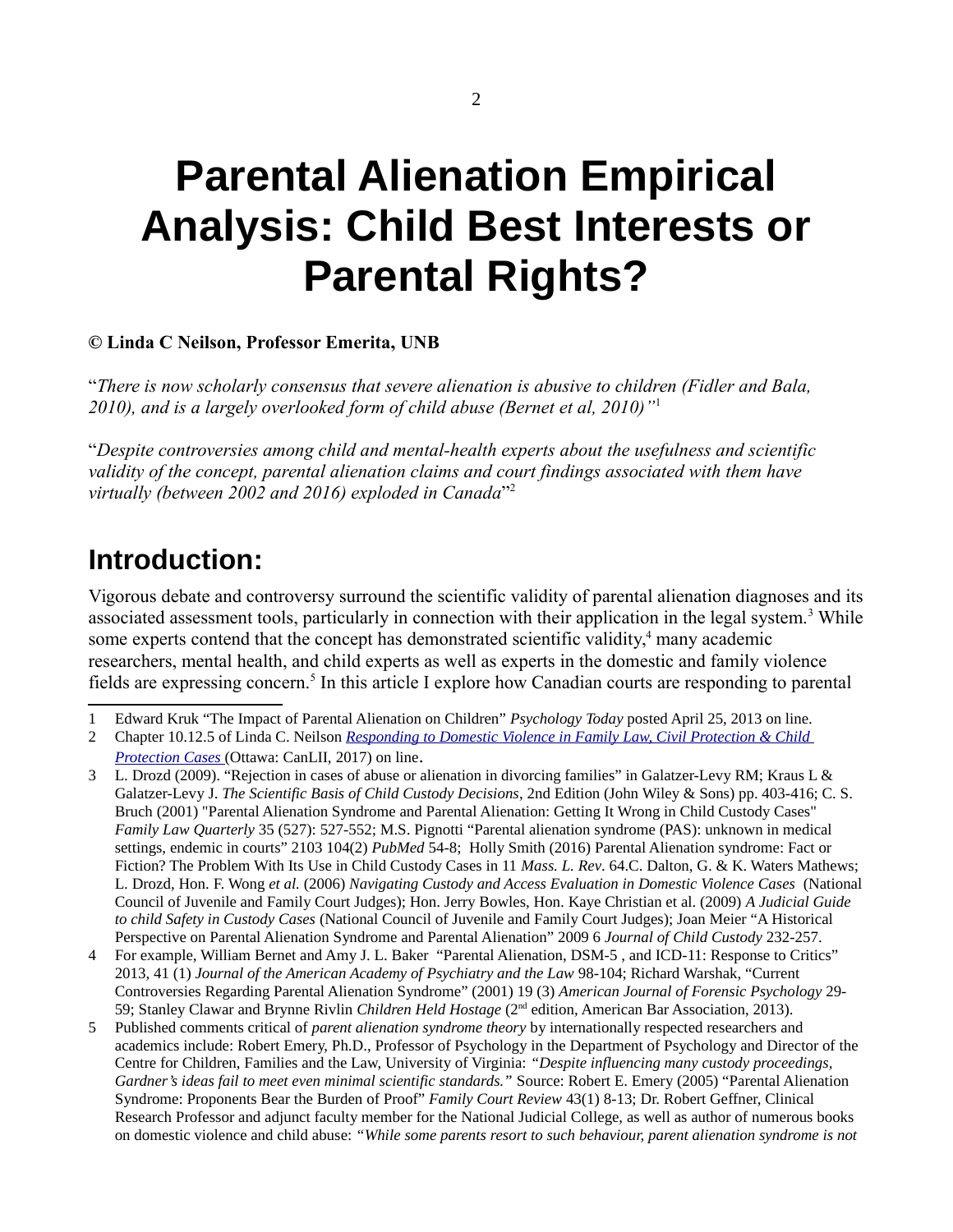alienation claims. The goal is to assess empirically whether or not the academic and professional concerns of critics have an empirical basis.

We begin the report with a discussion of critical comments and concerns reported in the academic and professional literature. The concerns and controversies are then connected to an empirical analysis of 357 Canadian trial and appeal cases<sup>[6](#page-2-0)</sup> in which parental alienation was claimed or found by a court.<sup>[7](#page-2-1)</sup> Excluding 15 cases that focused on professional complaints associated with parental alienation, we find that one hundred and forty one of the cases (41.5 %, almost one half) also involved claims of domestic violence and or child abuse.

Are the concerns of professionals and academics about the application of parental alienation theory in a legal context supported or refuted? Does the concept, as it is currently being applied by courts, comply with legal principles associated with fundamental human and child rights, due process, gender equality, rules relating to admission of expert evidence and analysis of legally mandated factors associated with the best interests of children? Does the concept operate in a gender-neutral fashion as those who adhere to the theory assert or does it produce systemic gender bias in the legal system as critics contend? Is the concept applied only in cases that do not involve abuse or violence in accordance with premises underlying the theory or is the concept deflecting attention from domestic violence, its effects on children and safety as the critics fear? Finally, is 'parental alienation' considered along with other best interest of the child criteria in a balanced fashion or is preventing nuanced assessments of other best interests of the child criteria?

*a valid diagnosis and shouldn't be admitted into child custody cases."* Janet Johnson & Joan Kelly (2004): *"In this*  reply to Richard Gardner, we outline our points of disagreement with his formulation of parental alienation syndrome *(PAS), showing that his focus on the alienating parent as the primary cause of children's negative attitudes and rejecting behaviour toward the other parent is overly simplistic and not supported by findings from recent empirical research. It follows that we strongly object to Gardner's recommendations for legal and mental health interventions with alienated children as well as the use of the term PAS when referring to this problem."* Source: Janet Johnson & Joan Kelly (2004) "Rejoinder to Gardner's "Commentary on Kelly and Johnston's 'The Alienated Child: A Reformulation of Parental Alienation Syndrome'" *Family Court Review* 42(4), 622-628. See also: R. Freeman & G. Freeman (2003) *Managing Contact Difficulties: A Child Centered Approach* (Department of Justice) at 2.4; S. J. Dallam (1999) "Parental Alienation Syndrome: Is it scientific?" in E. St. Charles & L. Crook (eds.) *Expose: The failure of family courts to protect children from abuse in custody disputes* (Los Gatos, CA: Our Children Our Children Charitable Foundation); J. S. Meier (2009) "Parental Alienation Syndrome and Parental Alienation: Research Reviews" in *Applied Research Forum* (National Online Resource Centre on Violence Against Women); Joan Meier ad Sean Dickson "Mapping Gender: Shedding Empirical Light on Family Courts' Treatment of Cases Involving Abuse and Alienation" (2017) 35 (2) *Law & Inequality: A Journal of Theory and Practice*, Article 10; P. Van Horn & B. M Groves (2006) "Children Exposed to Domestic Violence: Making Trauma Informed Custody and Visitation Decisions" in *Juvenile and Family Court Review* 57(1); Holly Smith (2016) Parental Alienation syndrome: Fact or Fiction? The Problem With Its Use in Child Custody Cases in 11 *Mass. L. Rev*. 64.C. Dalton, G. & K. Waters Mathews; L. Drozd, Hon. F. Wong *et al.* (2006) *Navigating Custody and Access Evaluation in Domestic Violence Cases* (National Council of Juvenile and Family Court Judges); Hon. Jerry Bowles, Hon. Kaye Christian et al. (2009) *A Judicial Guide to child Safety in Custody Cases* (National Council of Juvenile and Family Court Judges) at page 12; Joan Meier (2011) *Parental Alienation Syndrome & Parental Alienation: Research Reviews* (VAWnet].

<span id="page-2-0"></span><sup>6</sup> CanLII's on-line case law reporting system often enables researchers, via the 'cited by' function, to identify subsequent case law involving the same family. The function is extremely helpful but it is not foolproof. While every effort was made to ensure that cases involving the same family were counted once when the family generated a series of cases, for example as a result of repetitive applications to courts or as a result of appeal judgments, in some instances subsequent applications by the same family may have been counted as a new case. The end result, however, is that the number of case law decisions involving parental alienation claims analyzed in this study is under, rather than over, reported.

<span id="page-2-1"></span><sup>7</sup> In a number of cases experts or courts made findings of parental alienation despite the absence of a parental alienation claim.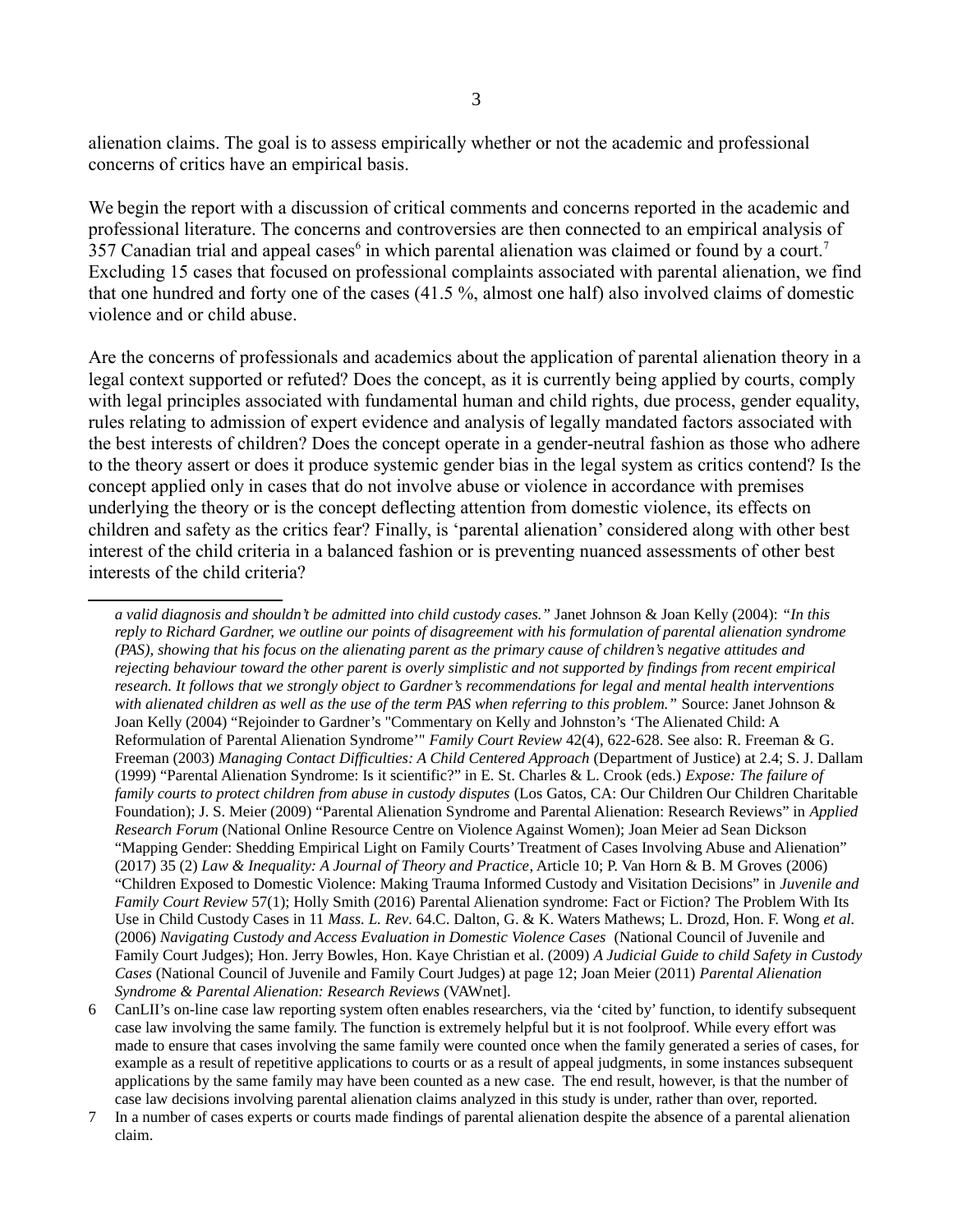## **What the Critics Are Saying**

The concerns of critics about parental alienation theory relate to: 1) concerns about research credibility, $\delta$  including limited evidence of representativeness of study samples, small sample sizes, $\delta$ absence of longitudinal research,<sup>[10](#page-3-2)</sup> lack of controls for the influence of scientifically verified and professionally accepted factors known to negatively affect child wellbeing such as parental conflict, abuse, exposure to violence, substance abuse and mental health issues on the one hand and scientifically verified child resilience factors that protect children from harm - such as parent-child attachment and parental-child warmth on the other;<sup>11</sup> 2) gender bias; 3) deflection of attention from scrutiny of parenting practices and parent-child relationships to a focus on blame for interference with

- <span id="page-3-1"></span>9 Sociologist, Stanley Clawar's research is commonly cited by parental alienation advocates in support of assertions of the scientific research validity of parental alienation theory. The claim is made that Clawar and Rivlin's empirical research documenting parental alienation and its associated child and parental behaviors is based on analysis of more than 700, now 1000 cases. However, scrutiny of the empirical basis for the claims made by Clawar and Rivilin reported in Stanley Clawar and Brynne Rivlin *Children Held Hostage*, second edition (2013: American Bar Association) "Appendix: Research Techniques and Sample Characteristics" reveals that the Clawar and Rivlin's analysis is derived from client files seen in professional practice and subsequently analyzed by the authors. In the absence of research samples and research controls, we have no way of knowing the degree to which the authors' conclusions can be extended beyond their clinical sample to the general public and we have no way of knowing the extent to which the authors considered and controlled for scientifically verified and professionally accepted adversities other than parental alienation that affect child well being . Clawar and Rivilin's conclusions should be considered therapeutic theory drawn from clinical practice rather than scientific research.
- <span id="page-3-2"></span>10 Although Dr. Amy Baker has testified in Canadian courts, for example, *Hukerby v. Paquet* [2014] S.J. no 791, that her research is longitudinal and other parental alienation advocates have advised courts that Dr. Baker's conclusions are based on 'long-term' research, her research was actually both qualitative and retrospective. For particulars, see: Amy J. L. Baker (2006) "The Long-Term Effects of Parental Alienation on Adult Children: A Qualitative Research Study" 33(4) *American Journal of Family Therapy*; Amy J. L. Baker (2007) *Adult Children of parental alienation syndrome: Breaking the ties that bind* (W.W. Norton Professional). A longitudinal study is a research design that involves repetitive observations and assessments of the same variables over a period of time. For example, a longitudinal study of parental alienation would use a validated instrument to identify a sample of children who were alienated from a parent. It would then follow and reassess the children at various points throughout their lives into adulthood. A well designed longitudinal study would also implement experimental controls in order to distinguish the effects of parental alienation from the effects of other adversities on children. In contrast Dr. Baker's parental alienation theory was based on forty interviews with adults who self-reported as adults that they had been alienated from a parent when they were children. The 70 % of alienated children experience depression figure being cited to Canadian courts is based on the percentage of 40 research participants who self reported having experienced both alienation and depression. Without validated mental health testing for depression at the time the depression was experienced, we have no way of knowing whether or not the self reports of depression met validated mental health diagnostic criteria for depression. Because the research did not include scientific sampling methods or research controls, it is not possible to reliably conclude that the experiences of participants in the study were caused by parental alienation and not by something else. For example, if 70 % of children whose parents separate or divorce report experiencing depression, a finding that 70 % of adults who claim alienation report having experienced depression may tell little about the effects of alienation.

<span id="page-3-0"></span><sup>8</sup> Rebecca Thomas and James Richardson (2015) "Parental Alienation Syndrome: 30 years On and Still Junk Science" 54(3) *Judge's Journal;* Daniel Krauss (2016) *Psychological Expertise in Court* (Routledge). Experts testifying in Canadian courts regularly cite Dr. Amy Baker. It is important to note that Amy J.L. Baker's research on parental alienation is not her PhD research conducted at the Teacher's College of Columbia University, (Teacher's College, Graduate School of Education, Health & Psychology) that led to her PhD degree in 1989. Her PhD research, which would have been supervised by tenured academic professors, was titled *The child's attachment to the mother in infancy and toddlerhood: a comparative study*. Presumably, her interest in exploring Richard Gardner's controversial parental alienation syndrome theory emerged in the years following her graduation from the university.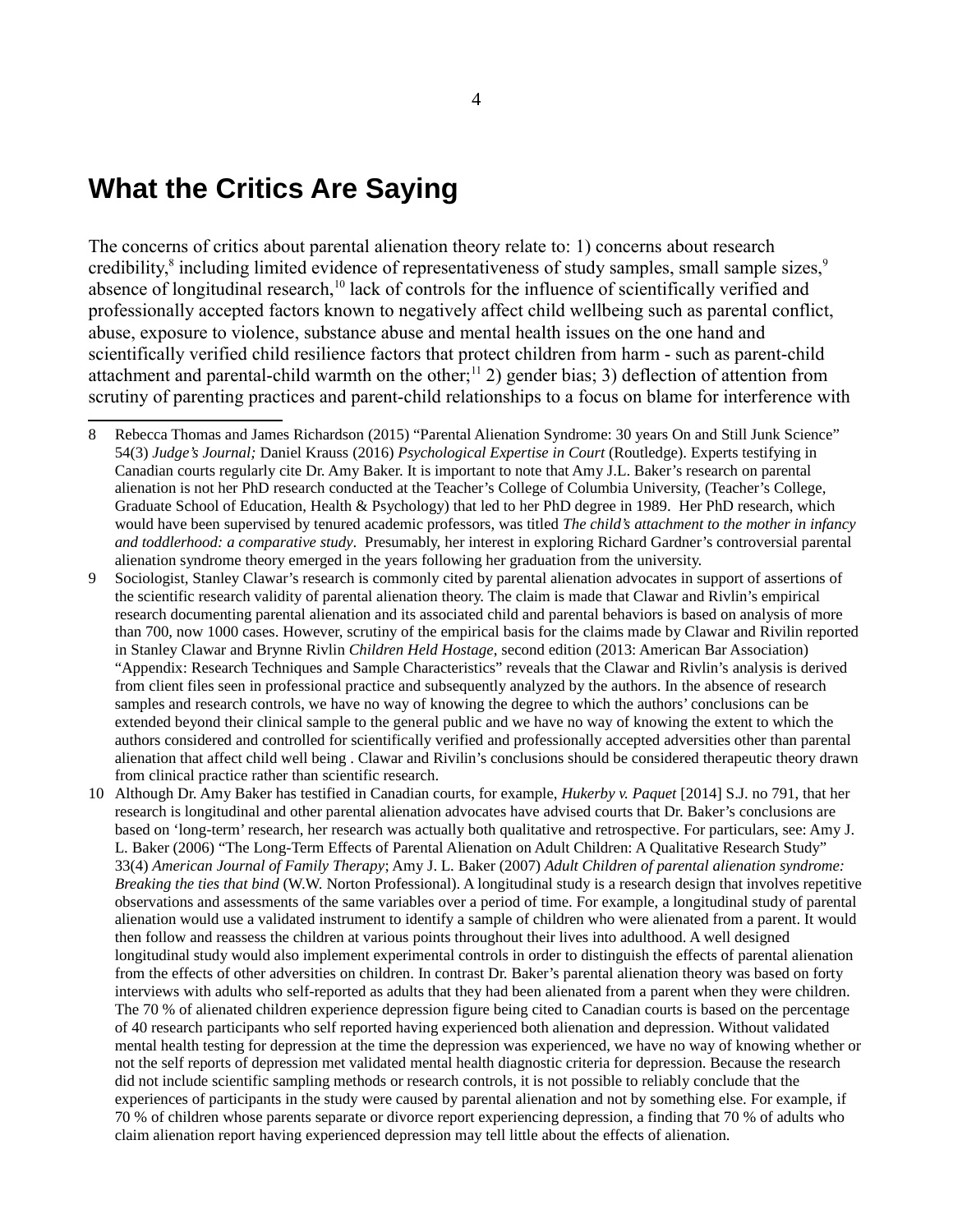parental 'rights'; 4) deflection of attention from scrutiny of child risk and safety factors, particularly in family violence cases;<sup>[12](#page-4-1)</sup> 5) deflection of attention from thorough analysis of the best interests of children criteria set out in the applicable statutes; 6) the silencing of children contrary to internationally recognized rights of children identified by Hon. Donna Martinson in *B.J.B. v. D.L.G*., 2010 YKSC 44 (favourably cited by the British Columbia Supreme Court in *A.A.A.M. v Director of Adoption*, 2017 BCSC 2077  $\mathbb{R}^{13}$  $\mathbb{R}^{13}$  $\mathbb{R}^{13}$  7) the inappropriate assignment of parental blame for normal behaviors of adolescents; and 8) non-adherence to legal principles associated with expert evidence and best practice guidelines for parent-child evaluators.

### **Parental Alienation & Children: A closer look at the Concerns of Critics**

In addition to concerns about the lack of scientific support for parental alienation concepts, critics are concerned about the inappropriate application of parental alienation concepts in custody and access cases that involve domestic or family abuse/violence,<sup>[14](#page-4-0)</sup> including the potential misuse of parental alienation theory to discount parent and child safety issues or to deflect attention from empirically verified and legally mandated best interests of the child criteria.<sup>[15](#page-4-3)</sup> Research examining parent-child evaluations submitted to family courts reveals that evaluators who lack specialized knowledge of domestic violence pay inadequate attention to adult and child safety and to parenting practices that harm children.<sup>[16](#page-4-4)</sup> We shall return to this issue in the domestic violence section of this article. A related concern is that application of the theory could undermine children's access to documented factors that

<sup>11</sup> In the absence of research controls it is impossible to distinguish the influence of one factor on children from the influence of other factors. Refer to notes [9](#page-3-1) and [10.](#page-3-2) See also Dr. Scott Huff's (2015) PhD dissertation titled *Expanding the Relationship between Parental Alienating Behaviors and Children's Contact Refusal Following Divorce: Testing Additional Factors and Long-Term Outcomes*. Doctoral Dissertation University of Connecticut is available on line.

<span id="page-4-1"></span><sup>12</sup> Nancy Erickson "Fighting False Allegations of Parental Alienation Raised as Defenses to Valid Claims of Abuse" 2013 6(1) *Family & Intimate Partner Violence Quarterly* 35-78; Daniel Saunders and Kathleen Faller "The Need to Carefully Screen For Family Violence When Parental Alienation is Claimed" 2016 46(6) *Michigan Family Law Journal* 7-11; Rita Berg "Parental Alienation Analysis, Domestic Violence, and Gender Bais in Minnesota Courts' (2011) 29 (1) *Law & Inequality: A Journal of Theory and Practice* on line.

<span id="page-4-2"></span><sup>13</sup> See also Donna Martinson (2013) *The Family Law Act and Family Violence: Independent and Impartial Parenting Assessments* (British Columbia Association of Social Workers) on line at [http://www.bcasw.org/wp](http://www.bcasw.org/wp-content/uploads/2013/12/Independent-and-Impartial-Parenting-AssessmentsDec15.pdf)[content/uploads/2013/12/Independent-and-Impartial-Parenting-AssessmentsDec15.pdf.](http://www.bcasw.org/wp-content/uploads/2013/12/Independent-and-Impartial-Parenting-AssessmentsDec15.pdf)

<span id="page-4-0"></span><sup>14</sup> National Council of Juvenile and Family Court Judges (2008) *A Judicial Guide to Child Safety in Custody Cases* (Reno, NV: NCJFCJ), (2006) *Navigating Custody & Visitation Evaluations in Cases with Domestic Violence A Judges Guide*  (Reno, NV: NCJFCJ; Michael Davis, Chris O'Sullivan et al. (2011) *[Custody Evaluations Where There Are Allegations](https://www.ncjrs.gov/pdffiles1/nij/grants/234465.pdf)  [of Domestic Violence: Practices, beliefs, and Recommendations of Professional Evaluators](https://www.ncjrs.gov/pdffiles1/nij/grants/234465.pdf)*; Daniel Saunders et al. (2011) *[Child Custody Evaluators' Beliefs About Domestic Abuse in Relation to Custody Outcomes](https://www.ncjrs.gov/pdffiles1/nij/grants/238891.pdf)*; Daniel Saunders (2015, presentation) [Child Custody Evaluations and Domestic Violence: New Research and Implications for Practice](http://www.griffith.edu.au/__data/assets/pdf_file/0010/705574/D-Saunders-custody-evaluation-res-presentation-April-15-.pdf) (Griffith.edu.au); Daniel Saunders (2017) Evaluating the Evaluators: Research-based Guidance for Attorneys Regarding Custody Evaluations in Cases involving Domestic Abuse" 47 *Michigan Family Law Journal;* Linda C Neilson (2001) *Spousal Abuse, Children and the Legal System Final Report for Canadian Bar Association Law for the Futures Fund (*Fredericton: Muriel McQueen Fergusson Centre for Family Violence Research, March 2001) at: http://www.unb.ca/fredericton/arts/centres/mmfc/\_resources/pdfs/team2001.pdf.

<span id="page-4-3"></span><sup>15</sup> Ibid. See also Holly Smith (2016) [Parental Alienation syndrome: Fact or Fiction? T](http://scholarship.law.umassd.edu/cgi/viewcontent.cgi?article=1109&context=umlr)he Problem With Its Use in Child Custody Cases in 11 *Mass. L. Rev*. 64; Daniel Saunders (2016) "The Need to Carefully Screen for Family Violence When Parental Alienation is Claimed" 46(6) *Michigan Family Law Journal* 7-11.

<span id="page-4-4"></span><sup>16</sup> Michael Davis, Chris O'Sullivan et al. (2011); Daniel Saunders et al. (2011); Daniel Saunders (2015, presentation) (2017) note [14.](#page-4-0)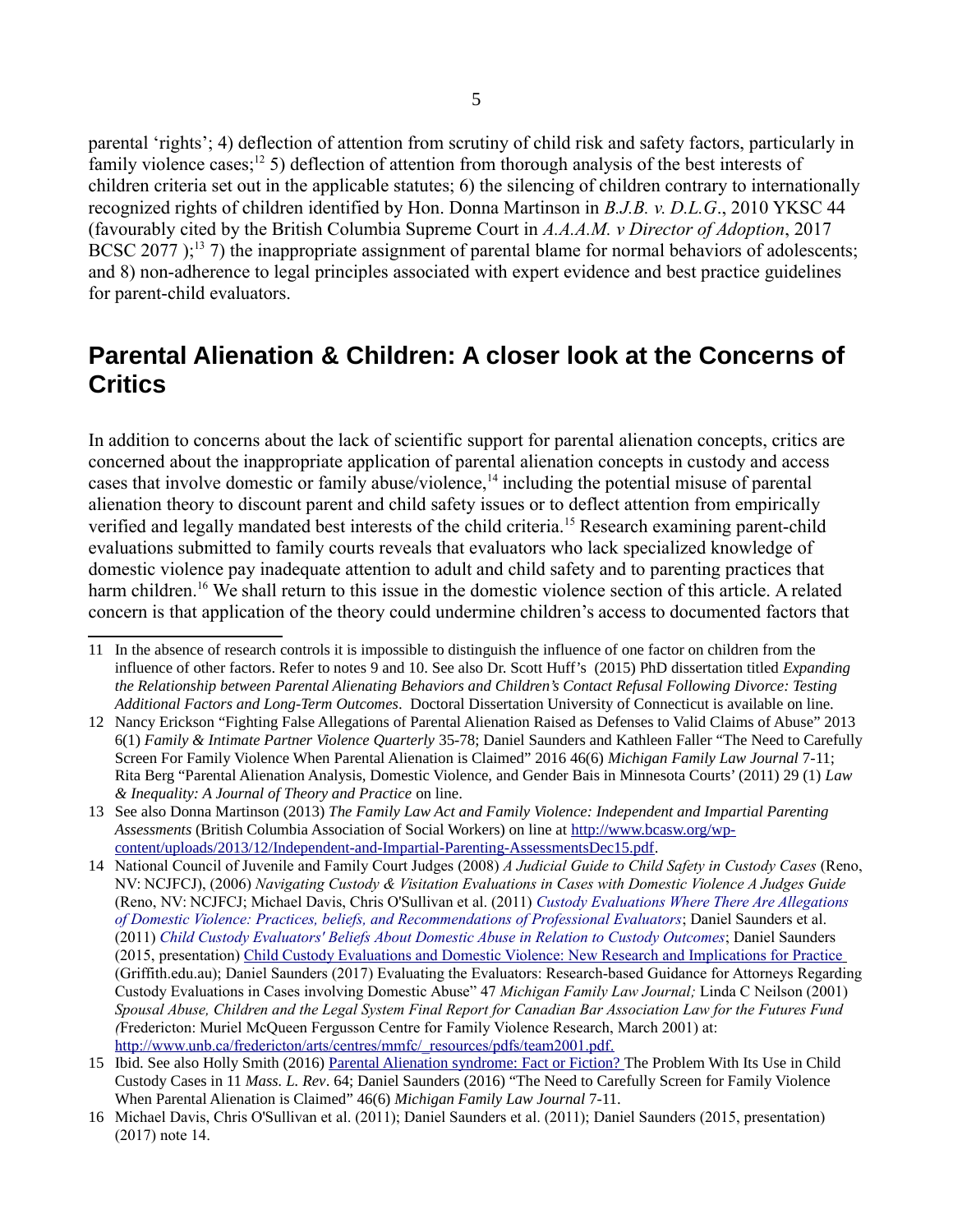support child resilience – empirically verified factors that protect children from lasting harm from negative family experiences – such as parental warmth, positive parenting and warm, safe, stable bonds with non abusive caregivers.<sup>[17](#page-5-0)</sup> Indeed there is some evidence now that when scientific research on child resistance to parental contact is conducted, using the assessment tools advocated by parental alienation theorists along with experimental research controls for other factors, such as parental warmth, exposure to abuse and or parental conflict, many factors, in addition to and sometimes in opposition to those proposed by parental alienation theorsts explain child resistance to contact. For example, Dr. Scott Huff reports in his doctoral dissertation at the University of Connecticut: "These findings are notable in that alienating behaviors were not predictors of outcomes in any of the analyses, contrary to previous work on parental alienating behaviours (Baker & Verochio, 2012; Bena-Ami & Baker, 2012)." Dr. Scott Huff's (2015) PhD dissertation titled *Expanding the Relationship between Parental Alienating Behaviors and Children's Contact Refusal Following Divorce: Testing Additional Factors and Long-Term Outcomes* is available on line. In other words, child resistance to parental contact is far more complex than parental alienation advocates contend.

In contrast to the academic and professional controversies surrounding the assertions of parental alienation advocates, there are pockets of scientific research on child development and well being that do have broad acceptance across scientific and professional communities. First, several decades of research demonstrates consistently that children benefit from maximum contact with both parents **unless** contact exposes children to high levels of stress, for example, as a result of parental conflict.<sup>[18](#page-5-1)</sup> This concept has been enshrined in legislation and has been, for the most part, reflected in Canadian custody and access case law.[19](#page-5-2) The second is that high levels of repetitive parental conflict and/or domestic violence in the home can produce toxic levels of child stress and persistent fear. These child stress responses can result in long term emotional and developmental harm to children.<sup>[20](#page-5-3)</sup> Conclusions about the negative effects on children of domestic violence in the home are consistent across research methods (qualitative and quantitative) and even across disciplines (social science, medicine, psychiatry, child development, neurobiology).<sup>[21](#page-5-4)</sup> The operative factors are child stress on the one hand and the presence of resilience factors – factors that enable children to recover from or to resist harm - on the other. Factors that insulate children from harm – resilience factors - include social and community support for the family; safe, stable, stress-free, supportive attachments with non-abusive caregivers; parental warmth; child self sufficiency and personality factors such as easy child temperament and positive outlook.<sup>[22](#page-5-5)</sup> In short, if we seek to promote the best interests and well being of children we will

<span id="page-5-0"></span><sup>17</sup> Cecilia Martinez-Torteya et al. "Resilience Among Children Exposed to Domestic Violence: The Role of Risk and Protective Factors" 2009 80(2) *Child Development* 562-577; Sandar Graham-Bermann et al. "Factors discriminating among profiles of resilience and psychopathology in children exposed to intimate partner violence (IPV)" (2009) 33 *Child Abuse and Neglect* 648-660.

<span id="page-5-1"></span><sup>18</sup> Linda C Neilson "Spousal Abuse, Children and the Courts: The Case For Social Rather than Legal Change". 1997 *Canadian Journal of Law and Society* 12(1): 101-145; republished in J. Banfield (ed.) *Readings in Law and Society*  (North York: Captus Press 1999).

<span id="page-5-2"></span><sup>19</sup> Ibid. See also Linda C Neilson (2017) Chapter 11 "Assessing child best interests in Domestic Violence Context" in *[Responding to Domestic Violence in Family Law, Civil Protection and Child Protection Cases](http://commentary.canlii.org/w/canlii/2017CanLIIDocs2)* (Ottawa: CanLII) on line.

<span id="page-5-3"></span><sup>20</sup> Linda C Neilson (2017) Chapter 6 "Children: Impact of Domestic violence & Evidence of children" in *[Responding to](http://commentary.canlii.org/w/canlii/2017CanLIIDocs2)  [Domestic Violence in Family Law, Civil Protection and Child Protection Cases](http://commentary.canlii.org/w/canlii/2017CanLIIDocs2)* (Ottawa: CanLII) on line.

<span id="page-5-4"></span><sup>21</sup> Refer, for example, to the lengthy list of references on this issue in Linda C Neilson (2017) at "Supplementary Reference Bibliography: Effects of Domestic Violence on Children" in *[Responding to Domestic Violence in Family](http://commentary.canlii.org/w/canlii/2017CanLIIDocs2)  [Law, Civil Protection and Child Protection Cases](http://commentary.canlii.org/w/canlii/2017CanLIIDocs2)* (Ottawa: CanLII) on line.

<span id="page-5-5"></span><sup>22</sup> Center on the Developing Child, Harvard University "Resilience" on line at [https://developingchild.harvard.edu/science/key-concepts/resilience/.](https://developingchild.harvard.edu/science/key-concepts/resilience/)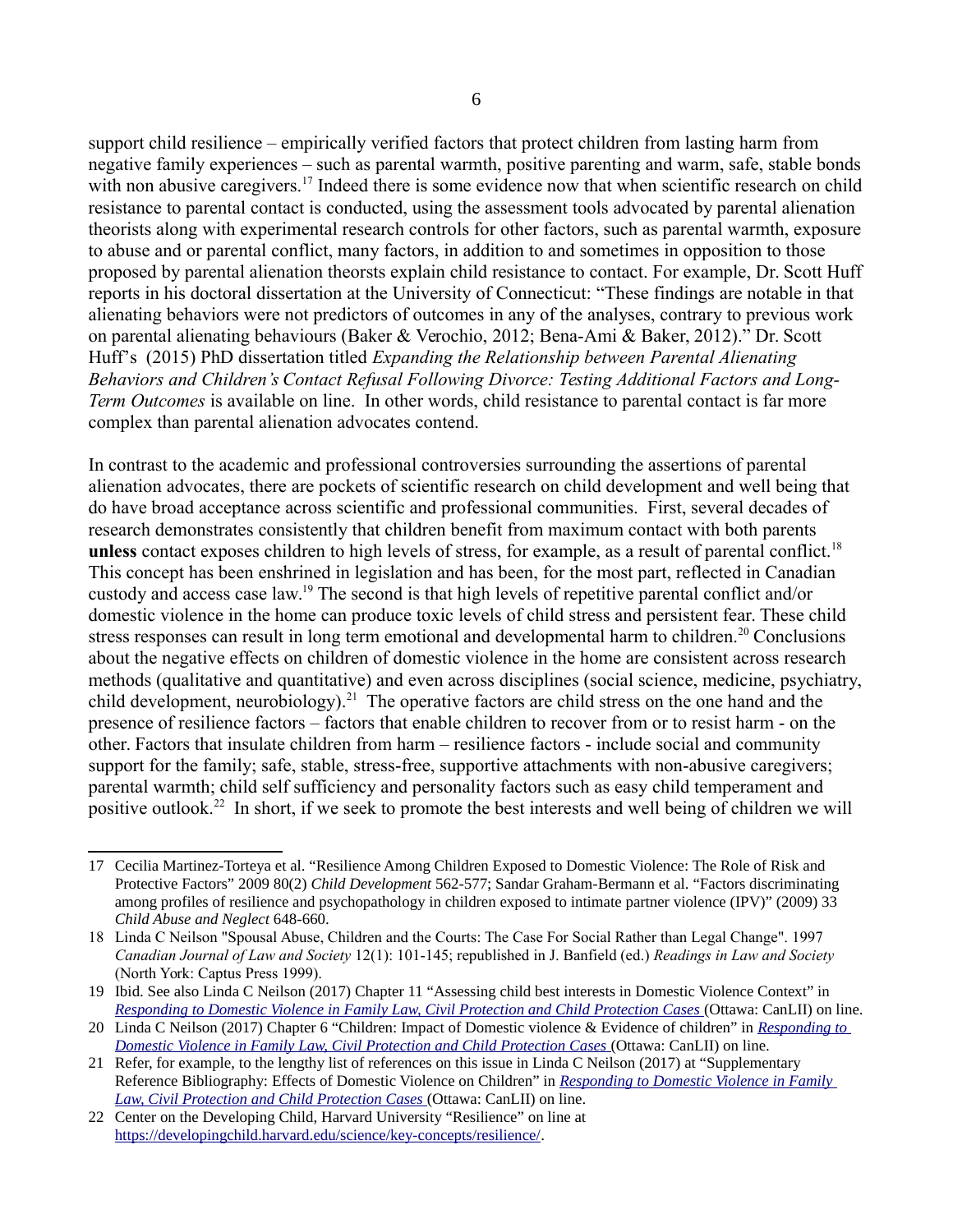protect children from exposure to toxic stress<sup>[23](#page-6-0)</sup> and from other parental and social adversities while taking into account and supporting factors that enhance child resilience such as safe, stable, supportive relationships with non abusive adults.[24](#page-6-1)

One of the most dependable public sources of well-respected scientific information on child risk and resilience factors associated with child development can be found at Harvard University's Centre on the Developing Child – on line at https://developingchild.harvard.edu/. Refer particularly to the materials on toxic stress as well as the materials on child resilience as well as the on line publication *Three Principles to Improve Outcomes for Children and Families*. Another dependable collection of scientific materials on factors that negatively or positively affect children, is the well-known and respected collection of Adverse Childhood Experiences (commonly referred to as ACEs) studies on child adversity and child resilience.<sup>[25](#page-6-2)</sup> These studies document scientifically verified risk and resilience factors associated with child risk of harm on the one hand and with child well being and positive development on the other. These are the scientific factors to consider in connection with legislated statutory best interest of the child criteria.<sup>[26](#page-6-3)</sup>

Does parental alienation theory respond to current scientific knowledge of the importance of reducing child stress and supporting child resilience or does it lead us in the opposite direction? Let us take a closer look at this issue through a lens of how the concept is applied by Canadian courts.

# **Research Method**

A number of Canadian<sup>[27](#page-6-4)</sup>, American,<sup>[28](#page-6-5)</sup> and Australian authors<sup>[29](#page-6-6)</sup> have scrutinized legal decisions when parental alienation claims are made, for example, John-Paul Boyd analyzed parental alienation cases in British Columbia; Nicholas Bala at al. conducted a Canadian analysis of cases from 1989 to 2008 and subsequently an international analysis of parental alienation cases. Nonetheless, with the exception of American researchers, Joan Meier et al. and Holly Smith, whose research documents major concerns

<span id="page-6-0"></span><sup>23</sup> Read and view materials on "Toxic Stress" developed by the Center on the Developing Child, Harvard University, on line at [https://developingchild.harvard.edu/science/key-concepts/.](https://developingchild.harvard.edu/science/key-concepts/) See also Lynn Schafran "Domestic Violence, Developing Brains, and the Lifespan New Knowledge from Neuroscience" 2014 *Judges' Journal* on line at [https://www.legalmomentum.org/resources/domestic-violence-developing-brains-and-lifespan-new-knowledge](https://www.legalmomentum.org/resources/domestic-violence-developing-brains-and-lifespan-new-knowledge-neuroscience-judges-journal)[neuroscience-judges-journal.](https://www.legalmomentum.org/resources/domestic-violence-developing-brains-and-lifespan-new-knowledge-neuroscience-judges-journal)

<span id="page-6-1"></span><sup>24</sup> Mary Armstrong et al. "Pathways Between Social Support, Family Well Being, Quality of Parenting, and Child Resilience: What We Know" 14(2) *Journal of Child and Family Studies* 269-281; Center on the Developing Child, Harvard University "Key Concepts" "Resilience" on line note [23.](#page-6-0)

<span id="page-6-2"></span><sup>25</sup> Alberta Family Wellness ACES on line at [https://www.albertafamilywellness.org/what-we-know/aces;](https://www.albertafamilywellness.org/what-we-know/aces) CDC-Kaiser ACE Study in the United States, Centers for Disease Control and Prevention information on line at [https://www.cdc.gov/violenceprevention/acestudy/about.html.](https://www.cdc.gov/violenceprevention/acestudy/about.html)

<span id="page-6-3"></span><sup>26</sup> See also Lynn Schafran "Domestic Violence, Developing Brains, and the Lifespan New Knowledge from Neuroscience" 2014 *Judges' Journal* on line note [23.](#page-6-0)

<span id="page-6-4"></span><sup>27</sup> Nicolas Bala, Suzanne Hunt and Carolyn McCarney "Parental Alienation: Canadian Court Cases 1989-2008" (2010) 48(1) *Family Court Review* 164-179; Nicolas Bala et al (2013) "Bala :Parental Alienation Study; Canada, United Kingdom and Australia 1984-2013"; John-Paul Boyd *Alienated Children in Family Law Disputes in British Columbia*  (Canadian Research Institute for Law and the Family: 2015); Margaret Michelle McKelvey *Parental Alienation in Ontario: What is Parental Alienation, and What Should be Done About it*? LL.M thesis, University of Toronto;

<span id="page-6-5"></span><sup>28</sup> Joan Meier and Sean Dickson "Mapping Gender: Shedding Empirical Light on Family Courts' Treatment of Cases Involving Abuse and Alienation" 35(2) *Law & Ineq*. 311.

<span id="page-6-6"></span><sup>29</sup> Rae Kaspiew " Empirical Insights into Parental Attitudes and Children's Interests in Family Court Litigation" 29 *Sydney Lw Review* 131.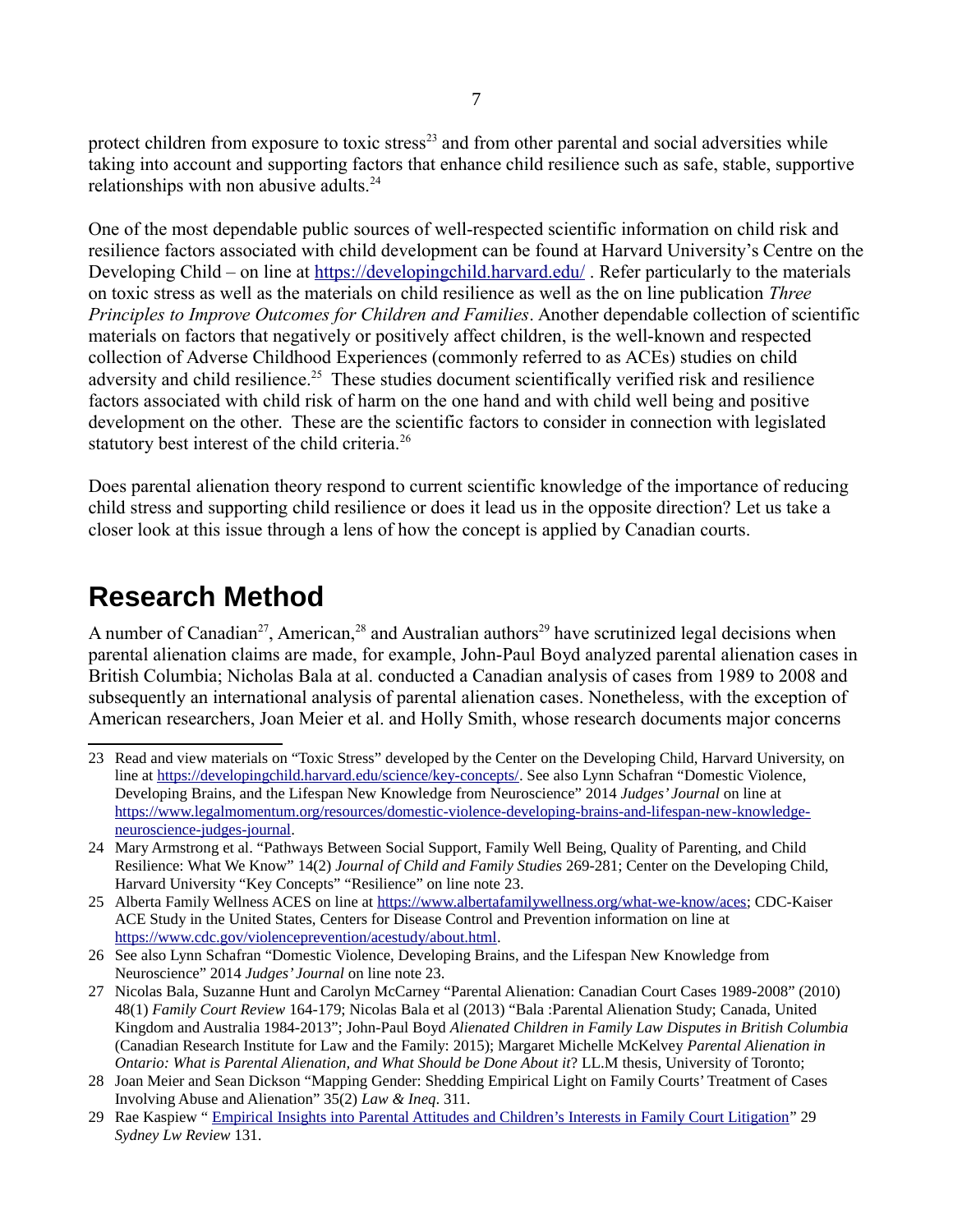associated with gender bias and child safety, $30$  few have focused specifically on the concerns of parental alienation critics. This article attempts to address that void in Canada.

In order to assess empirically the validity (or lack of validity) of the concerns of critics, I conducted document searches of Canadian case law, using the terms "parental alienation" "child alienation" and "alienation" on two Canadian case law websites: Canadian Legal Information Institute (CanLII) and LexisNexis, Quick Law. The CanLII search generated 831 family law cases decided in the last 10 years; the Quick Law case law search generated 500 cases decided since 2008.[31](#page-7-1) It is important to note that a related, alternative term, 'parental gatekeeping' is beginning to appear in the case law.[32](#page-7-2) See, for example, *Y. v. F.T*., 2017 ONSC 4395. The case law on the two web sites, ranked automatically by each website in accordance with relevance,  $33$  was then cross checked to ensure inclusion of missing cases ranked highly for relevance. The case law cross-check generated an additional eleven cases. The original goal was to assess empirically the first 300 cases generated by CanLII in accordance with relevance. In the end, however, new cases citing the generated cases were added and, as the article was being written, new "parental alienation" cases were added each week (until the first week of November 2017). When it was possible to link multiple cases involving the same family the cases were linked, followed over time, and counted as one case. Thus the final sample of 357 cases underrepresents the total number of cases included in the empirical analysis and is biased in favor of inclusion of recent cases.

# **Parental Alienation Cases: Overview of the pattern of reported decisions**

Fifteen of the 357 parental alienation cases involved claims against professionals, for example, claims against child protection authorities or police for not investigating parental alienation or claims against parent-child evaluators for faulty methodology and or conclusions. Three hundred and fifty four cases involved parental alienation complaints by anyone (including a parent, a third party, a child protection authority, an expert or a judge) against a mother or father, including twelve cases in which parental alienation claims were made against both the mother and a father. Two hundred and forty four of the cases (68.9 %) involved parental alienation claims against mothers, 110 of the cases (31.1 %) involved parental alienation claims against fathers.<sup>[34](#page-7-4)</sup> If we focus only on cases in which one parent made a

<span id="page-7-0"></span><sup>30</sup> Joan Meier (2014) *Child Custody Outcomes in Cases Involving Parental Alienation and Abuse Allegations* research proposal (George Washington University); Holly Smith (2016) "Parental Alienation syndrome: Fact or Fiction? The Problem With Its Use in Child Custody Cases" 11 *Mass. L. Rev*. 64.

<span id="page-7-1"></span><sup>31</sup> These figures were generated in September 2017. While neither website offers an assurance that every family law court decision will be captured and reported cases do not include negotiation and settlement outcomes, there is no reason to believe that the cases reported on the two websites are biased or unrepresentative of the type of decisions Canadian judges make.

<span id="page-7-2"></span><sup>32</sup> The concepts are similar in that all three concepts ask us to focus our attention on behaviors associated with the conflicts between parents.

<span id="page-7-3"></span><sup>33</sup> Having the two web sites rank cases by relevance has advantages and disadvantages. The disadvantage is that a computer's assessment of relevance may not be in line with an academic assessment of legal relevance. An advantage, however, arises in connection with the representativeness of the cases included in the study and more particularly, the prevention of any unconscious bias on the part of the author in the choice of cases.

<span id="page-7-4"></span><sup>34</sup> Note that in twelve of the cases, claims were made against the mother and the father and that fifteen of the original 357 cases were excluded because the claims were against third parties.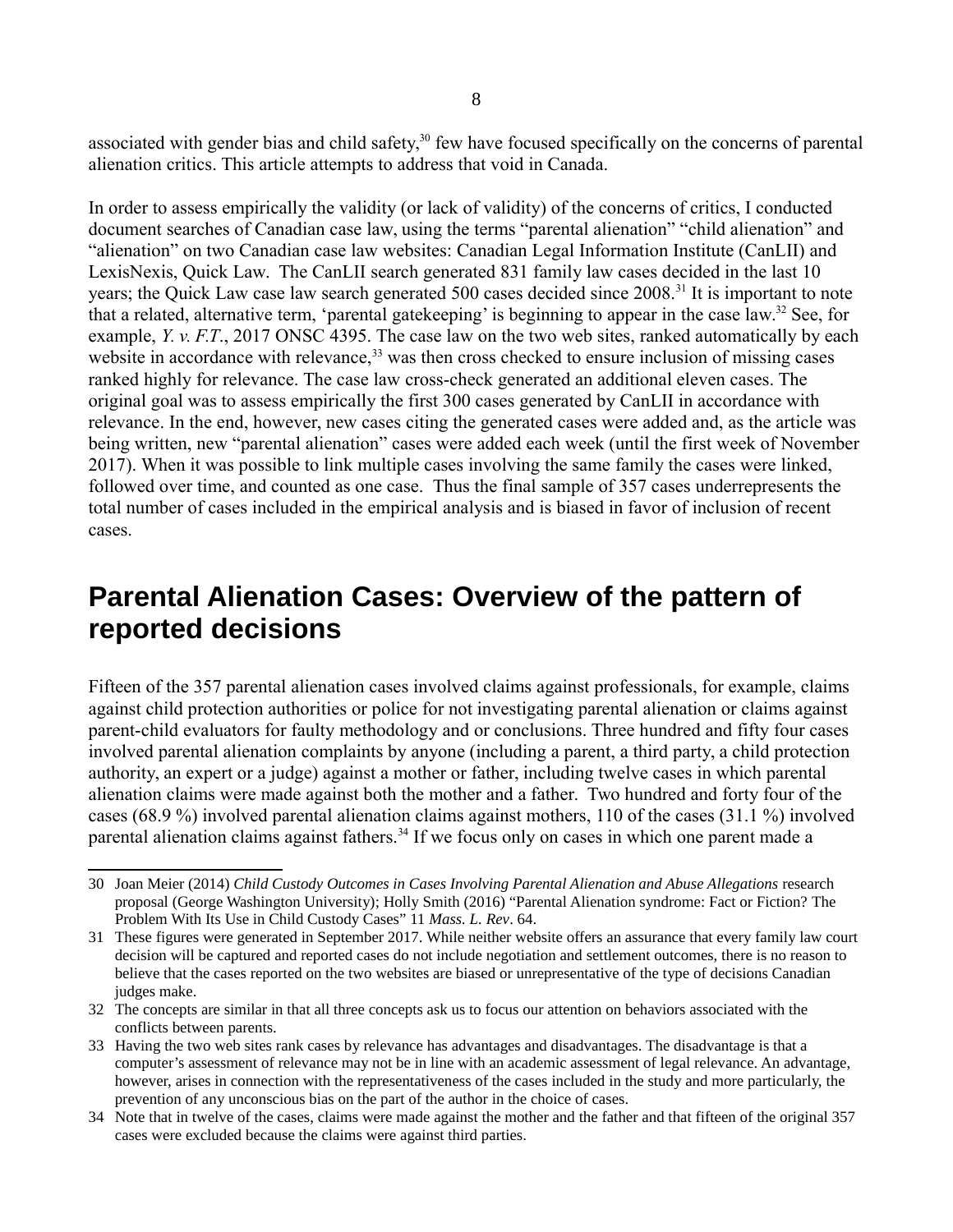parental alienation claim against the other parent – excluding cases in which neither parent made the claim, such as when parental alienation arose in a report or was the result of a judicial finding without a reported claim<sup>[35](#page-8-0)</sup> or when the claim was made by a child protection authority - we find that 65.4 % of the parental alienation cases involved claims by fathers against mothers, and 34.6 % claims by mothers against fathers. When we look at child protection cases, cases in which a parental alienation claim was advanced by a child protection authority rather than by either parent, we find that most of those cases, 15 of the 19 cases, involved claims against mothers.

One hundred and forty two of the cases  $(41.5\%$ , almost one half)<sup>[36](#page-8-1)</sup> involved assertions of domestic violence or child abuse. In most (76.8 %) of the domestic violence/child abuse claim cases the parental alienation claim was advanced by the alleged perpetrator of domestic violence or child abuse, including a small minority of cases (3) in which the alleged perpetrator of domestic violence or child abuse was the mother. In 33 of the 142 cases (23.2 %) of the cases, the parental alienation claim was advanced by the parent, almost always the mother, who claimed parental alienation as well as domestic violence or child abuse, as a result of children aligning with the alleged perpetrator against the mother.<sup>[37](#page-8-2)</sup> In a handful of cases children initiated the case seeking to be heard or to be freed from parental control or from further court direction.<sup>[38](#page-8-3)</sup>

Let us begin our analysis of the manner in which the concept is being applied in Canadian cases by scrutinizing, in Part One, some of the more general assertions of critics (gender bias, inappropriate deflection of attention from child best interests, non-adherence to evidence rules, inattention to child rights, assignment of parental blame for 'normal' adolescent reactions to parental authority). Next, in Part Two, we shall examine whether or not the specific concerns and criticisms of family violence experts have an empirical basis. Finally, in Part Three we offer conclusions and recommendations, including comments on how parental alienation analysis can contribute to the best interests of child analysis without gender bias or harm to children.

## **PART ONE**

#### **Gender Bias – the assertion of critics**

Many academic researchers, including myself, have expressed concern that gender bias seems to permeate parental alienation concepts. Many others have reported extensively on explicit gender bias and statements condoning child abuse found in the original theorist, Richard Gardner's, parental

<span id="page-8-0"></span><sup>35</sup> Both sets of figures – when a parent made a claim and when parental alienation arose without claim – are reported because some of the cases seemingly without a claim by a parent may have been the result of an earlier parental claim that was not mentioned in the judgment.

<span id="page-8-1"></span><sup>36</sup> Fifteen cases that involved claims against assessors or professionals and that did not also include a claim against either a mother or father were removed from the total.

<span id="page-8-2"></span><sup>37</sup> Manipulation and/or alignment of children with the perpetrator against the parent targeted by domestic violence is reported regularly in the domestic violence literature. Refer, for example, to the literature cited in Linda C Neilson (2017) chapter 6 and chapter 10.12 of *[Responding to Domestic Violence in Family Law, Civil Protection and Child](http://commentary.canlii.org/w/canlii/2017CanLIIDocs2)  [Protection Cases](http://commentary.canlii.org/w/canlii/2017CanLIIDocs2)* (Ottawa: CanLII) on line.

<span id="page-8-3"></span><sup>38</sup> For example, *N.L. v. R.R.M*., 2016 ONCA 915; *L. (N.) v M. (R.R.),* 2016 ONSC 809..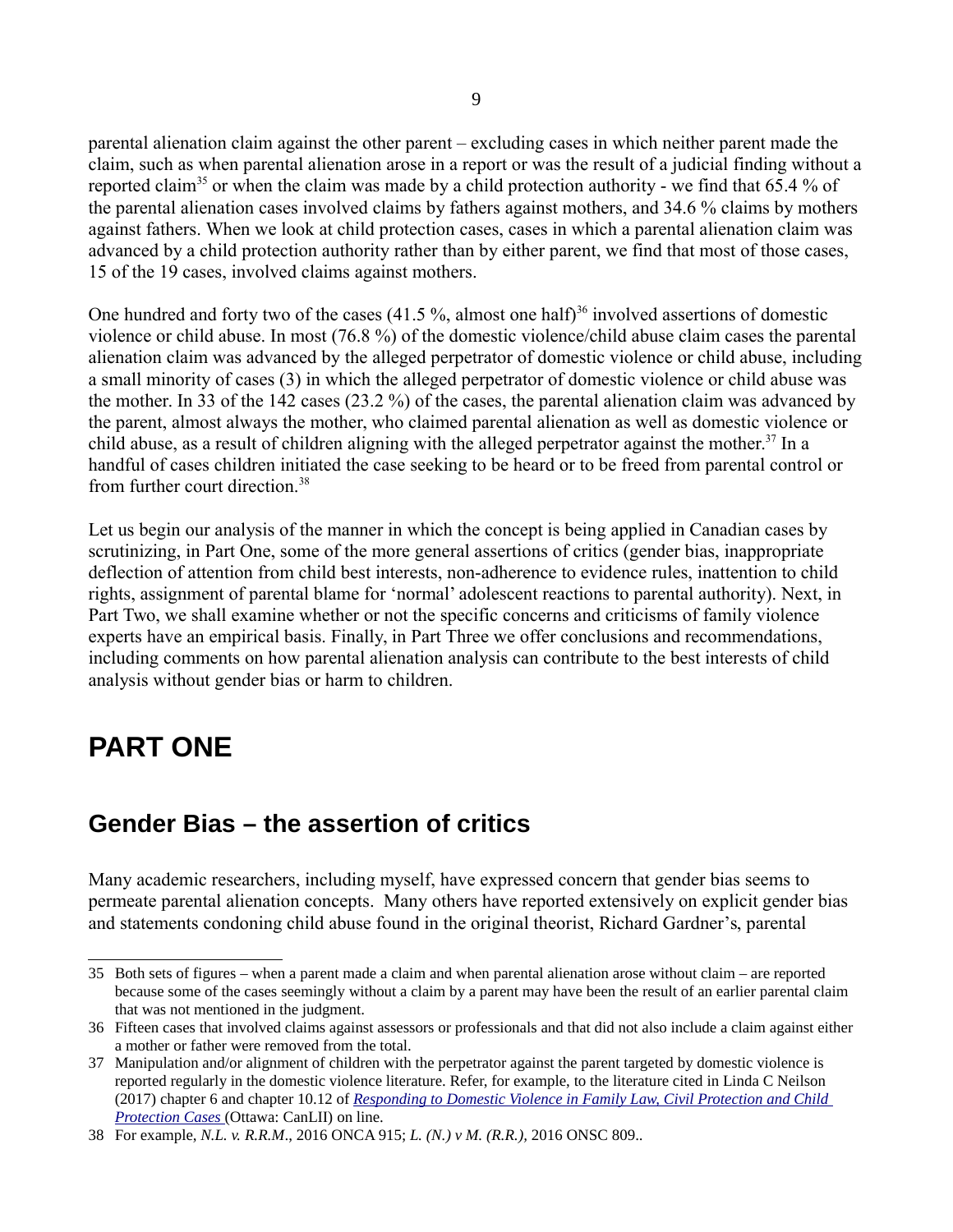alienation syndrome publications.<sup>[39](#page-9-0)</sup> The criticisms and concerns are well documented so I shall not repeat them here other than to state that Gardner's controversial assertions about women, children and parental alienation form the basis of current parental alienation theory. A number of authors, including Joan Meier and colleagues who are conducting a major study of parental alienation cases in the United States, are beginning to document empirically extensive gender bias in the application of parental alienation concepts in the American legal system.[40](#page-9-1) Do we see the same pattern in Canada? Does Canadian case law refute or support critics' concerns about gender bias?

#### **Gender Patterns in an empirical analysis of Canadian Parental Alienation Case Law**

As we saw earlier, most (68.93 %) alienation claims are made against mothers; 110 of the cases (31.07 %) involved parental alienation claims against fathers.[41](#page-9-2) Nonetheless these figures do not in and of themselves suggest gender bias because we should expect more claims to be made against mothers than against fathers purely on the basis of current post-separation custody and access practices in Canada. On behalf of Statistics Canada, Maire Sinha tells us in *Parenting and child support after separation and divorce*<sup>[42](#page-9-3)</sup> that 70 % of separated or divorced parents report children's primary residence with the mother. We could expect concerns about being alienated from children to be raised primarily by nonprimary residence parents, most of whom are fathers.

Courts made no explicit alienation findings in 50.9 % of the cases in which parental alienation claims were made by mothers against fathers. The primary reasons for courts not making findings against fathers included both parents being partly to blame for the child's rejection of the mother; negative parenting practices on the part of the mother; absence or rejection of expert evidence presented by mothers; lack of evidence that the father was discouraging the relationship between the mother and child; evidence of the independence of the child's views or child maturity, including findings that it would be futile for courts to force teenage children to have contact with mothers against their will. Some of these cases were parental alienation claims advanced by alleged victims of domestic violence

<span id="page-9-0"></span><sup>39</sup> Dr. Richard Gardner was able to use his non-tenure-stream volunteer relationship with Columbia University to create assumptions of academic credibility in family courts in the United States. For a scathing review of the damage down to children and their families see "Dr. Richard A. Gardner" Friday May 2003, *Independent* on line. The article states "The theory – one of the most insidious pieces of junk science to be given credence by US courts in recent years has created a generation of mothers and children scarred psychologically and, in may cases, physically by the court rulings he has influenced." For academic criticisms to the same effect, see: Carol Bruch (2001) "Alienation Syndrome and Parental Alienation: Getting it Wrong in Child Custody Cases" 35 *Family Law Quarterly* 527 ; Holly Smith (2016) "Parental Alienation Syndrome: Fact of Fiction? The Problem with its Use in Child Custody Cases" *U Mass Law Review* 64-99; Joan Meier "A Historical Perspective on Parental Alienation Syndrome and Parental Alienation" 2009 6 *Journal of Child Custody* 232-257; L.E. Walker et al. (2005) "A Critical Analysis of Parental Alienation Syndrome and Its Admissibility in the Family Court" 1(2) *Journal of Child Custody* 47-74; M.S. Pignotti "Parental alienation syndrome (PAS) unknown in medical setting, endemic in courts" 104(2) *Pub Med* 54-58; Rita Berg (2011) note [12](#page-4-1) ; S.J. Dallam (1999) The Parental Alienation Syndrome: Is it Scientific?" in E. St. Charles & L. Cook (eds.) The Failure of family courts to protect children from abuse (Los Gatos, CA: Our Children Charitable Foundation);

<span id="page-9-1"></span><sup>40</sup> Holly Smith (2016) ibid. and Joan Meier (2014) note [30.](#page-7-0);

<span id="page-9-2"></span><sup>41</sup> Note that in twelve of the cases, claims were made against the mother and the father and that fifteen of the original 357 cases were excluded because the claims were against third parties.

<span id="page-9-3"></span><sup>42</sup> Maire Sinha (2014) *Parenting and child support after separation and divorce.* Cat 89-652-X (Ottawa: Statistics Canada) available on line*.*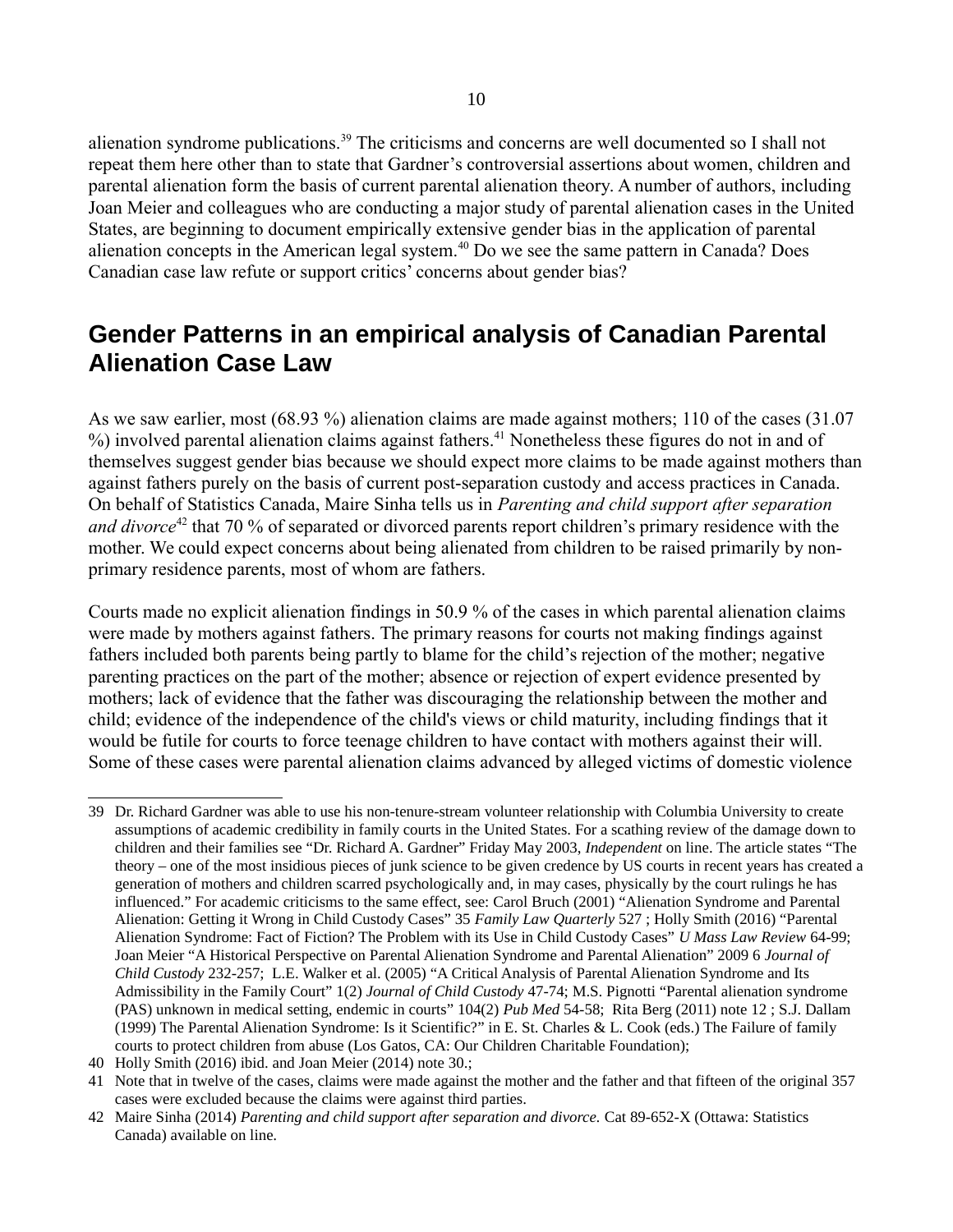after children aligned with the father and rejected the mother. These cases will be discussed later in the article. Similarly, when parental alienation claims were made against mothers, courts declined to make findings of parental alienation against mothers in approximately half (50.8 %) of the cases. The reasons were similar: lack of evidence the mother was discouraging the relationship with the father; lack of expert evidence; negative parenting on the part of the father; negative parenting on the part of both parents; evidence the child had not completely rejected the father; neglect or abandonment of the child by the father; independence of the child's views or child maturity. The additional factor, in court refusals to make parental alienation findings against mothers, were findings of realistic child fear as a consequence of domestic violence or child abuse. As indicated earlier, domestic violence cases are discussed in Part Two.

It is when we turn to cases in which courts accepted and applied parental alienation theory and made parental alienation findings against a parent that a disturbing pattern of what appears to be systemic gender bias on the part of Canadian family courts emerges. Definitive findings of parental alienation were made against fathers in 53 cases and against mothers in 95 cases.<sup>[43](#page-10-0)</sup> When courts made definitive parental alienation findings against fathers, children were left in the primary care of the father in 19 cases ( 35.9 %) and in the shared care of the father and mother in an additional 4 cases (a total of 43.4% of the cases). In *Kanta v Kanta*, 2017 BCSC 1428, for example, the mother was invited to accept the child's rejection, to discontinue court actions and to withdraw from the child in the hope that a more positive relationship would develop in the future without court coercion.<sup>[44](#page-10-1)</sup> In 10 cases, in which parental alienation findings were made against fathers, primary parental care was granted to the mother with unsupervised access to the father. Courts limited the children's contact with 'alienating' fathers to supervised access or suspended the father's physical access temporarily or indefinitely in 19 cases (35.8 %). Many of these cases involved the father's domestic violence or child abuse and concerns about child safety as well as findings that the father had undermined the children's relationship with the mother. For example, in *Lacoursiére v Penk*, 2017 NWTSC 8 after courts had repeatedly ordered access to the father, - in 2013 NWTSC 29 and in 2015 NWTSC 19 - despite the father's alienating conduct, his domestic violence, his negative parenting, his negative litigation tactics and his failure to obey court orders, the court finally terminated the father's access in *Lacoursière v Penk*, 2017 NWTSC 8.

When we turn to the 95 cases in which courts made findings of parental alienation against mothers, in a mere 16 cases the children were left in the primary care of their mothers, usually on the basis of clear evidence that the children were doing well in the care of the mother or the children had no relationship with the father or the court had concerns about the parenting capacity of the father. These cases include cases which increased the father's access and ordered the mother to engage in parental alienation therapy. We might contrast the 16.8 % of cases in which, despite parental alienation findings, children were left in the primary care of their mothers with the 35.8 % of cases where, despite alienation findings against fathers, children were left in their fathers' primary care. In an additional 12 cases the court changed the mother's primary care and custody to joint custody or ordered shared parenting to continue, including *Ottewell v. Ottewell*, 2012 ONSC 5201 which continued joint custody<sup>[45](#page-10-2)</sup> but

<span id="page-10-0"></span><sup>43</sup> Cases in which courts declined to make clear parental alienation findings were of three types: cases in which the court heard evidence and decided against a parental alienation finding, cases that did not result in explicit parental alienation findings, and cases that were premature, that involved directions for parental alienation or parent child assessment.

<span id="page-10-1"></span><sup>44</sup> The author does not necessarily disagree with the decision.

<span id="page-10-2"></span><sup>45</sup> The term 'custody' or 'joint custody' as used in this report, usually refers to parental decision making power. The term 'shared parenting' is used to refer to orders that grant both parents appreciable parenting time with the children.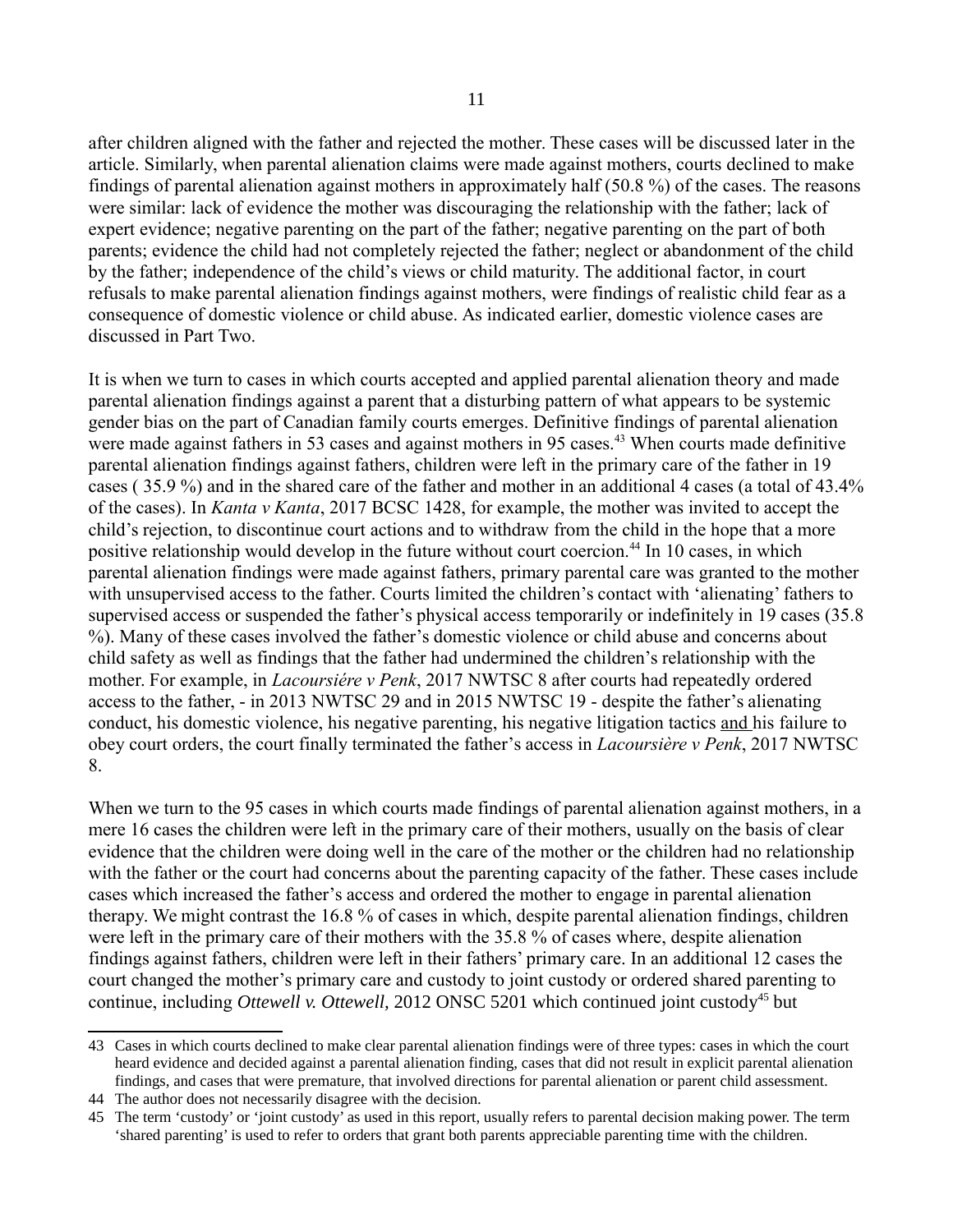changed the children's primary residence to the father.<sup>[46](#page-11-0)</sup> We might contrast the 43.4 % of cases in which, despite concerns about parental alienation by fathers, the courts allowed children to maintain significant parenting relationships with fathers with the mere 29.5 % of cases in which, despite court findings of parental alienation on the part of mothers, courts allowed children to maintain significant parenting relationships with mothers. The courts granted primary care of the children to fathers subject to children's unsupervised access to their mothers in an additional 12 cases. Children were removed from mothers and their contact with their mothers was restricted to limited supervised access or was suspended or denied entirely for a period of time by courts in 45 cases (47.4 %) or almost half of the cases in which courts made findings of parental alienation against mothers. In the majority of these cases, mothers had been the primary caregivers of the children, often for extensive periods of time. In none of these cases, unlike the 35.8 % cases which restricted or removed children's parenting by fathers, did the evidence reported in the decision indicate the mother was a danger to the child (beyond the speculative assertions of parental alienation theorists).

Some of the cases in which children were removed from primary care mothers and denied parenting contact are worrying in terms of child safety;<sup>[47](#page-11-1)</sup> others are simply heartbreaking. For example, we learn in *J.C.W. v. J.K.R.W*., 2014 BCSC 488, that the court gave little weight to the mother's expert who testified as to the limitations of parental alienation theory because the evidence was a criticism of another expert report. Another expert in the case attributed the children's problems to parental conflict. The court, however, quotes judicial comments and expert testimony from other cases to support the parental alienation finding against the mother. Despite acknowledging that the children were spending equal time with the father, and despite the mother's and children's concerns about the father's parenting rigidity and anger management problems, the court endorsed strong measures to rehabilitate the children with the father and ordered an immediate change in custody to the father on the basis that "they are distant from him. They show no affection toward him; and they are not receptive to any show of affection from him." Instead of considering child-focused issues such as parental warmth, child stability, and parent-child attachments, the court ordered an immediate change in sole custody, guardianship and primary residence to the father and suspended all of the children's contact with their mother: "the mother shall have no direct or indirect access or phone access with the children, their school or the father until further order of the court." Police were directed to enforce the order. In *A.G.L. v. K.B.D.*, 2009 CanLII 943 despite finding that the children, 14, 11 and 9 had resided with their mother

<span id="page-11-0"></span><sup>46</sup> Subsequently, in *Ottewell v. Ottewell*, 2013 ONSC 721 we learn that, despite noting that the mother was working as a server on a part time basis and that in the face of "little to no evidence as to whether a cost award against the RM would be affordable or enforceable" the court ordered costs against the mother payable to the father on a full recovery basis in the amount of \$120,256.76. The order was said to be a response to the mother's 'unreasonable' conduct and the court's desire to discourage unnecessary litigation. The author's impression is that cost awards against mothers in parental alienation claim cases are both punitive and excessive. Nonetheless I have not compared the cost awards against mothers with cost awards against fathers in these cases. Additional scrutiny of the case law on this issue is warranted.

<span id="page-11-1"></span><sup>47</sup> In the absence of effective therapy, we know that people who engage in coercive domestic violence seldom change character or patterns of behavior after separation. Domestic research has documented consistently: 1) patterns of coercion and control, abuse and violence being directed against the children once the targeted parent is removed; 2) increased risk of child abuse after separation; 3) negative parenting practices against children that mirror the psychological and physical dynamics of the coercive domestic violence against the targeted parent; 4) the reappearance of domestic violence as new relationships are formed; 5) continuing patterns of manipulative coercive control against the targeted parent after separation; 6) the misuse of courts and litigation manipulation as a means to continue to exert coercive control over the family. Furthermore, the risk and potential for lethal outcome indicators are essentially the same for children as they are for adults. In other words the presence of domestic violence against a parent is directly related to children's risk and safety after parental separation. See Neilson (2017) note [2.](#page-1-1) The on-line e-book includes discussion of pertinent research and offers web links to educational materials.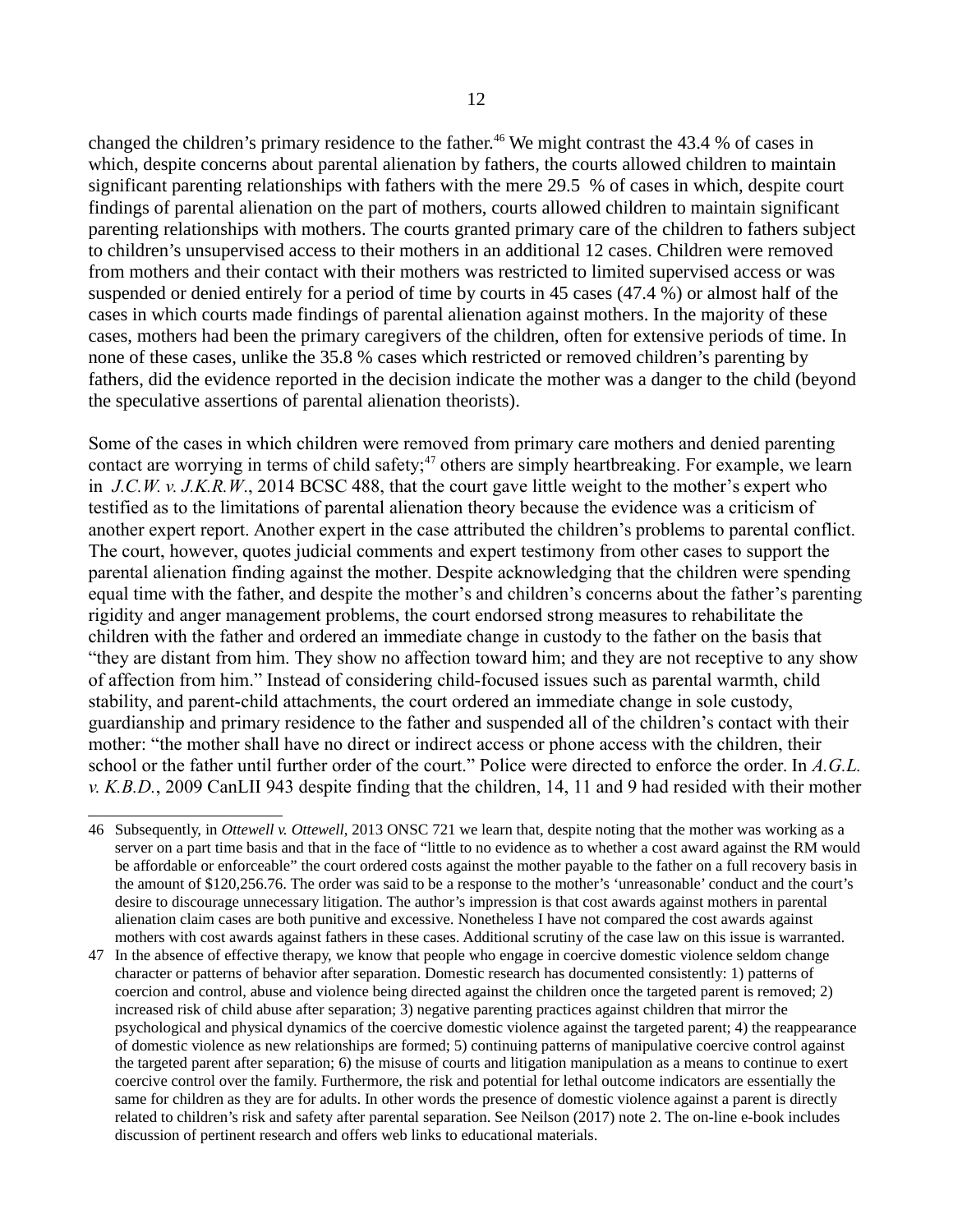since the time of their birth, the court ordered interim sole custody (parenting and decision making) to the father and ordered that the children would have no access to their mother (phrased as the mother shall have no access to the children) except for purposes of counselling. The court's stated goal was to secure their relationship with the father. The court ordered the children to be brought to the court where a forceful transfer of physical custody would occur with the assistance of the Sheriff and court officers. The mother was also ordered to deliver all of the children's personal possessions to the father. "She is not to have any contact, direct or indirect. Or cause any contact, direct or indirect, with the children or with the applicant pending review of this matter." The father was directed to confiscate any communication equipment supplied by the mother and the police were directed to enforce the order.<sup>[48](#page-12-0)</sup> In *Wenzel v Wenzel*, 2017 MBQB 14, the case recounts the father's problems with anger, his physical hitting and pinching of the children. The mother attempted to insist on supervised parenting. The parental conflict and the mother's fears escalated. She took photos of the children following each contact with the father. One child had severe allergies. The mother's instructions to the children about food and medications and attempts to exert sole control over their diets was characterized by the court as "behavior that the court often hears about in cases of parental alienation" and as a warning sign the mother was obsessive and beginning a pattern of alienation. The court ordered custody and sole decision making of the children, 13 and 11, to the father. The court allowed the children to have supervised contact with their mother for merely three hours, two days each week and one day on the weekend to be reviewed on application of the mother after completion of a course of therapy to "address her anxiety and parental alienation behaviours."<sup>[49](#page-12-1)</sup>

Similarly, in *S.P. v. P.B.D.*, 2007 CanLII 31787 ONSC, we learn that despite child fear, numerous assertions of domestic violence, criminal charges, child resistance to contact, and despite the child's counsellors believing the child's fears of the father were real, an expert (not a domestic violence expert) made a finding of parental alienation against the mother. The court dismissed concerns associated with the father having been charged with sexual exploitation of two 14 year old girls resulting in a hung jury and job loss and indicated that, while the allegations of serious domestic violence should ultimately be subjected to scrutiny, the court speculated that the domestic violence allegations might be part of an alienation strategy. In the absence of scrutiny of the case by a domestic violence expert, rather than postponing any decision about the children's primary care until full scrutiny of the allegations of both parents could be assessed during a trial, the court rescinded all prior custody and access orders, ordered joint custody and placed the children immediately in the primary care of the father. The mother's concerns about the father's parenting capacity were held against her: "I am convinced that the mother does not really want the father to have access to the children. Otherwise, there would be no purpose to her continued parading of the scandalous allegations she apparently continues to make". Not only were the children uprooted and removed from their primary care parent and placed in the primary care of an allegedly abusive parent, the court denied the children all but supervised contact with their mother (characterized as the wife shall have interim supervised access to the children) merely one day a week

<span id="page-12-0"></span><sup>48</sup> Subsequently, in *A.G.L. v. K.B.D.*, 2009 CanLII 29189 the mother was ordered to pay fixed costs in the amount of \$251,641.75 forthwith. See comments on cost awards in note [46.](#page-11-0)

<span id="page-12-1"></span><sup>49</sup> This case was subsequently appealed: *Wenzel v Wenzel*, 2017 MBCA 113. In essence the Court of Appeal of Manitoba endorsed the trial court's concerns about the mother's obsessiveness and well as the trial court finding that many of the father's parenting difficulties had been overcome. The appeal court noted procedural unfairness in the case as the trial judge ordered sole custody to the father in the absence of a sole custody claim by the father. The appeal court was concerned that the mother had not been given notice that sole custody was being contemplated. In response the appellate court converted the sole custody trial order into a joint custody order with primary care and control and final decision making to the father and supervised care and control to the mother in accordance with the terms of the trial judge's very limited access order to the mother. Thus in essence the Court of Appeal endorsed the trial decision.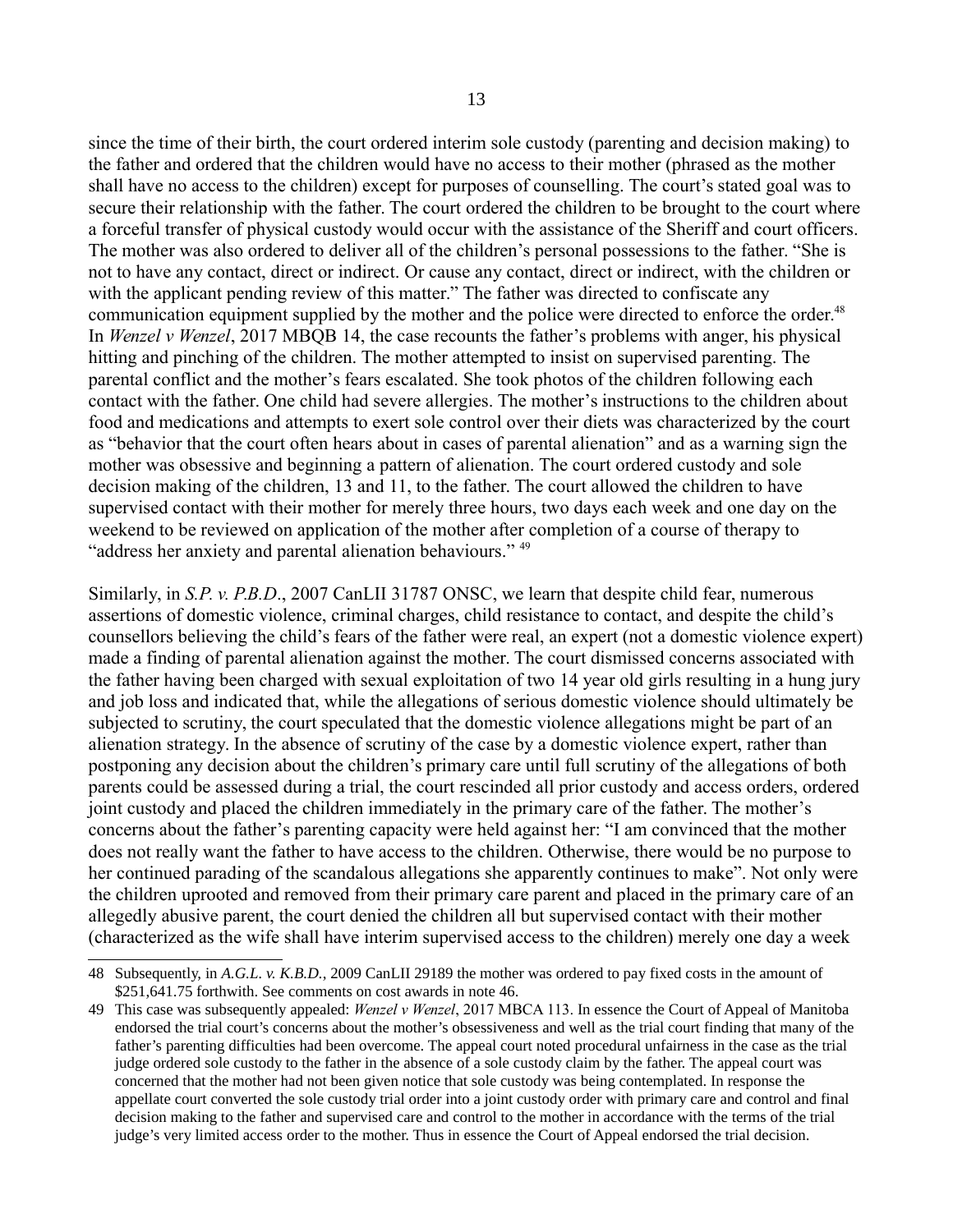for up to two hours beginning no sooner than 10 days afer the date of the order. The court even restricted the children's ability to telephone their mother. (Note the British Columbia Court of Appeal's subsequent criticism of such orders in *N.R.G. v. G.R.G*., 2017 BCCA 407.)

In *X v. Y*, 2016 ONSC 545, despite the children's clear articulation of parenting concerns while in the care of the father and the oldest child's anxiety stemming from the father's orchestrated arrest of the mother and the court's finding that both parents were good parents, as a result of alienation findings against the mother, the court ordered custody of the children to the father with no access to the primary care mother or her family for a minimum of 90 days. The court also allowed the father's interim relocation with the children. It is important to note that, in this case, the children were reported to have improved following relocation and there was evidence of problems with the mother's parenting, particularly in connection with her prioritizing her own interests over those of the children. Child protection authorities reported reservations about the mother's influence on the children. Despite the children's repetitive pleas to see their mother, the court focused on ensuring the mother's obedience to the court order preventing her and the children from contacting one another. Subsequently, in *X v Y*, 2016 ONSC 4333, the court denied the mother's request to attend her daughter's graduation ceremony because "I had nothing that reassured me the Y would not use the event to contact the children". Then, despite finding that the mother was of modest means, the court ordered the mother to pay \$625,337.40 in costs including \$135,000 for assessments and \$ 67,337 for the Family Bridges program in *X v Y*, 2016 ONSC 5551. The mother's multiple claims and concerns were dismissed and denied. The mother was criticized by the same court for not being able to pay continuing fees for therapy and for the financial predicament "of her own making" leading to bankrupcy, all of which was interpreted by the court as "a step calculated to provide a rationale for not obeying my February 6, 2016 reasons" ( *X v Y*, 2017 ONSC 1617, paragraph 59). Finally, in 2017 in *X v Y*, 2017 ONSC 1617 as a result of the total depletion of the family's resources on the part of both the father and the mother and the children's continuing heartbreaking pleas in writing for contact with their mother, the court finally granted the children one weekday unsupervised visit with their mother from after school until 8 pm and one weekend day from 2 pm to 6 pm. The Family Bridges reunification program was directed to conduct quarterly reviews of the children's 'progress' in establishing a positive relationship with the father. The mother was ordered to pay 80% of the costs of the Family Bridges reviews, payable by the father paying Family Bridges and deducting the payments from his spousal support payments, with the mother being deemed by the court to be receiving the support payments in full. The court scheduled an access review in six months time.

In *R.R. v. S.L.*, 2016 BCSC 1230 the mother applied to set aside three orders: a consent order, an ex parte protection order and an order requiring the children to reside with godparents and reinstatement of previous interim orders awarding both parents equal parenting time. The father sought continuance of the reunification program put in place by the consent order. The Views of the Child Report documented that the children, 12 and 9, wished to live full time with the mother but liked spending time with the father. After the court imposed a 50:50 split time parenting order, the children resisted. In an effort to respond to the problem, the parents consented to enrolling the children in a reunification (with the father) program. Little progress was made, largely because one of the children insisted on attending school associated with the mother and the father was not receptive. The terms of the consent order gave the reunification program extensive power to make parenting decisions. That program decided that the children would live with the father for four weeks during which time the children would not be allowed any contact with their mother. The mother was told to pack the children's clothing and to transport them to the Program for their exchange to the father. The program also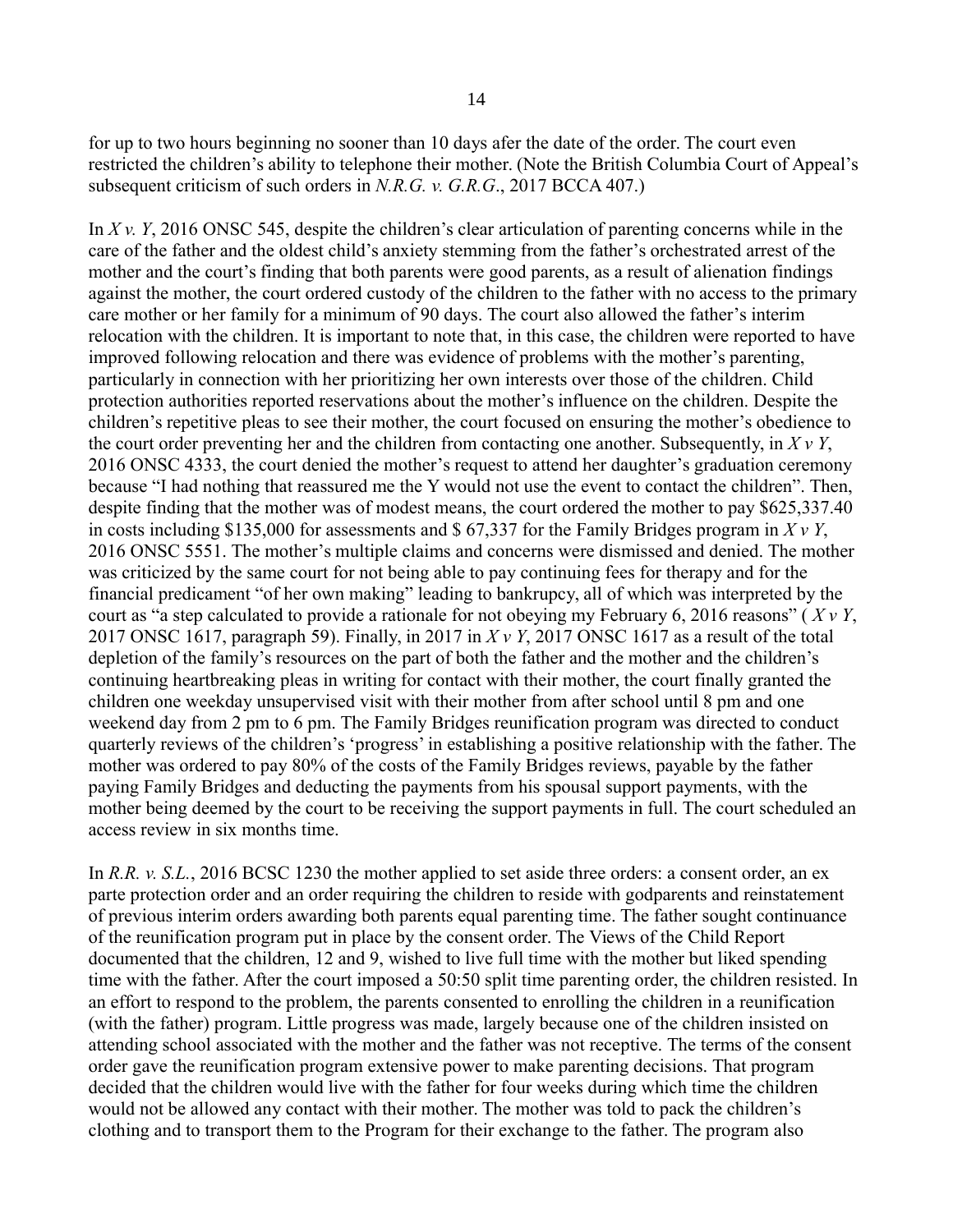directed the mother not to tell the children in advance they were being removed from her care. After being delivered to the program the children ran away and were apprehended by the police. The reunification program and the court blamed the mother for not following the directions of the reunification program and for probably having told the children about the plan to remove them from her care and to award their physical custody to the father.<sup>[50](#page-14-0)</sup> The court issued an interim order that the children would live with their godparents and that they would have no contact with their mother (phrased as "G.P. should have no direct or indirect contact with the children"). The children ran away again. They were again apprehended by police and returned. The reunification program reported considerable progress in the children's relationship with the father in that they were beginning to respond positively to him in public settings (though the children were continuing to refuse overnight contact with the father). The mother attempted to present earlier findings of family violence/emotional abuse but the evidence was considered historic and of little relevance. The court gave no weight to the mother's experts in this case, the first because he had only assessed the mother and not the father and the children, the second, an assessment of the child which stated "It is quite apparent that his high level

of anxiety is related to exposure to various behaviors of the father and to his experiences when he is staying with him," on the basis that the content of the report had been known earlier and thus was not new evidence. The court was also concerned that the expert had exceeded what he had been asked to do. At this point the children had not seen their mother for 4 1/2 months. The court attributed blame for the lack of contact to the mother for not fully supporting the dictates of the reunification program and ordered continuation of the program. The court distinguished *Williamson v Williamson*, 2016 BCCA 87 on the basis that the reunification program in *Williamson* had been associated with a permanent change in custody whereas the original plan of the reunification program in this case had been to deny the children access to their mother on a temporary basis. Yet, after distinguishing *Williamson*, the court documents and endorses the reunification program's stated objective to "transition the children into the Father's care" and to decide if and how the Mother's access should be supervised or unsupervised. The court also endorsed the reunification program's discretion in this case "to determine when and how parenting time, communication, and all interactions between the parties and the children take place."<sup>[51](#page-14-1)</sup> The mother's subsequent reasonable apprehension of bias application was dismissed in *R.R. v. S.L*., 2016 BCSC 1241. Then, in *R.R. v. S.L.*, 2016 BCSC 2165, the court heard from an expert who focused squarely on the interests and needs of the children, rather than on the conflict between the parents. Instead of focusing on attributing blame to the mother for the children's resistance to overnight contact with the father, the expert focused squarely on the circumstances of the children and both parents. That expert recommended, despite problems, if any, with the mother's conduct, that the children reside primarily with the mother. Upon considering that expert report and after finding that the family's resources had been depleted by funding the reunification with the father program, which the family could not longer afford, and also upon finding that the father had no suitable accommodation for the children, the court made another interim order allowing the children to reside primarily with the mother.

Oddly, appeal decisions cautioning trial courts against use of "draconian"<sup>[52](#page-14-2)</sup> punitive orders against parents and children in parental alienation claim cases, and cases that have allowed children to

<span id="page-14-0"></span><sup>50</sup> Presumably, the mother had assumed the program would help the family implement in a positive way their shared parenting arrangements.

<span id="page-14-1"></span><sup>51</sup> Delegation of court authority to decide custody and access and parenting matters is not normally allowed but in this case the parties had consented to the program exercising decision-making power.

<span id="page-14-2"></span><sup>52</sup> *Williamson v Williamson*, 2016 BCCA 87.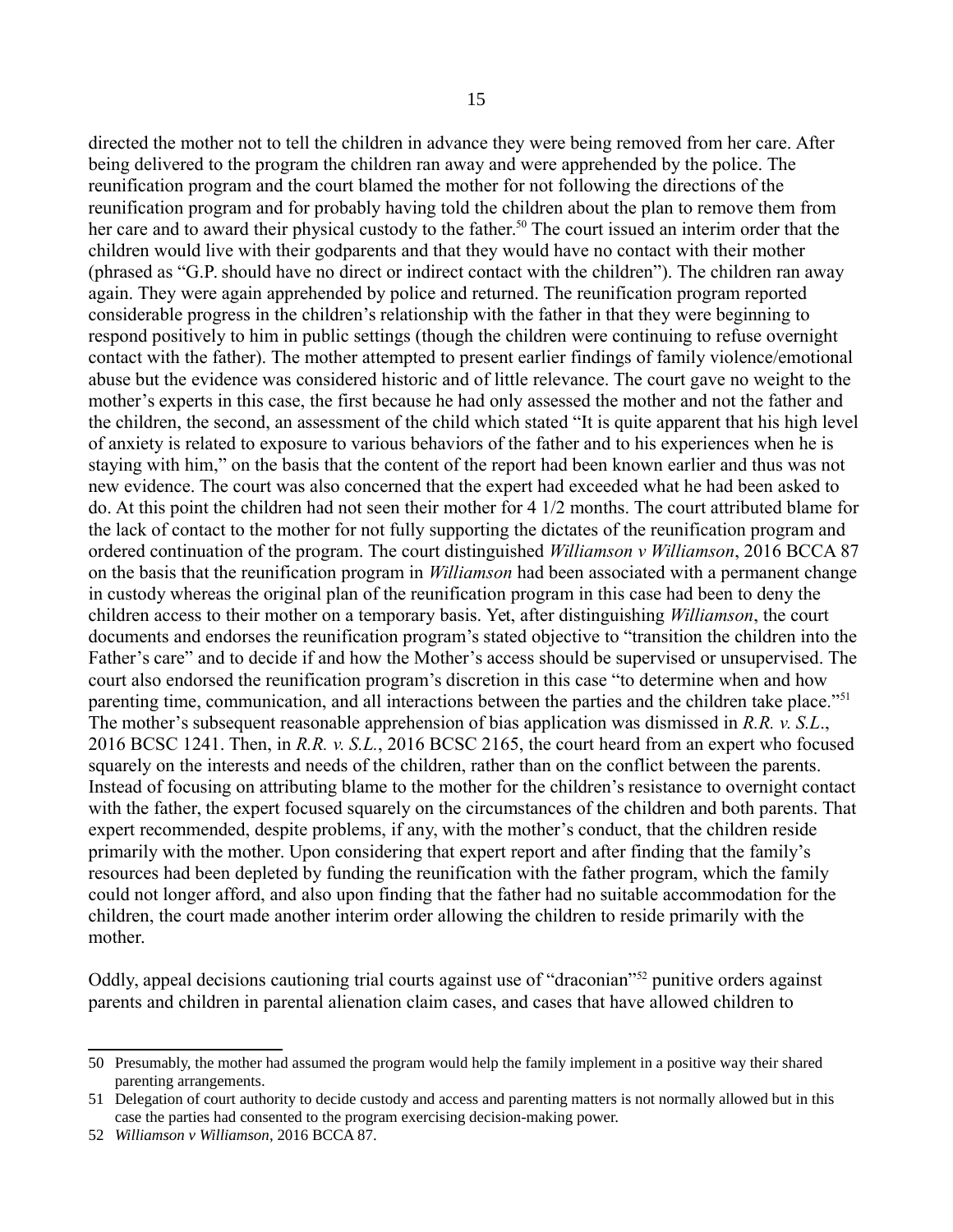intervene, for example, *Williamson v Williamson*, 2016 BCCA 87 and *S.G.B. v. S.J.L.*, 2010 ONCA 578 have tended to be cases involving parental alienation findings against fathers.

In short, when courts accept and apply parental alienation concepts, we see a pattern of response that is consistent with gender bias combined with what appears to be an illogical pattern of decision making and punishment. Mothers (and in a small number of cases, fathers) as well as children are being punished when children resist contact with non-primary care parents (usually fathers). These punishments are justified on the basis of 'children's rights to maximum contact with both parents' yet the orders are commonly combined with dismissal of children's views and preferences (discussed in more detail below) and with court imposed restrictions on children's contact with their primary-care and preferred parents. Not uncommonly, courts are even mandating the use of force against children who resist court 'reunification' efforts. For example, in *Filaber v Filaber*, 2008 CanLII 57449 (ONSC), the court ordered the sheriff to assist in the transfer of the 'children' from the father to the mother (on the basis of the father's alienation), directed police to enforce the mother's sole custody of the 'children', age 14 and 12, and to use "such force as is reasonable in the circumstances" and in *Mikan v Mikan*, 2004 CanLII 5062, the court states: "The residence order shall not be subject to Larissa's consent. Mother and Father are authorized and, if necessary, required to apply reasonable force to Larissa to secure compliance." Directions to police to use force against mothers and children to enforce reunification orders are very common in these cases.

Sadly, but perhaps not surprisingly, children approaching maturity are beginning to apply to courts to be removed from parental authority entirely, presumably in order to stop courts interfering in their lives. For example, in *L. (N.) v M. (R.R.),* 2016 ONSC 809, a earlier court consent order endorsed an arbitration decision to forcefully order two sons 16 and 17 1/2 into the care and custody of the father in order to repair his parent-child relationship. That order was combined with an order prohibiting "communication between the children and their mother, between the children and members of the mother's extended family." The case report tells us that the children repeatedly ran away from the father and the police repeatedly returned them. Ultimately the Toronto Police force applied, successfully, to have police enforcement of the father's custody removed and the 'children' applied for a declaration of withdrawal from both parents' control. The court comments:

*The evidence indicates that the two sons are closely bonded with each other, the mother, and the mother's family. Yet the existing order puts up barriers to those contacts, attempting to isolate the son from the maternal family while mandating an exclusive relationship with the father that has not worked...The result is that they have no family.* 

The 'children' were, by the time of this decision, 17 and 18. While, ultimately, the court resolved the problem by ordering that no one would have custody or access rights over them thus freeing the youth from continuing litigation, one wonders how much court-mandated damage had been done to these youth in the interim. See also *Glegg*, 2016 ONSC 5292; *Glegg (re*), 2016 ONSC 7181 and *Glegg v. Glegg*, 2017 ONCJ 102; *R.G. v. K.G.*, 2017 ONCA 108; *O.G. v. R.G*., 2017 ONCJ 153; *O.G. v. R.G*., 2017 ONSC 6490.

Throughout cases accepting and applying parental alienation concepts we see a disturbing pattern of gender-related discourse on the part of parental alienation advocates and courts. Fathers' parental alienation claims are being characterized or associated in the discourse with children's rights to maximum contact with both parents (illogically often in opposition to the perspectives of the children), while children's desires to reside primarily with primary care mothers are being characterized in negative terms as the result of 'unusual' parent-child closeness, enmeshment, or the mother's over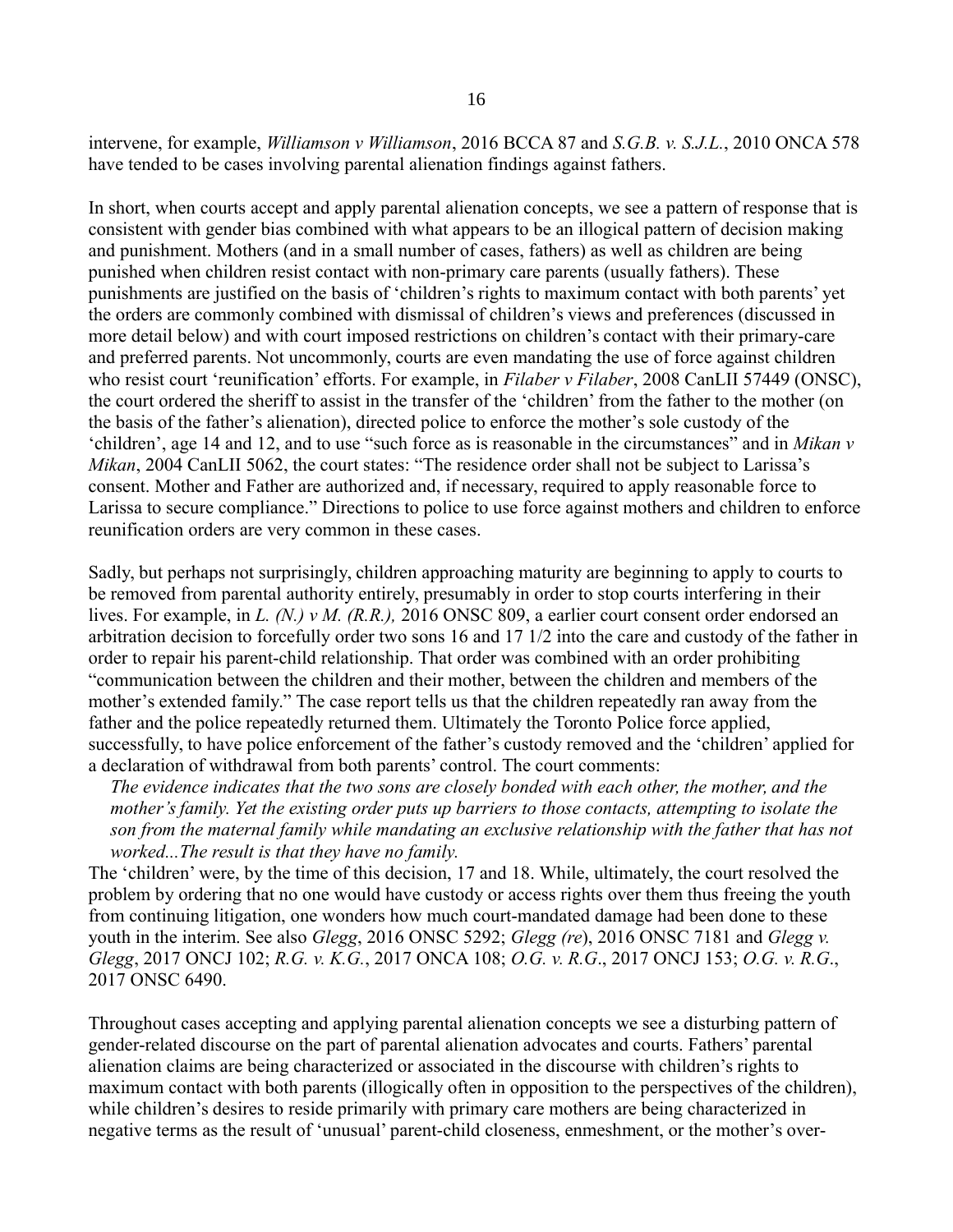protection. We also see in these cases a pattern of gendered discourse that comes close to father's rights' assertions of entitlement to equal parenting along with a punishment discourse directed against primary care parents and children who resist. For example, in *A.L. v. L.W*., 2017 BCSC 964, the parentchild assessor comments "The over arching goal is to gradually increase the daughter's time with her father and to move up to an equally divided parenting plan." In *S.D.G. v. D.K.N*., 2017 BCPC 61 at paragraph 141 the court quotes with approval and cites extensively from an article titled "The Importance of Fathers".<sup>[53](#page-16-0)</sup> The mother in this case was ordered to attend at the Father's residence to breastfeed during the father's parenting time in the event that the parties could not agree on another breastfeeding location. Any time spent nursing, including transportation for the purposes of nursing "shall be added to the Father's hours of parenting time". The mother was criticized for her failure to recognize the importance of the parenting role of the father's new partner. The court declined to order that the child would not refer to the father's new partner as "mom' (though it did comment that the child should not be encouraged to do so). In *Droit de la famille -* 17889, 2017 QCCS 1684, the mother was held accountable for the oldest, 14 year old's resistance to parenting time with her father. The proof was the mother's apparent failure to exercise her parental authority to insist that the children continue to maintain a good relationship with the father and his family. Parental alienation theorists in the case informed the court that it was necessary – over child objections – to entrust custody of the children to the father in order to protect the father-child relationship. See also *BM c. S.Mo*, 2005 CanLII 30242 (QC CS) and *BM c. SMO*, 2006 QCCS 2060. In *Droit de la famille 083035*, 2008 QCCS 5680 the mother claimed the child feared unsupervised contact with the father because of the pattern of abuse in the family. Nonetheless the parents participated in shared parenting until the daughter began to resist contact with the father (the son continued to see the father regularly). The parental alienation theorist testifying in the case claimed that unless the resistant child's contact with the Mother was prohibited, the father would lose all contact with his daughter and that the son, Y, might become alienated from the father as well. While the court comments at paragraph 232 that X and Y are entitled to have a healthy and positive relationship both of their parents, the court also states that this goal can only be achieved by the Father having exclusive custody of X and Y, and the children having only very limited supervised contact with their mother for a minimum period. The court goes on to speak of the necessity of the children **redeveloping** a parenting relationship with the father and concludes that, if the mother wished to regain contact with her children, she would have to show the Court that she would interact with the children in a way that would not be detrimental to their relationship with their Father.<sup>[54](#page-16-1)</sup>

Do such orders reflect children's rights to have maximum contact with both parents, or something else?

In *J.A.F. v. J.J.F.*, 2016 BCSC 300 the court recited the mother's assertions of domestic violence and her concerns about the father's excessive use of physical force against the child as well as the father's warning by social services to discontinue physical discipline of the child. The special needs child had become physically violent toward the father. The mother had assumed most of the parenting responsibility for attending to the child's special needs. The child had been residing primarily with the

<span id="page-16-0"></span><sup>53</sup> See also the assertion in *L.C.T. v. R.K*., 2017 BCCA 63 wherein it is reported that the expert asserted signficant risks to children who do not have fathers involved in their lives. No credible child focused expert seriously disputes the value to children of contact with supportive, non abusive parents – male or female or non-gendered. Problems arise, however, when our focus shifts from a child centred focus on the best interests and safety of children to a focus on parental entitled claims associated, explicitly or implicitly, with gender.

<span id="page-16-1"></span><sup>54</sup> Four years later, the court continued to criticize the mother for her alienating behavior and for describing herself as a victim of spousal abuse, in *Droit de la famille – 123572*, 2012 QCCS 6442. One child had stopped seeing the mother, the other sought to reside with her and to see the father regularly. Despite concerns about the mother's continuing instigation of conflict, the court finally accepted and endorsed the children's views.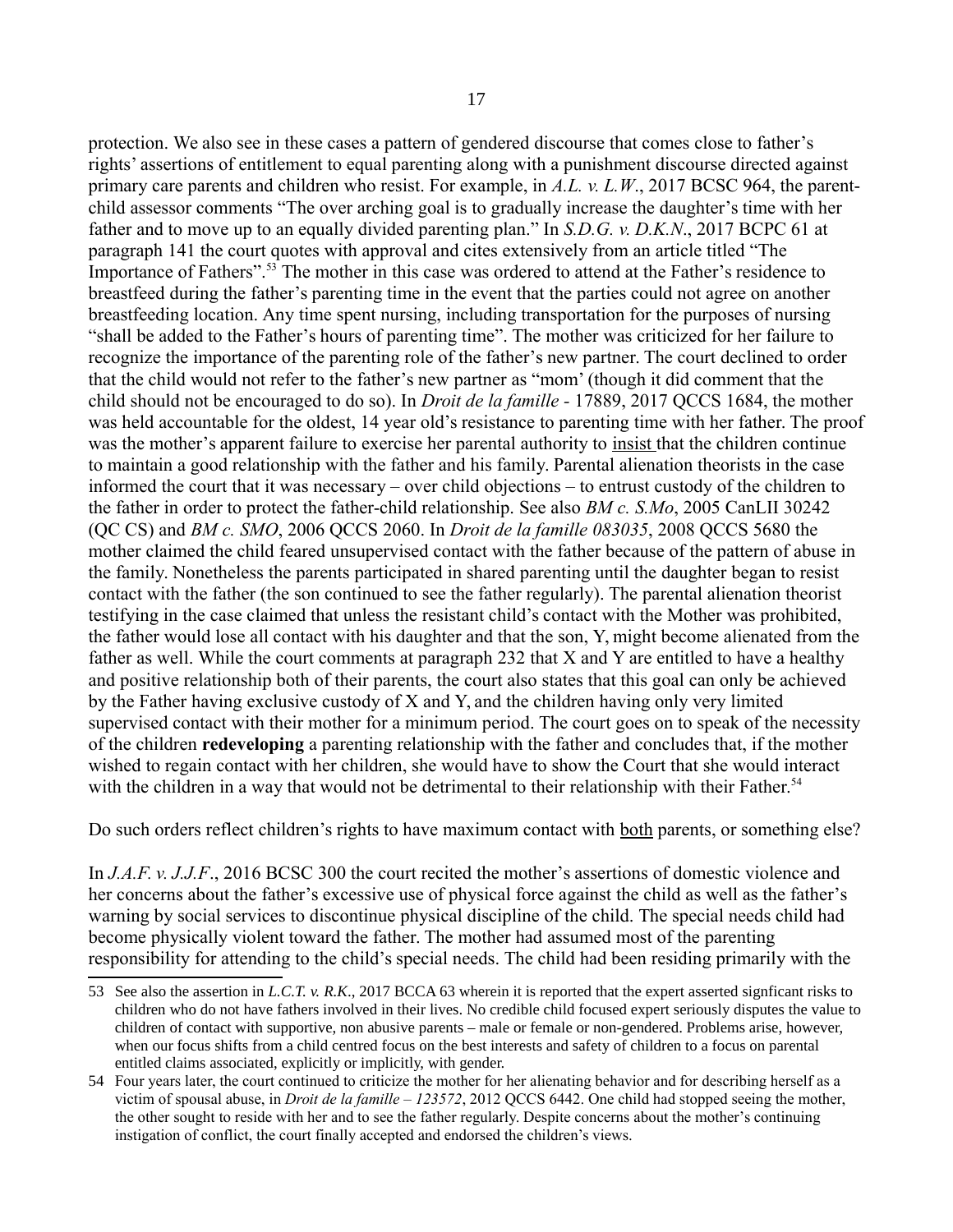mother subject to the father's limited supervised access following an incident of family violence – the mother claimed the father threw her down the stairs, the father claimed she fell. The case was not assessed by a domestic violence expert. The court dismissed the child's reports of the father's violence as not reliable and/or of minor importance (in paragraphs 83 and 84) and, in the next paragraph, concluded, at paragraph 85 "Most importantly, the degree of alienation of K towards her father is, as I have said, extreme. In contrast, she has an extremely close and loving relationship with her mother." Rather than adopting a child centered analysis of that evidence with a thorough analysis of parenting and best interest of the child criteria at this point, the court accepted the expert's speculative assertion that the maternal closeness between the mother and the child had provided "ample room for her memory or her statements to be influenced consciously or not by the mother." The court notes that the relationship between the father and child had gone from troubled to disastrous and concluded from this that "drastic measures are needed if there is to be any chance for a positive parent-child bond to be **re-**established<sup>[55](#page-17-0)</sup> between K and her father." The court notes the child's need for structure, stability, security and consistency but indicates that the concerns "will have to be sacrificed to a degree .. if a formal reunification program is implemented."

Similarly, in *S.D.G. v. D.K.N*., 2017 BCPC 61 the court quotes from *Usova v. Harrison*, 2009 BCSC 1640, as follows:

*The solution, in my view, is not to further restrict Kailey's contact with her father and to make him even more of a stranger. I consider it to be in Kailey's best interests to allow her to spend enough time with her father, in his home, to allow the two of them to establish a close and loving relationship.* 

In short what we are seeing in these cases is a focus on assignment of blame for parenting conflict and a focus on repairing, restoring or even creating children's relationships with non resident parents (usually fathers), [56](#page-17-1) rather than a child centred analysis of evidence of existing relationships, each parent's parenting, and the child's needs and interests.<sup>[57](#page-17-2)</sup>

#### **How do Parental Alienation claims affect consideration of child best interests factors?**

Do parental alienation claims deflect court attention from consideration of child best interest factors as the critics assert? The short answer is yes, but only when courts attempt to apply parental alienation concepts. Throughout the body of cases that endorse parental alienation theory we do not see assessment of evidence such as parent-child warmth, the closeness of the parent-child relationships, scrutiny of parenting practices, safety, and stability factors while taking into account the maximum contact principle "to the extent that such contact is consistent with the child's best interests" as set out by the majority of the Supreme Court of Canada in *Gordon v. Goertz*, [1996] 2 SCR 27, 1996 CanLII

<span id="page-17-0"></span><sup>55</sup> Bold added by author.

<span id="page-17-1"></span><sup>56</sup> See also *McClintock v. Karam*, 2017 ONSC 6633; *C.J.B. v A.R.B*. 2017 BCSC 1682. Note also, however, the appellate court's criticism of the court's focus on parental conflict in order to assess child best interests in *N.R.G. v. G.R.G*., 2017 BCCA 407.

<span id="page-17-2"></span><sup>57</sup> No one, including the author, contests the importance of supporting children's relationships with both parents when those relationships are beneficial to the child. The author's concern is that parental alienation theory is deflecting court attention from scrutiny of other best interest of the child factors.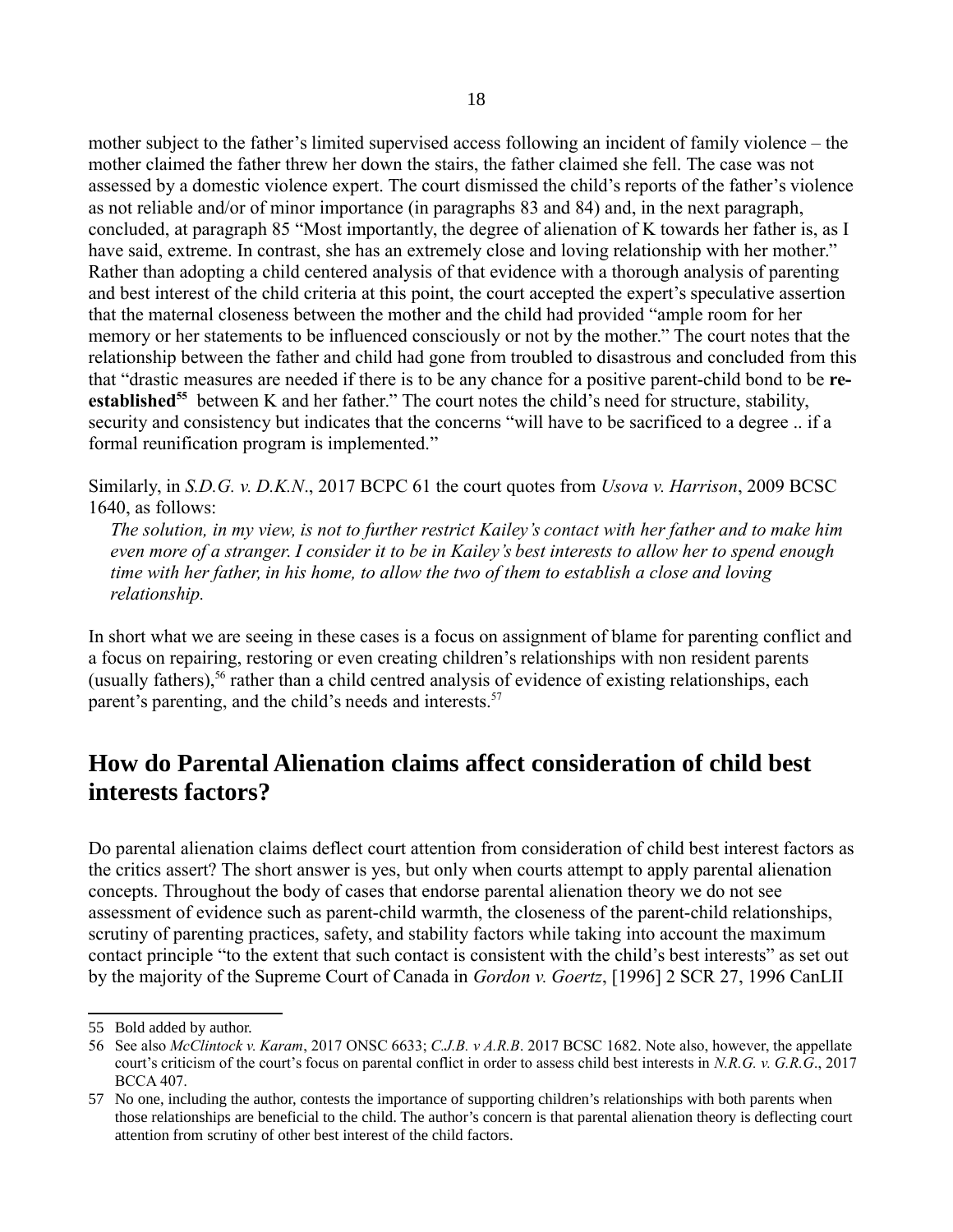191 (SCC). Instead courts appear, as previously indicated, to be starting from the premise of parental entitlement to equal parenting and to be attributing blame with punishment when children or their primary care parents resist that concept.<sup>[58](#page-18-0)</sup> The theory is also shifting attention from child-centred analysis to a focus on adult factors, particularly assignment of blame for parental conflict (see, for example, *N.R.G. v. G.R.G.*, 2017 BCCA 407). The ultimate goal is also changing from designing parenting plans that reflect children's current relationships to a futuristic focus on repairing children's relationships with non-resident parents (usually fathers). Courts are imposing reunification therapies that are expensive (eg *J.A.F. v. J.J.F.*, 2016 BCSC 1114; *X v Y*, 2016 ONSC 4333) and depleting family (and thus child) resources. A number of courts are expressing concern. For example, *Testani v. Haughton*, 2016 ONSC 5827 proposes a number of principles in connection with reunification therapy at paragraph 18, among them sparing use of such orders.

Thorough analysis of evidence associated with statutory best interest criteria occurred in less than one third of the parental alienation claim cases.<sup>[59](#page-18-1)</sup> Cases that accepted parental alienation theory tended to focus instead on parental conflict. When we look at cases in which both parental alienation and domestic violence or child abuse claims were advanced, we will find that courts failed to assess child best interest factors in favor of devoting attention to parental alienation concerns in approximately half (48 %) of the cases. As a general rule, when courts did engage in thorough analysis of evidence associated with statutory best interest of the child criteria (refer, for example, to *Williamson v. Williamson*, 2016 BCCA 87; *N.R.G. v. G.R.G*., 2017 BCCA 407; *Darr v. Darr*, 2006 SBQB 795; *Supple (Cashman) v. Cashman*, 2014 ONSC 3581; *Luo v. Lee*, 2016 ONSC 202; *Mattina v Mattina*, 2017 ONSC 5704; *Children's Aid Society of Ottawa v. M.P*., 2014 ONSC 1551) courts were: less apt to make parental alienation findings, more apt to consider and accept the views of children, and less apt make punitive orders.

#### **How do Parental alienation claims affect Children's legal rights?**

<span id="page-18-0"></span><sup>58</sup> As a general rule, social science documents clearly the benefits of shared parenting for most children, when neither parent is abusive, when each parent is competent and a positive role model for the child, when the parents are able to support one another and parental conflict and child stress levels are moderate to low and or when conflict and/or problematic parenting can be successfully remedied such that parenting by each parent is safe and beneficial. Courts, however, must make decisions about the best interests of individual children in the individual circumstances of each child. No one seriously questions the benefits of maximizing children's contact with both parents – fathers or mothers or non-gendered parents - when it benefits the child. It is important, however, to keep in mind the limitations of social science in a legal context. Social scientists identify and seek to verify human trends and patterns. The application of general trends and patterns identified by social scientists can readily produce erroneous and unjust results in individual cases when the legal case differs from the type of cases included in social science studies. Social scientists commonly study populations that differ markedly from the type of families involved in litigation (which are often high conflict and/or abuse cases). Social science findings that children benefit from shared parenting will only apply in a legal setting to the extent that the facts in the individual case mirror the facts in the cases included in the shared parenting studies. In a legal context, the Supreme Court of Canada cautions against post-separation-and-divorce parenting presumptions and asserts that the only test in a legal context is the best interest of the child test. *Gordon v. Goertz*, [1996] 2 SCR 27, 1996 CanLII 191 (SCC); *Young v. Young*, [1993] 4 SCR 3, 1993 CanLII 43 (SCC); *P. (D.) v. S. (C),* [1993] 4 SCR 141, 1993 CanLII 35 (SCC).

<span id="page-18-1"></span><sup>59</sup> It is difficult to categorize parental alienation cases as totally inclusive or totally exclusive of best interest of the child considerations. While many of the cases did not discuss statutory child best interest criteria at all, in other cases courts referred to best interest of the child criteria but focused almost exclusively on analysis of blame for parental conflict and 'parental alienation'.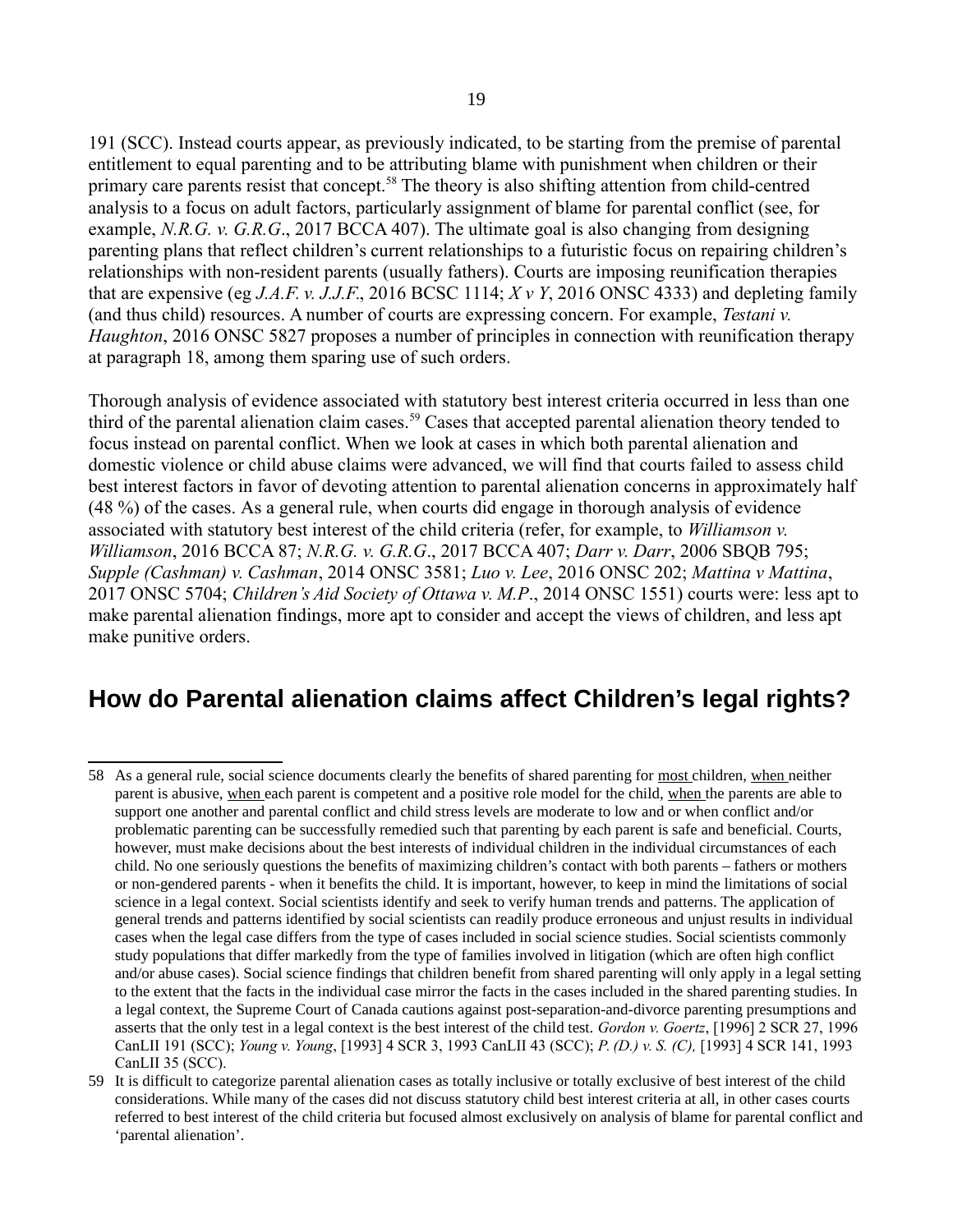Parental alienation claim cases often involve adolescent youth. Parental alienation theorists claim this is because 'children' this age are more susceptible than younger children to parental manipulation or they assert that it can take many years for the effects of parental manipulation to consolidate in rejection of the other parent.<sup>[60](#page-19-0)</sup> Experts who are not involved in the parental-alienation theory movement point out that adolescent resistance to shared parenting and to orders that require appreciable alternating parenting time with non resident parents commonly reflect adolescent views that are independent of either parent<sup>[61](#page-19-1)</sup> and/or reflect normal child development patterns in that social life begins to revolve around peers rather than around parents and parenting.<sup>[62](#page-19-2)</sup> Thus it is not surprising that adolescents begin to object to orders requiring them to be parented alternating blocks of time by each parent and seek instead to make their own decisions to reside where their friends are most comfortable. In any event, more than one half of the 'children' in the parental alienation claim cases, whose ages could be determined from the case reports, were 13 years of age or older.

Article 12 of the United Nations *Convention on the Rights of the Child 1989,* signed by Canada May 28, 1990 and ratified December 13 1991, states:

1. States Parties shall assure to the child who is capable of forming his of her own views the right to express those views freely in all matters affecting the child, the views of the child being given due weight in accordance with the age and maturity of the child.

2. For this purpose, the child shall in particular be provided the opportunity to be heard in any judicial and administrative proceeding affecting the child, either directly, or through a representative or an appropriate body, in a manner consistent with the procedural rules of national law.

In *B.J.B. v. D.L.G*., 2010 YKSC 44 (favourably cited by the British Columbia Supreme Court in *A.A.A.M. v Director of Adoption*, 2017 BCSC 2077) Justice Martinson asserts:

*The Convention is very clear: all children have these legal rights to be heard, without discrimination. It does not make an exception for cases involving hight conflict, including those dealing with domestic violence, parental alienation or both. It does not give decision makers the discretion to disregard the legal rights contained in it because of the particular circumstances of the case or the view the decision maker may hold about children's participation.*

Given the large number of parental alienation claim cases involving children approaching early-mid and late-adolescence, we might expect courts to be adhering to the legally mandated rights of children and thus to be eliciting and giving considerable weight to the views of teenage children in these cases. Nonetheless, contrary to the rights of children to have their views heard and accorded due weight "in

<span id="page-19-0"></span><sup>60</sup> See, for example, comments in *M.M.B. v. C.M.V*., 2017 ONSC 3991 at paragraph 1037. This is one of the cases in which both parents claimed parental alienation. The mother claimed to have been subjected to coercive domestic violence, emotional cruelty and stalking by the father as well as the father's manipulation and turning the children against her. The children had begun to engage in emotional abuse and physically assaults against her. The evidence clearly indicated the father's enlistment of the children in the parental conflict. The court ordered an immediate change in sole custody to the mother, family reunification therapy, the mother's right to conceal from the father the location of interventions, and a protection order prohibiting the father from being within 500 meters of the children.

<span id="page-19-1"></span><sup>61</sup> Joan Kelly and Janet Johnston (2001) "The Alienated Child. A Reformulation of Parental Alienation Syndrome" *Family Court Review* 249-266.

<span id="page-19-2"></span><sup>62</sup> See, for example the judicial comments in *N.R.G. v. G.R.G*., 2015 BCSC 1062; *Chisholm v Chisholm*, 2017 NSSC 45; *Morey v. Morey*, 2009 CanLII 12117 (ON SC); *R-P T. v. D-P T*., 2013 BCSC 732.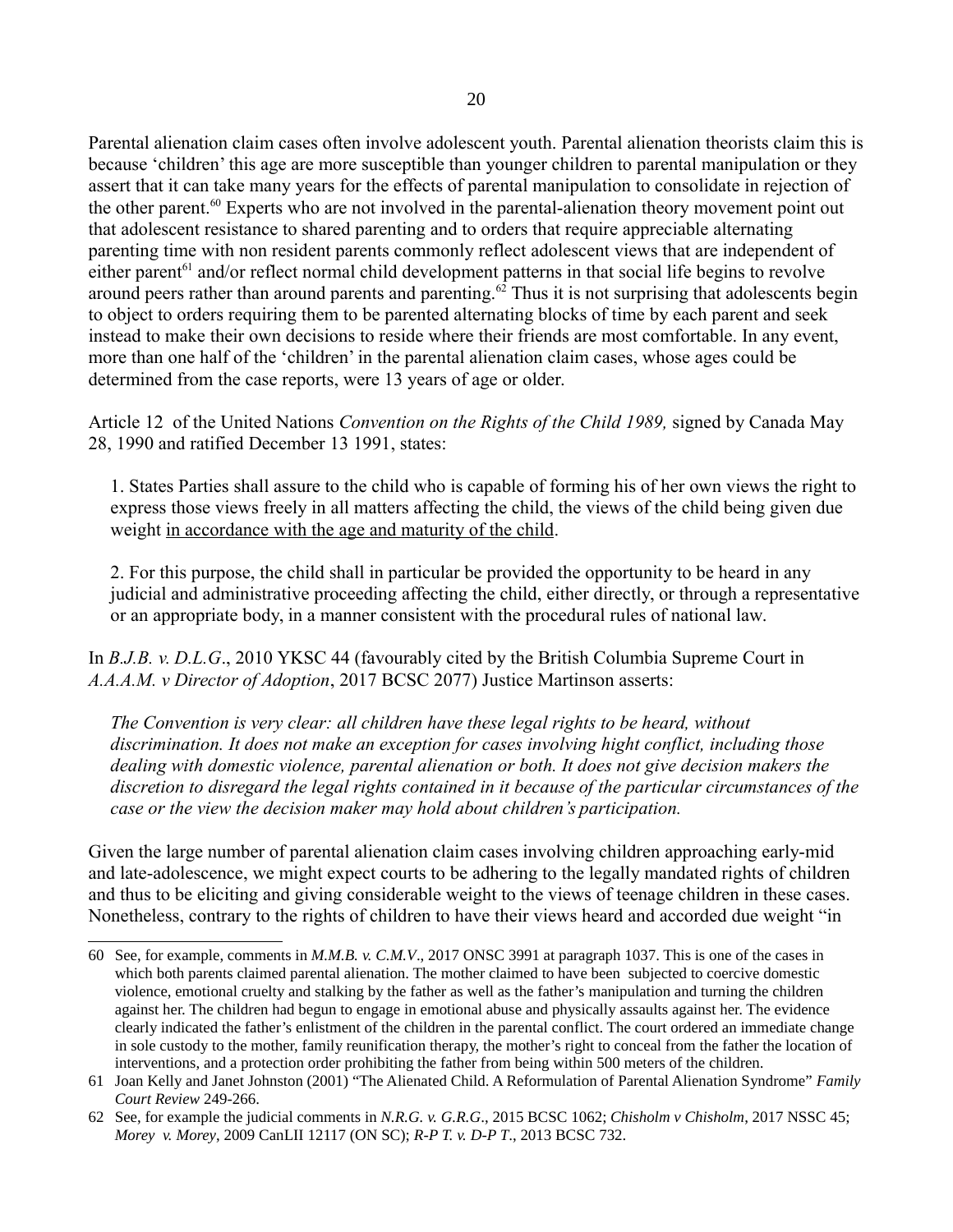accordance with age and maturity", parental alienation advocates and courts applying parental alienation concepts are expressly not considering the views of youth and are asserting instead that, if parental alienation is established "it is especially important not to give effect to a child's wishes because, if that is done, the parent who has behaved improperly by causing alienation is in effect rewarded for that behavior, and more importantly, the child is negatively impacted because the result of the alienation is to cut off that child's bond with the alienated parent."[63](#page-20-0) Justice Brown asserted on behalf of the Court of Appeal of Alberta at paragraph 10 of *Letourneau v Letourneau*, 2014 ABCA 156:

*While the case management judge's reasoning that the child would be best served by having some semblence of a normal relationship with her father meant discounting the child's wishes, this was no error in principle, given his finding of parental alienation. In such circumstances, it was open to him to take the child's "wishes" as not truly reflecting the child's wishes, but rather as a vicarious expression of the controlling parent's wishes.*[64](#page-20-1)

Claims for *amicus curiae* support for children ( *D.B.C. c. R.M.W*., 2005 ABQB 898[65](#page-20-2) ) applications for Voices of the Child reports ( *K.E.F. v. T.W.P.*, 2016 BCSC 1706 ), requests that judges interview children (eg *S.G.B. v. S.J.L.*, 2010 ONSC 3717; *Zaidi v. Qizilbash*, 2014 ONSC 201) and requests for legal counsel for children are sometimes being denied (*J.E.S.D. v. Y.E.P.*, 2017 BCSC 495;<sup>[66](#page-20-3)</sup> *M. B.-W. v R.Q.*, 2015 NLCA 28; *Hosein v Dhamoon*, 2017 ONSC 2482) on the same basis in these cases.

Consider also, however, the Court of Appeal for Ontario's concluding comments at paragraph 67 of *R.G. v. K.G.*, 2017 ONCA 108, cited earlier in connection with mature child applications to remove themselves from parental control:

*This appeal demonstrates the importance of the emerging movement to incorporate the voice of the child in all matters concerning minors. The degree to which the court will follow the wishes of the child will depend upon the age and level of maturity of the child and will be subject to the judge's discretion as she seeks to determine the child's best interests. Where, as here, the child is months away from her eighteenth birthday, a continuation of litigation involving her indicates more about the parent's needs than the child.*

A review of the prior court proceedings and orders involving this child tells us that the father claimed that the child had been manipulated by the mother against him and had no independent views of her own. The father was awarded custody (parenting and decision making) and began to limit the child's access to her mother. He also subjected the child to repetitive use of police force to enforce his court ordered custody entitlements, including in connection with his successful claim that the mother had abducted the child after the child sought to remain with the mother in Florida following an access visit. That led to a court order containing a police enforcement clause which resulted in the child being forcefully removed from her mother by police in Florida and returned to Ontario. The forcible removal, from the point of view of the child, is described by the Court of Appeal for Ontario at paragraph 9. Ultimately the child's decision to remove herself from parental control and to enroll in a university in Florida was accepted, as a result of a Court of Appeal decision, when she was 18 years old.<sup>67</sup> Should

<span id="page-20-0"></span><sup>63</sup> *Pilon v. Pilon*, 2015 NWTSC 64.

<span id="page-20-1"></span><sup>64</sup> See also *M. B.-W. v. R.Q.*, 2015 NLCA 28.

<span id="page-20-2"></span><sup>65</sup> Subsequently the children were granted representation.

<span id="page-20-3"></span><sup>66</sup> Amicus curiae assistance was ordered instead, see also *J.E.S.D v. Y.E.P*., 2017 BCSC 666.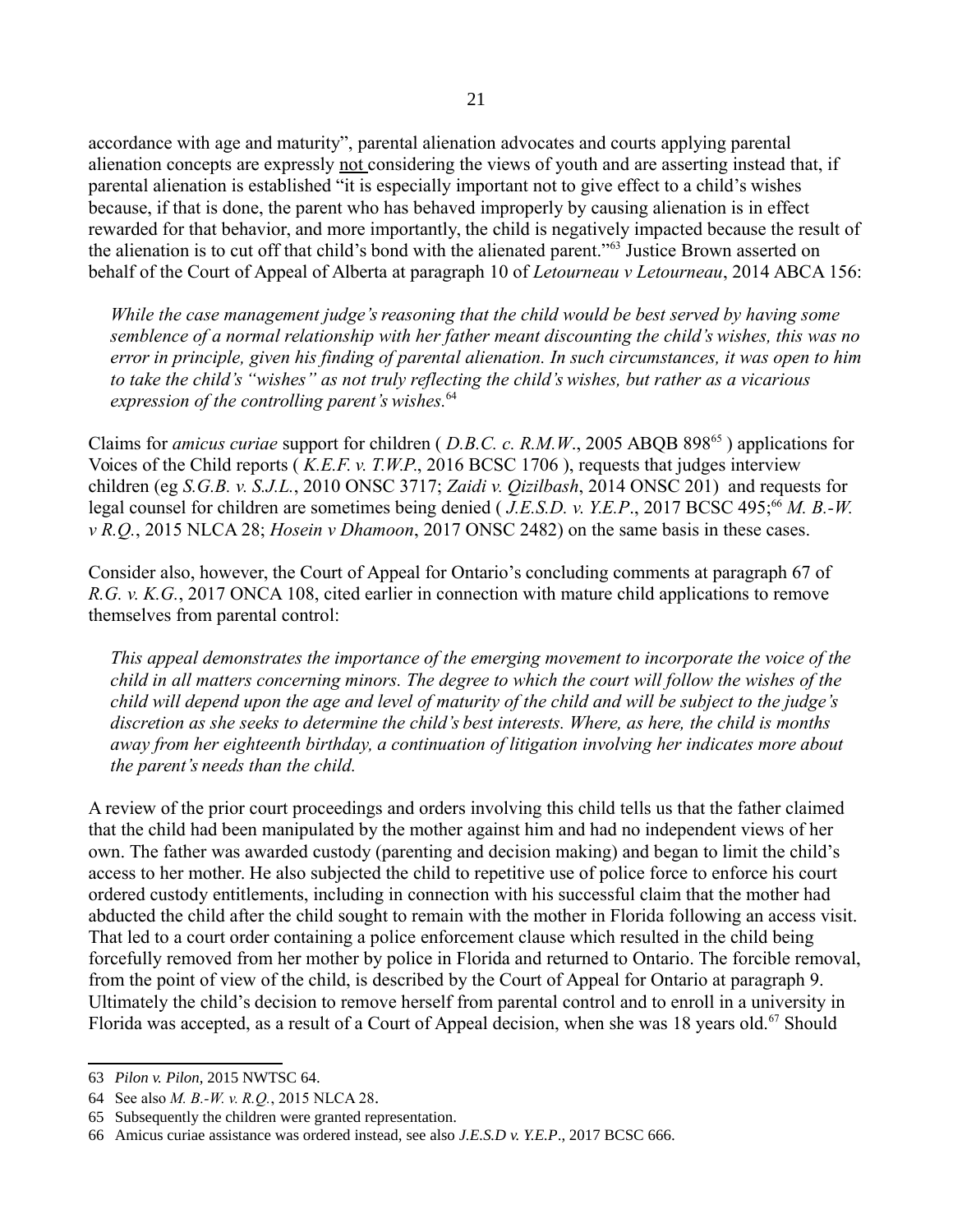courts be forcing children to go to such lengths in order to have their views and preferences considered and respected?

When we examine the pattern of decisions in these cases, we find that, when child views were mentioned in the decision (not all parental alienation claim cases mention children's views particularly when the children were young), children's views were considered and given some degree of weight in merely 21 (20.8 %) of the cases that endorsed parental alienation theory; children's views were not considered or were dismissed as not reflecting the genuine views of the child or their best interests in 80 (79%, the sizeable majority) of such cases. In the few cases where courts did hear direct evidence from the youth, courts were more inclined to engage in thorough child focused best interest of the child analysis and were more accepting of youth views and concerns (for example *McLaren v. McLaren*, 2016 BCSC 2458; *L. (N.) v M. (R.R.),* 2016 ONSC 809; *N.R.G. v. G.RG.*, 2017 BCSC 774[68](#page-21-0)).

### **Parental Alienation Claims: Impact on Evidence**

Oddly, parental alienation theorists claim to be able to 'diagnose' the presence of parental alienation in children on the basis of documentary assertions and behavioral checklists, in the absence of complete collection and analysis of primary data (such as interviews with each parent, interviews with children and youth, interviews with extended family members, documentation and analysis of parenting practices and observations of the children in each home).<sup>[69](#page-21-1)</sup> Refer, for example, to Amy Baker's 'expert' qualification and testimony in *Fielding v Fielding*, 2013 ONSC 1458 and 2013 ONSC 5102 and in *C.J.J. v A.J.,* 2016 BCSC 676. We might contrast this approach with court criticism of one-sided 'expert' analyses in *D.S.W. v. D.A.W.*, 2014 BCSC 514 at paragraphs 27 to 33, and *Mattina v Mattina*, 2017 ONSC 5704.

Courts are making parental alienation findings in some of these cases in the absence of evidence. For example, courts: 1) are ordering reunification therapy in these cases in the absence of expert evidence (for example, *Mikan v Mikan*, 2004 CanLII 5062; *L. M. v. J. B*., 2016 NBQB 93) and 2) are reciting generic alienation checklists or expert testimony from other cases in order to support judicial parental alienation 'diagnoses' in the case before them (*L. M. v. J. B*., 2016 NBQB 93; *Children's Aid Society of Ottawa v. M.P.*, 2014 ONSC 1551, paragraphs 165-166;<sup>[70](#page-21-2)</sup> J.C.W. v. J.K.R.W., 2014 BCSC 488 at paragraphs 69 to 70 wherein the court cites and relies on expert evidence from another case in support

<sup>67</sup> The litigation between the father and daughter did not end with the Court of Appeal decision. Two subsequent decisions concern the daughter's application for child support and the question of whether she had withdrawn from her father's control voluntarily or involuntarily: *O.G. v. R.G.*, 2017 ONCJ 153; *O.G. v. R.G*., 2017 ONSC 6490.

<span id="page-21-0"></span><sup>68</sup> Ultimately the father 'surrendered' custody of the children to the mother: *N.R.G. v. G.R.G*., 2017 BCSC 2130 following years of litigation and court mandated therapeutic intervention, presumably at enormous emotional cost to the youth and the family.

<span id="page-21-1"></span><sup>69</sup> See, for example, Rachael Birnbaum's criticism of parental alienation evidence in *Luo v. Lee*, 2016 ONSC 202.

<span id="page-21-2"></span><sup>70</sup> This is one of the domestic violence/parental alienation cases in which the parental alienation claim was made against the father who had allegedly also engaged in domestic violence. The court in this case thoroughly assessed parenting patterns and other best interest of the child criteria which clearly demonstrated that the children were in need of protection. Parental alienation was merely one aspect of the decision. My impression is that courts, on the whole, seem to be more likely to consider the impact of domestic and family violence on children when third parties, such a child protection services, are involved in the case. If the impression is correct, it would be consistent with concerns about systemic gender bias (women are not believed unless they are able to offer gender-neutral third party evidence). The issue warrants additional empirical analysis.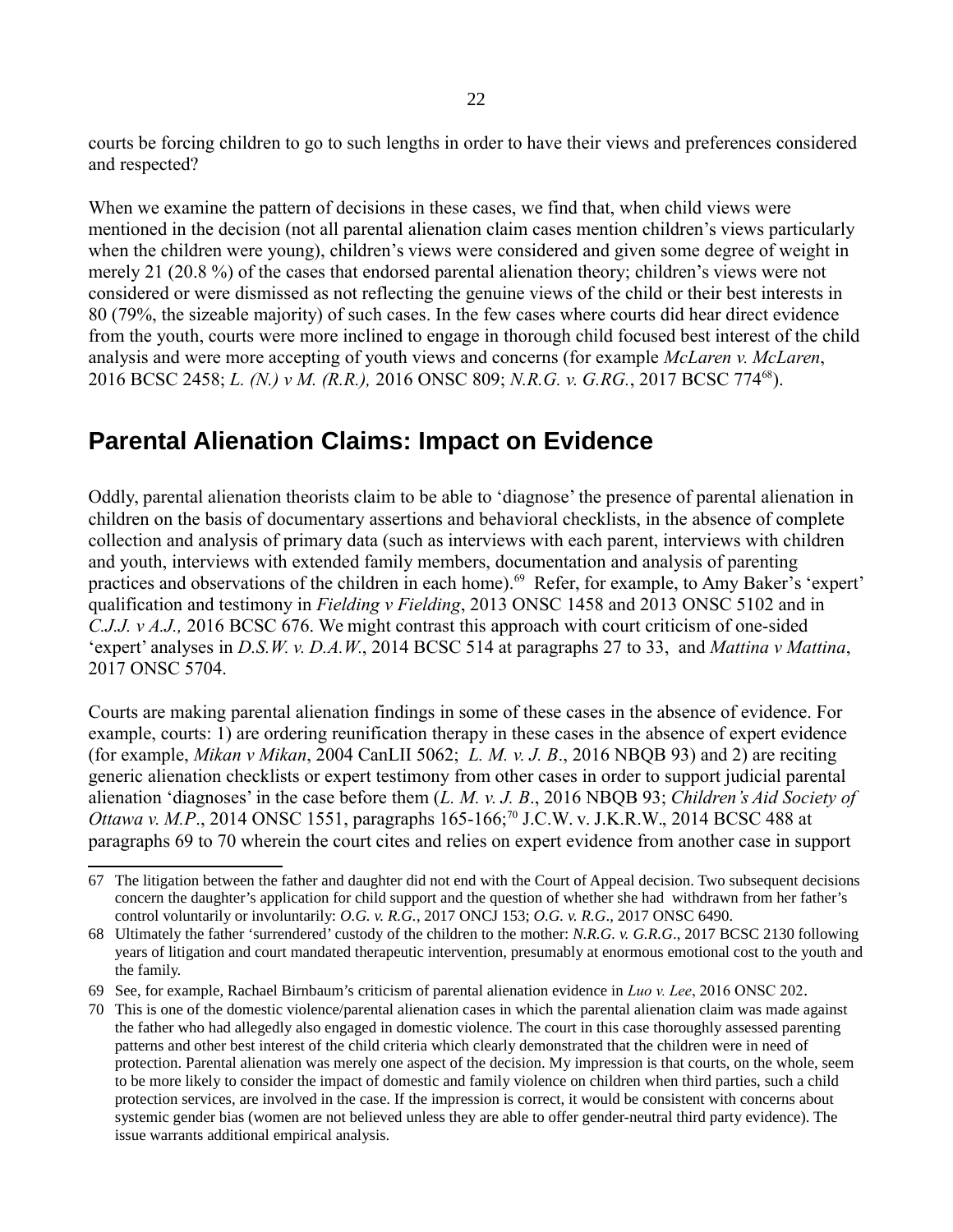of making a reunification program order;<sup>[71](#page-22-0)</sup> *Cantave v Cantave*, 2014 ONSC 5207, paragraphs 55 to 62;[72](#page-22-1) *H.G. v. K.G.*, 2016 BCPC 274). While appellate courts are beginning to react to some of these evidence problems - *Williamson v. Williamson*, 2016 BCCA 87; *N.R.G. v. G.R.G*., 2017 BCCA 407 and a number of trial courts are expressing concern about courts applying generic checklists to judicial assessments of individual case circumstances (for example, *Fielding v Fielding*, 2013 ONSC 1458; *King v King*, 2016 ONSC 3752) and/or are expressing concerns about altering children's primary residence on the basis of what "might or might not happen in the future" (*McLaren v McLaren*, 2016 BCSC 2458), evidence problems permeate this collection of cases.

Courts are being asked by parental alienation theorists to discount children's views, to alter children's primary residence and to deny children contact with primary parents on the basis of speculative assertions about what might happen in the future. For example, parental alienation theorists claim to be able to create new positive relationships between children and rejected 'alienated' parents. They also claim that, if not addressed in accordance with parental alienation theory, child alienation can produce a series of negative outcomes when children become adults<sup>[73](#page-22-2)</sup> Generally, however, no evidence is presented by parental alienation advocates testifying in these cases to tie such assertions to the particular circumstances or characteristics of individual children before the court.

It is important that lawyers, courts, parent-child assessors and parents understand that 'parental alienation' also known as 'child alienation' is not a diagnostic condition. Instead, it is a hotly contested theory that purports to 'diagnose' - usually by blaming the primary resident parent – child resistance to contact with non-primary-resident parents. One-sided checklists designed to identify preferred, primary parent blame are employed; punitive measures are recommended. Despite considerable effort on the part of parental alienation theorists to have 'the parental alienation condition' recognized as a mental health condition affecting children, and to have the condition recognized as a form of child abuse, the professional mental health associations have to date declined to include it as a diagnosable condition in mental health manuals.<sup>[74](#page-22-3)</sup> In addition, unlike childhood exposure to domestic and other violence, child

<span id="page-22-0"></span><sup>71</sup> The reunification program director was delegated enormous power in this case. The powers including the right to determine the parenting schedule for twelve months, the right to make decisions about the need for counselling and who would provide it, the right to exchange information with other professionals, and "If Dr. Reay deems appropriate, the children shall be released directly into her care and, if necessary, under the supervision of a peace officer." The frequency of inclusion of court directions for police enforcement against mothers and children in these parental alienation cases is disheartening. The mother was directed to deliver the children's BC Care Cards to the program and the children's passports to the father. In *B.S.M.v. J.I.M.*, 2009 BCSC 477 at paragraph 41 through 47, 53-56 the court recited expert testimony from other cases but did not adopt the expert recommendations from those cases on the appropriate basis that no professional opinion had been offered to the court to prove that the reunification program proposed by the father would be in the best interests of the particular child. The court comments, correctly in the author's view: *On its face, the program may offer some hope for a restoration of a broken relationship between the father and the older daughter. However, hope is not a sufficient basis for the court to impose such a coercive remedy ostensively in the best interests of the child. The program would see the older daughter forcibly removed from the mother's day-to-day care and transported out of the jurisdiction....where she would have little if any choice other than to participate in the Family Workshop Program.*

<span id="page-22-1"></span><sup>72</sup> This is one of the cases where the parental alienation finding was against the father. Refer to *Cantave v. Cantave*, 2014 ONSC 5999 in connection with costs awarded to the mother.

<span id="page-22-2"></span><sup>73</sup> Oddly, many of the alleged parental alienation outcomes for children resemble the outcomes for children reported in scientific research in connection with high levels of child stress and/or exposure to domestic violence in the home.

<span id="page-22-3"></span><sup>74</sup> Rebecca Thomas and James Richardson report in (2015) "Parental Alienation Syndrome: 30 years On and Still Junk Science" 54(3) *Judge's Journal* report that the Presidential Task Force of the American Psychological Association on Violence in the family stated "there are no data to support the phenomenon called parental alienation syndrome, in which mothers are blamed for interfering with the children's attachment to their fathers". See also the American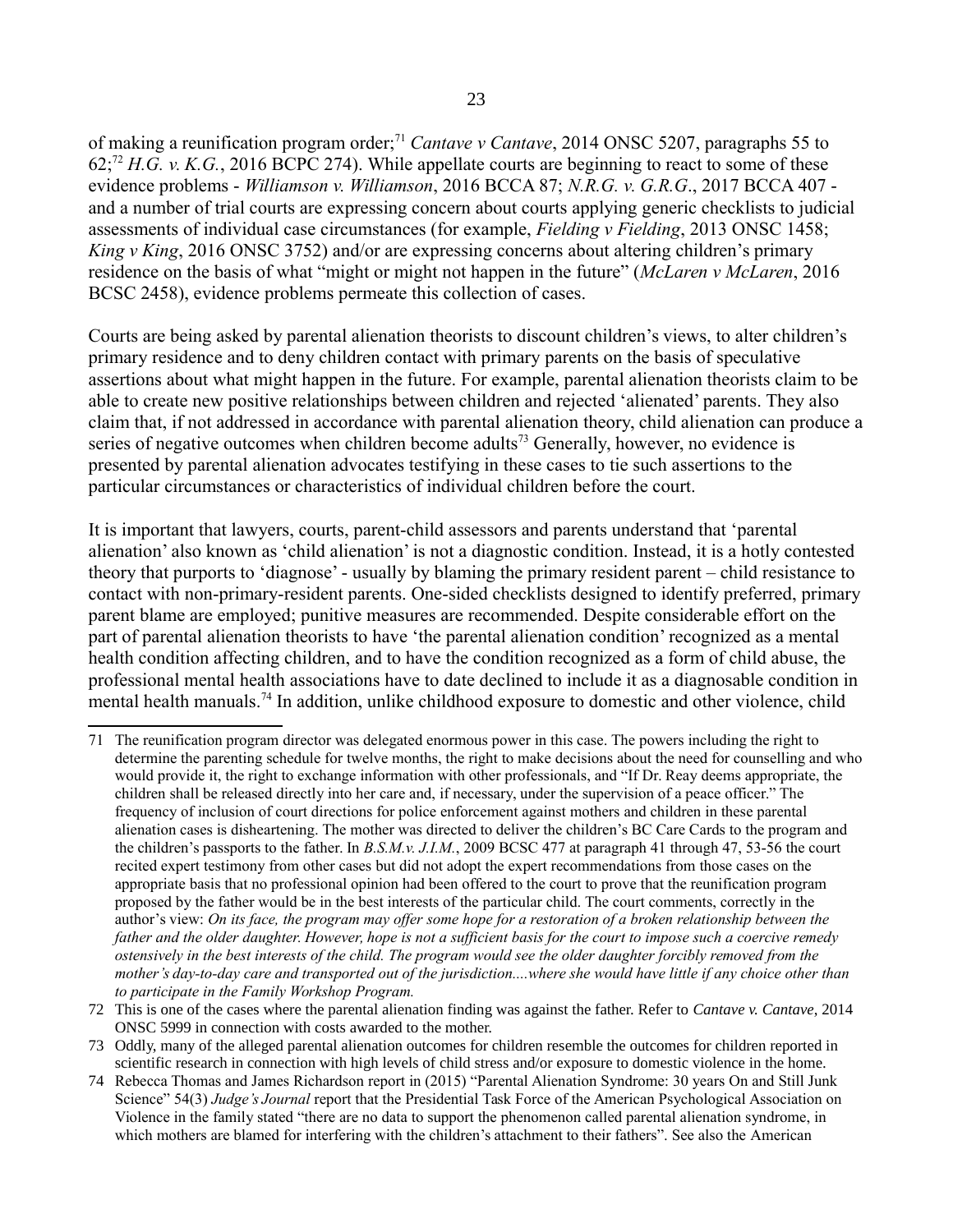abuse and neglect, the 'parental alienation' concept is not documented in the scientific child development literature as a predictor of negative child development.<sup>[75](#page-23-0)</sup> In other words, at this point, parental alienation is a controversial social science theory based on questionable research.

A related legal problem is that Canadian courts are accepting into evidence, without thorough judicial scrutiny, assertions advanced by parental alienation advocates, many of whom offer parental alienation or family reunification therapy, such as the following:

*The critical success factor is the element of court ordered compulsion*. (*Huckerby v. Paquet* [2014] S.J. no 791)

*Dr. Goldstein shares the view that irrationally alienated children must be separated from the alienating parent for a period of time in order to repair the relationship with the other parent. He, too, commented on the almost instant transformation of some children once they are removed from the alienating parent's care*. *S.G.B. v. S.J.L*., 2010 ONSC 3717 at paragraph 47.

*Therapy and counselling with an alienated child does not work in severe cases when the child is continuing to have contact with the alienating or favored parent. There needs to be an interruption in that contact. ... There needs to be a period of stabilization and reintegration with the rejected parent without the child going back into the orbit of the favoured parent for a period of time, then we reintegrate back the favoured parent, hopefully*. *S. v. N.*, 2013 ONSC 556 at paragraph 35.

*Research demonstrates that when there is cessation of contact with the aligned parent, the outcomes for the children are greatly increased*. *J.C.W. v. J.K.R.W*., 2014 BCSC 488.[76](#page-23-1)

In *C.J.J. v. A.J*., 2016 BCSC 676 the court accepted expert opinion from parental alienation advocate, Amy Baker, who advised the court to take punitive action against children and the preferred parent because:

*The likely long-term negative effects of alienation to the very fabric of their personality and the significant risk that, absent court intervention, reconciliation may not occur as parent and child*  become strangers to each other, or that if reconciliation does not occur in future it will be at great *cost to both parent and children, mandate that the courts should intervene immediately and* 

Psychiatric Association *Diagnostic and Statistical Manual of Mental Health Disorders*, Fifth Edition; [DMS-5 Update](https://dsm.psychiatryonline.org/pb-assets/dsm/update/DSM5Update_October2017.pdf)  [October 2017;](https://dsm.psychiatryonline.org/pb-assets/dsm/update/DSM5Update_October2017.pdf) Jennifer Hoult (2006) "The Evidentiary Admissibility of Parental Alienation Syndrome: Science, Law, and Policy" 26(1) *Children's Legal Rights Journal.* For a contrary view, consider William Bernet and Amy J. L. Baker "Parental Alienation, DSM-5 , and ICD-11: Response to Critics" 2013, 41 (1) *Journal of the American Academy of Psychiatry and the Law* 98-104

<span id="page-23-0"></span><sup>75</sup> Harvard University's Centre on the Developing Child – on line at<https://developingchild.harvard.edu/>; Centers for Disease Control and Prevention, Adverse Childhood Experiences (ACEs) materials on line: <https://www.cdc.gov/violenceprevention/acestudy/index.html>

<span id="page-23-1"></span><sup>76</sup> In connection with such assertions, a number of questions come to mind. What research supports these assertions? Where was the research published? Was it peer reviewed? Was any of the research conducted arm's length by tenured academic experts who do not offer parental alienation therapy? How was the research sample chosen, what psychological tests were administered; what were the research controls? How many children were studied; what were the success and failure rates? Are these assertions based on academic research employing accepted research methods or are these merely impressions drawn from parental alienation therapy practice?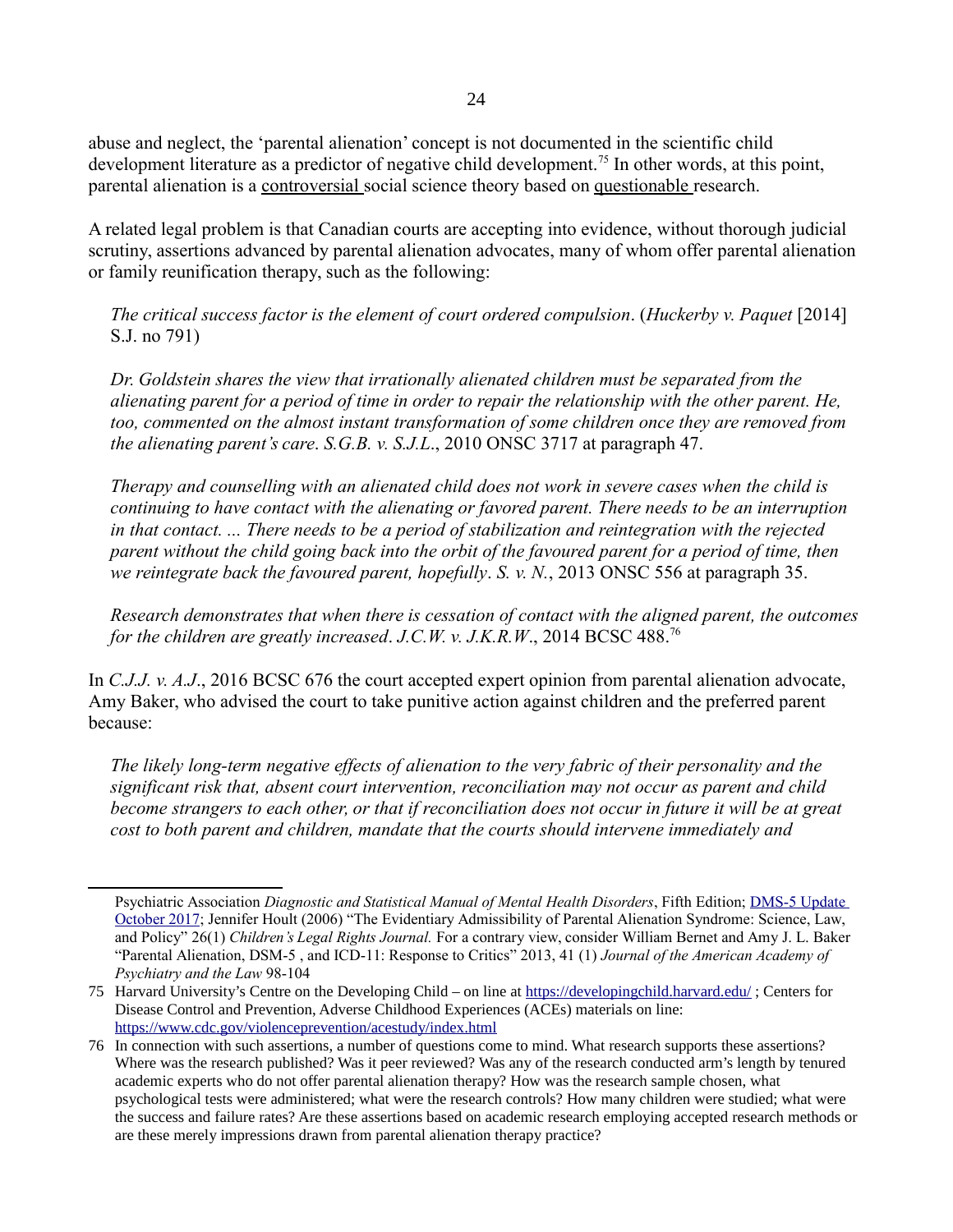*deliberately in these cases. Parental alienation is a form of emotional abuse, to do nothing is to participate in the continued abuse of children.* 

*Dr. Baker said in her report that if alienation is found to be the likely primary cause of the child's rejection of the disfavoured parent then it is not advisable to honour the child's preferences ... even in the case where the child is doing well academically and is reported to be thriving. Intervention is necessary because it is preferable for the child to have a relationship with both parents. Even where a parent is considerably less than ideal – but not abusive - it is preferrable for a child to make ties with both parents and to be aided or indeed compelled to do so if a breach has occurred.* 

*She said that the overwhelming consensus in the field is that routine, two person (dyadic) counselling does not work. Dr Baker said in fact it is a complete waste of time and often makes this worse because it "runs out the clock" in the case of older children.*

*Dr Baker said the most important indicator for a successful solution is that there must be no contact with the favored parent during the period of intensive treatment.* 

*Research has not revealed any reports of children who have suffered adverse effects from being removed from the home of the preferred parent for a time.[77](#page-24-0)*

The testimony quoted above asks courts to ignore evidence of child well being in the care of the child's primary, preferred parent, and suggests as well that evidence of problematic parenting on the part of the non-resident parent - short of abuse – is immaterial. Courts are being told to deny children any contact with the parent they prefer in order to restore their relationship with the parent they reject. The testimony also asserts that courts that do not adhere to parental alienation theory and its remedies are engaging in a form of child abuse. Why are Canadian courts accepting such extreme assertions without engaging in thorough scrutiny for reliability?

*R. v. Mohan*, [1994] 2 SCR 9, 1994 CanLII 80 (SCC) sets out legal principles associated with admission of expert evidence. Particularly pertinent in connection with parental alienation assertions such as those quoted earlier are the following comments by the Supreme Court of Canada in connection with judicial cost benefit analysis prior to admission of expert evidence:

*Evidence that is otherwise logically relevant may be excluded on this basis, if its probative value is overborne by its prejudicial effect, if it involved an inordinate amount of time which is not commensurate with its value or if it is misleading in the sense that its effect on the trier of fact, particularly a jury, is out of proportion to its reliability....* 

*The reliability versus effect factor has special significance in assessing the admissibility of expert evidence.*

*In summary, expert evidence which advances a novel scientific theory or technique is subjected to special scrutiny to determine whether it meets a threshold of reliability and whether it is essential in the sense that the trier of fact will be unable to come to a satisfactory conclusions without the* 

<span id="page-24-0"></span><sup>77</sup> One might ask here what research studies the author is referring to, conducted, by whom.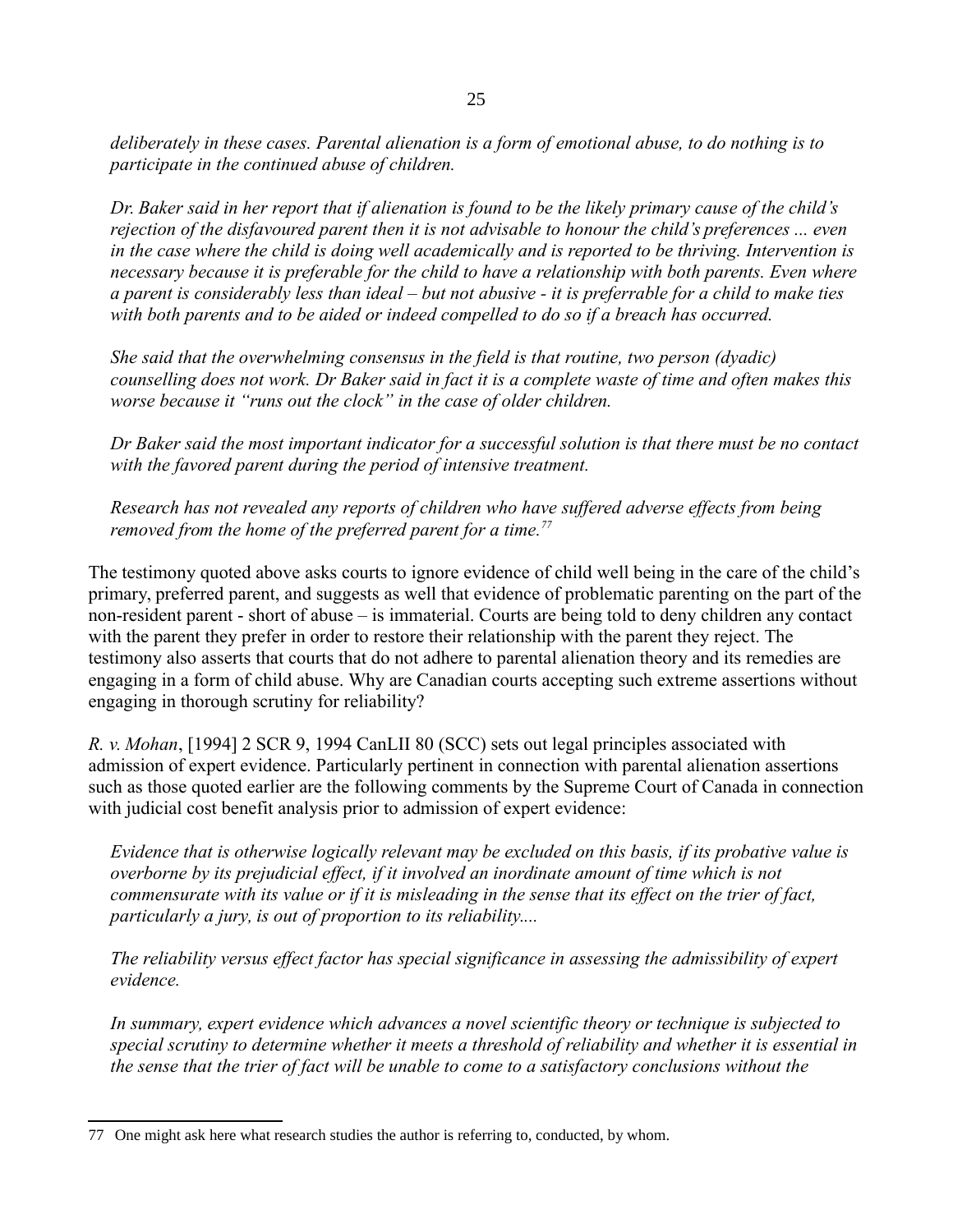*assistance of the expert. The closer the evidence approaches an opinion on an ultimate issue, the stricter the principle.*

These principles were further clarified by the Supreme Court of Canada in *White Burgess Langille Inman v. Abbott and Haliburton Co*., 2015 SCC 23 wherein Cromwell J. asserts at paragraphs 16 through 23:

[16] *Since at least the mid-1990s, the Court has responded to a number of concerns about the impact of expert evidence of dubious value. The jurisprudence has clarified and tightened the threshold requirement for admissibility, added new requirement in order to assure reliability, particularly of novel science evidence...*

[17] *There is a danger that expert evidence will be misused and will distort the fact-finding process.*

[23] *At the first step the proponent of the evidence must establish the threshold requirements of admissibility. There are the four Mohan factors (relevance, necessity, absence of an exclusionary rule and a properly qualified expert) and in addition, in the case of an opinion based on novel or contested science or science used for a novel purposes, the reliability of the underlying science for that purpose.*

[24] *At the second discretionary gatekeeping step, the judge balances the potential risks and benefits of admitting the evidence in order to decide whether the potential benefits justify the risks. The required balancing exercise has been described in various ways. In Mohan, Sopinka J. spoke of the "reliability versus effect factor"(p.21), while in J.-L.J., Binnie J. spoke about "relevance, reliability and necessity" being measured against the counterweights of consumption of time, prejudice and confusion' para. 47.*

In connection specifically with the admission of expert testimony on parental alienation, the Court of Appeal for British Columbia is now reminding trial courts to adhere to *Mohan* and *White Burgess Langille* principles at paragraph 47 of *Williamson v Williamson,* 2016 BCCA 87*.*

Given the proximity of parental alienation assertions to the ultimate issues courts must decide in family law and child protection cases, and given the extensive academic and professional concern about research foundations and reliability of the theory, as well as the serious implications for children and their families, we should be seeing considerable effort on the part of courts to verify the research foundations and thus reliability of this theory and its recommendations. Yet, when we examine the case reports in parental alienation claim cases, we see courts allowing into evidence sweeping statements such as "research shows" without any apparent scrutiny of the research on which the assertions are based.[78](#page-25-0) Some of the pertinent questions that come to mind are: how many court-mandated-children were included in these research studies, what research methods were used to select them; what validated psychological tests were administered; what controls were imposed by the researchers to ensure that the results were due to parental alienation and not to something else (for example, exposure to parental conflict and child stress – negative factors affecting children that have broad research support). Which of the studies cited were conducted arm's length by researchers who do not offer

<span id="page-25-0"></span><sup>78</sup> As indicated earlier in the article, many of the parental alienation 'research studies' are not academic research; they are conclusions associated with the professional practices of those who offer 'parental alienation therapy' (also called reunification therapy).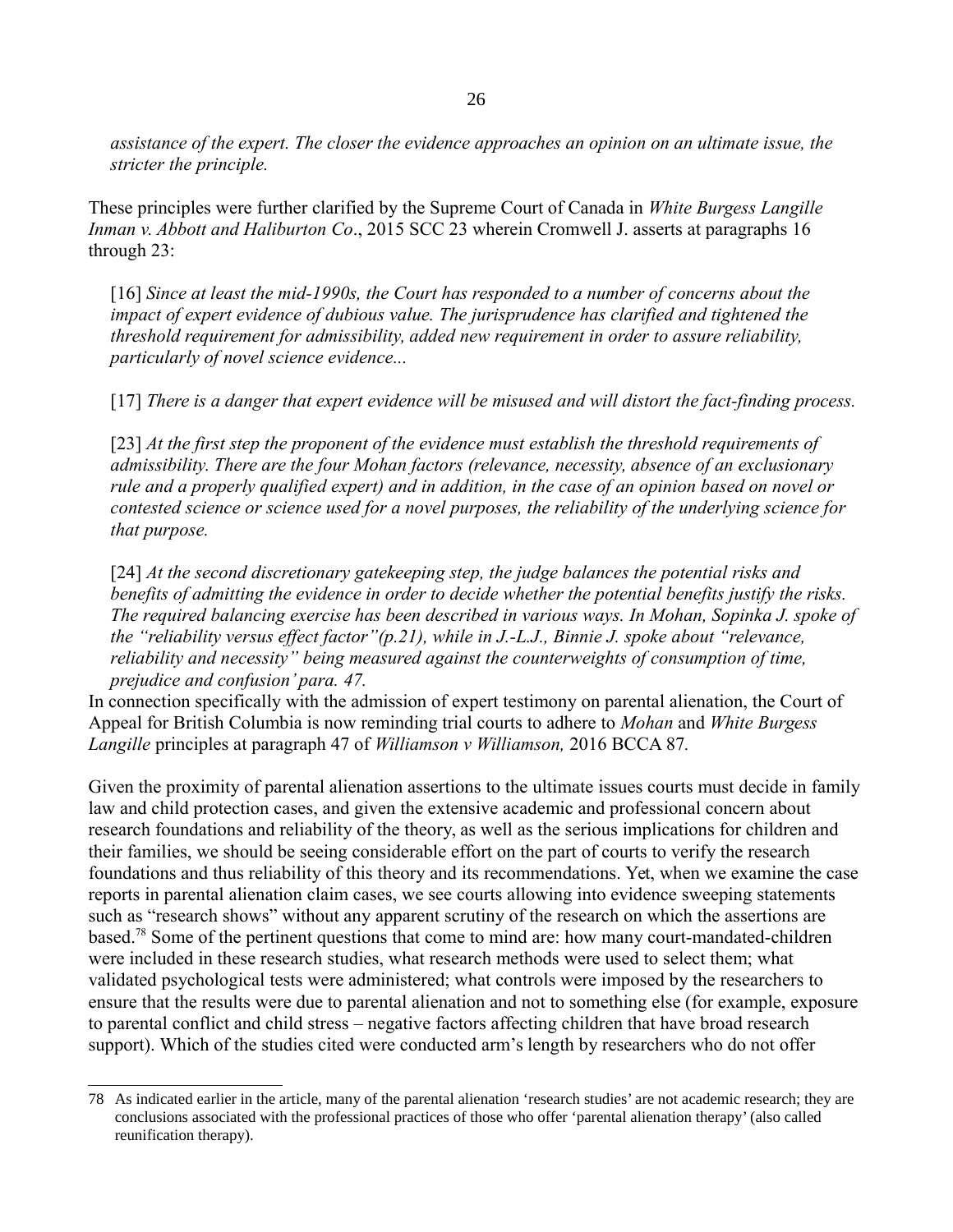parental alienation or reunification therapy?<sup>[79](#page-26-0)</sup> How many of the research studies were conducted by full time tenured or tenure-stream academic professors working in accredited academic institutions?<sup>[80](#page-26-1)</sup> What studies have been conducted to contrast the well being of children subjected to court mandated reunification with the well being of children who have been allowed to remain in the care of their preferred parent?<sup>[81](#page-26-2)</sup> What methods did the researchers use to distinguish the effects of parental alienation from the effects on children of exposure to parental conflict, domestic violence and other adversities?

Given the importance of reliability, the controversies surrounding this theory in the scientific community, the dangers of oversimplification, as well as the potential deflection of attention from fact finding associated with the best interest of the child criteria documented earlier, we should be seeing careful court scrutiny of the scientific basis on which parental alienation diagnoses and conclusions rest prior to the admission of expert testimony.<sup>[82](#page-26-3)</sup> In the absence of judicial gatekeeping to ensure the reliability of controversial social science theories, there is a real danger that theories that lack adequate scientific foundation will become legal concepts and will be imposed on children and families by courts that do not have a clear understandings of the foundations and limitations of the concepts.

Unfortunately, this is occurring now. An illustration of how social science theory becomes a legal principle can be found in *N.R.G. v. G.R.G.*, 2015 BCSC 1062 wherein the court states: "Regardless of academic debate respecting labels and diagnosis, the simple fact of the matter is that alienation is a useful and important concept which is frequently at play in high-conflict separations and has been recognized as such in numerous cases before the Canadian courts."[83](#page-26-4) In this way, once a social science theory is accepted and applied by courts, particularly once a theory is endorsed by an appellate court, its nature changes from a social science theory that can be questioned, challenged and qualified on the

- <span id="page-26-1"></span>80 Given the importance of distinguishing arm's length academic scientific research from therapeutic assumptions drawn from clinical practice, it is important to note that some universities are allowing therapeutic practitioners who are not full time academic faculty staff and are not directly employed by the university, to use terms such as 'assistant' and 'associate professor' and 'professor'. Traditionally these terms were reserved for tenured or tenure-stream academics. This is no longer the case. It is important to distinguish full-time-tenure-stream academic designations from other designations in order to prevent erroneous assumptions about academic credibility based merely on a university's academic reputation. See, for example, note [39.](#page-9-0)
- <span id="page-26-2"></span>81 The author has examined a number of the 'parental alienation research studies'. Mental health assertions such as the percentage of alienated children who experience 'depression' - commonly cited in expert testimony in Canadian cases as 70 % - seems to be derived from a small number of people who reported having experienced depression. The figure appears to have been derived from self reflection rather than from mental health testing for depression. In addition, unless we know how many non-alienated children, whose parents separate and divorce, experience depression, we have not way of assessing the relevance of the 70 % figure.

<span id="page-26-3"></span>82 Linda C Neilson (2017) *[Responding to Domestic Violence in Family Law, Civil Protection and Child Protection Cases](http://commentary.canlii.org/w/canlii/2017CanLIIDocs2)*  [\(](http://commentary.canlii.org/w/canlii/2017CanLIIDocs2)Ottawa: CanLII) at 10.11 (expert evidence) and at 10.12 (parental alienation).

<span id="page-26-4"></span>83 The judge in the 2015 case characterized the problem as the mother's belief that the father had been abusive and her alienation of the children from the father. The mother was ordered to support the children's parenting time with the father; family reunification therapy was ordered. Several years later, after considerable use of police powers against the children on behalf of the father, and after interviewing the children, the court concluded that the children had not been coached, that they wanted more freedom and sought to live primarily with the mother. The court concluded, after a 17 day trial, "Counsel for the mother submits that the father has become so focused on .. trampling of this "parental rights", that he sees everything in the most negative ways possible.. I am inclined to agree." *N.R.G. v. G.R.G*., 2017 BCSC 774.

<span id="page-26-0"></span><sup>79</sup> While much of the domestic violence and child development research has been conducted by or in association with tenured academic researchers, much of the parental alienation 'research' has evolved from the therapeutic practices of parental alienation or family reunification therapists. While theories and conclusions drawn from therapeutic practice are not necessarily, on that basis alone, erroneous, such theories should be inviting detailed scrutiny of reliability and professional acceptance prior to application in a legal context.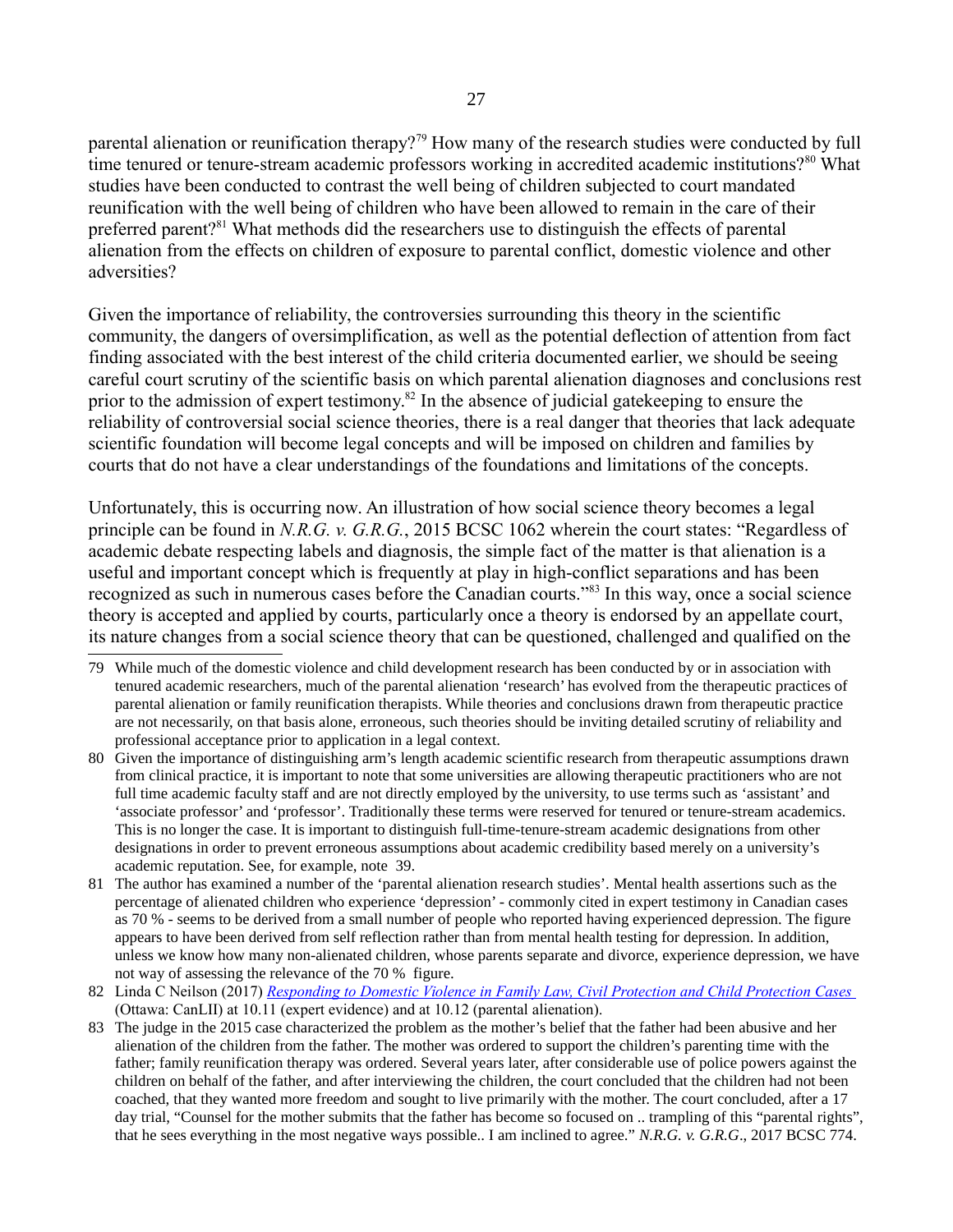basis of degree of research support, into a legal concept. Once this transformation occurs, it becomes very difficult, if not impossible, for experts, in this case social science and legal academic researchers, domestic violence and child development experts, to challenge the underlying basis and premises associated with the theory. When courts begin to cite and rely on parental alienation assertions of long term child harm and suggested responses recited by other courts, judicial scrutiny of reliability prior to admission of expert evidence is avoided. When this happens, social science theories without adequate research support can become legal concepts with the potential to cause grave injustice to children and their families. Thus it is critically important that courts conduct thorough assessments for reliability prior to accepting expert evidence, particularly in connection with theories that are contentious, punitive or that deflect attention from thorough scrutiny of best interest of the child factors.

Does forcibly removing children from their preferred parent, denying them contact with that parent and using police to force them into relationships they resist accord with scientifically documented and accepted child development principles? The Center on the Developing Child at Harvard University documents for us scientifically verified principles we should all be following if we wish to improve outcomes for children and their families. For example, in *Three Principles to Improve Outcomes for Children and Families* on line,<sup>[84](#page-27-0)</sup> the Center lists:

Reduce Sources of Stress

Strengthen Core Life Skills

Support Responsive Relationships.

Particularly important to child resilience and thus well being is the importance of restoring children's *sense of safety, control, and predictability[85](#page-27-1)* and *having at least one stable and committed relationship*  with a supportive parent, caregiver or adult.<sup>[86](#page-27-2)</sup> In connection with reduction of child stress the publications emphasize (in addition to protecting children from exposure to abuse and violence to be discussed in Part Two of this article) protecting children from chaotic, threatening and unpredictable situations. Do the approaches suggested by parental alienation advocates adhere to these principles or do they lead us in the opposite direction? How does use of police force against children restore children's sense of safety, control and predictability? Judges, lawyers and parents considering police enforcement of parental contact orders against the views and preferences of children should first review New Zealand Family Violence Clearinghouse on-line materials "Media investigates Family Court orders and "disturbing" footage of uplifting children".<sup>[87](#page-27-3)</sup> Surely there are better methods courts can use to encourage beneficial relationships between children and their parents.

Let us turn now to other assertions of parental alienation advocates testifying in Canadian cases to see how the assertions, if accepted by courts, would affect judicial fact finding and analysis of evidence.

<span id="page-27-0"></span><sup>84</sup> On line at [https://developingchild.harvard.edu/resources/three-early-childhood-development-principles-improve-child](https://developingchild.harvard.edu/resources/three-early-childhood-development-principles-improve-child-family-outcomes/)[family-outcomes/](https://developingchild.harvard.edu/resources/three-early-childhood-development-principles-improve-child-family-outcomes/)

<span id="page-27-1"></span><sup>85</sup> Center on the Developing Child, Harvard University, *8 Things to Remember about Child Development on line*.

<span id="page-27-2"></span><sup>86</sup> Center on the Developing Child, Harvard University, *Three Principles to Improve Outcomes for Children and Families 8 Things to Remember about Child Development* on line note [84.](#page-27-0)

<span id="page-27-3"></span><sup>87</sup> New Zealand Family Violence Clearinghouse "Media investigates Family Court orders and "disturbing" footage of uplifting children" August 2017 on line at [https://nzfvc.org.nz/news/media-investigates-family-court-orders-and](https://nzfvc.org.nz/news/media-investigates-family-court-orders-and-disturbing-footage-uplifting-children)[disturbing-footage-uplifting-children.](https://nzfvc.org.nz/news/media-investigates-family-court-orders-and-disturbing-footage-uplifting-children) See also: Melanie Reid and Cass Mason for *Newsroom* August 8, 2017, *Taken by the state* on line at [https://www.newsroom.co.nz/2017/08/07/41459/taken-by-the-state.](https://www.newsroom.co.nz/2017/08/07/41459/taken-by-the-state)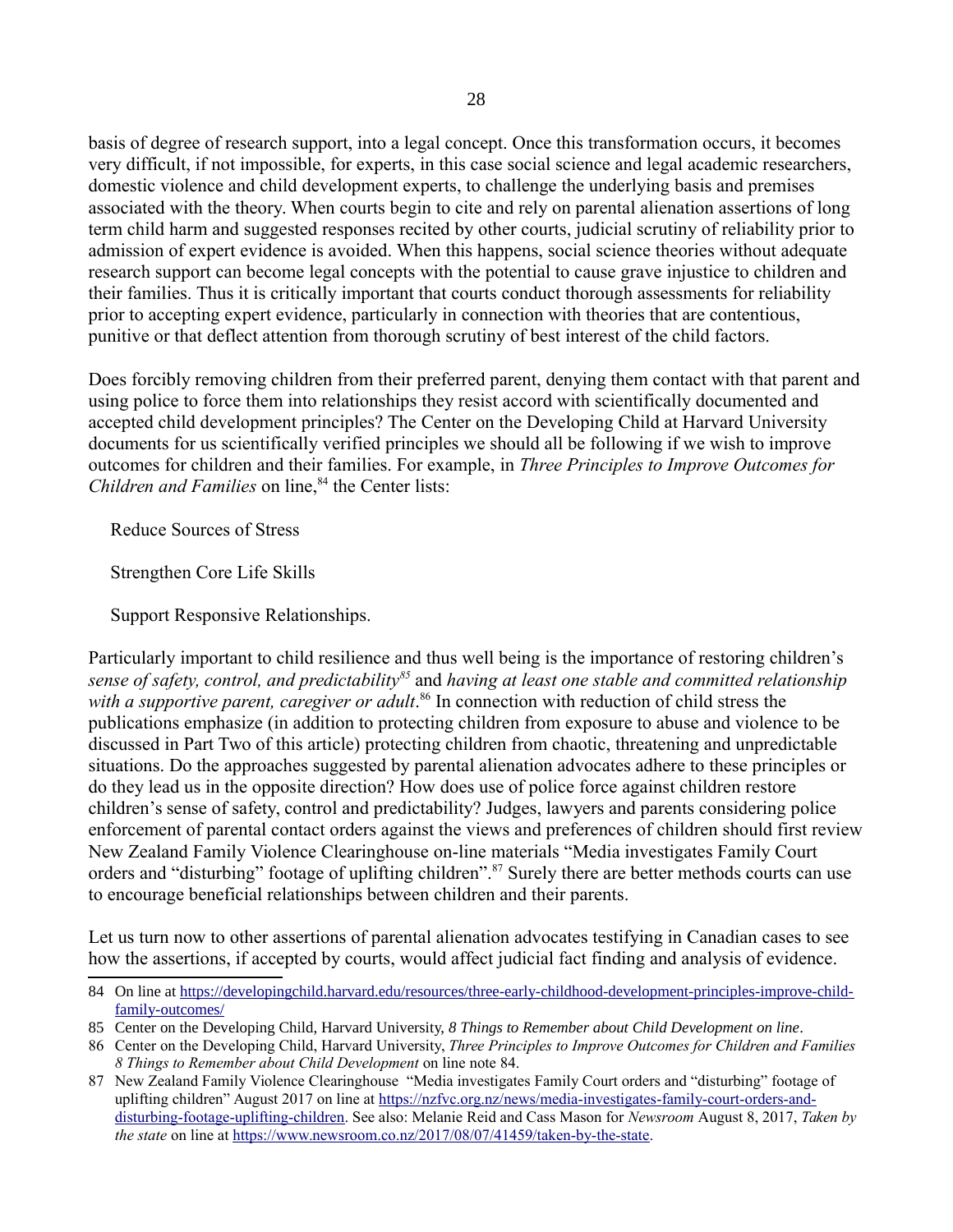Parental alienation advocates advise courts to assume the presence of parental alienation when children resist contact with non-primary-care parents:

*Without the influence of the favored parent, the child would not reject the other parent*, paragraph 943 of *M.M.B. v. C.M.V*., 2017 3391.

*It should be noted that parental alienation is difficult to prove. It occurs behind closed doors, insidiously and without any witnesses. The parent who is the victim usually has to resort to indirect evidence, based on the comments and conduct of a young child*. *Droit de la famille – 113861,* 2011 QCCA 2242 at paragraph 97.

*The clear inference to take from such situation is that such learning of a children's rejection to visit an access parent generally comes from the conduct of a custodial parent*, paragraph 67 of *Benson v Butler*, 2009 CanLII 33527 (ON SC)

*When the expert but non specialist expert undertakes a family assessment for alienation, he or she generally succumbs to a number of cognitive and clinical errors that typically occur resulting from the counterintuitiveness of alienation cases*... a common error *is to mistake alienation for estrangement*" in *X v Y*, 2015 ONSC 7681

*It is important to note that there is virtually no evidence in this trial respecting the private communications between the mother and children so not all of the mother's alienation behaviors can be readily identified*: *N.R.G. v. G.R.G*., 2015 BCSC 1062.

Parental alienation advocates also advise courts to ignore evidence of child well being while in the care of primary preferred parent. Examples include:

Dr. Amy Baker testimony in *C.J.J. v. A.J.* cited earlier.

*Dr. Goldstein was asked to comment on the fact that JB appears to be doing so well in school and with his friends. It was suggested that this means JB is doing fine and needs no interventions or changes in the custody arrangement.. Dr. Goldstein noted that it is often put forward how well alienated children are doing at school and with their friends. He opined that school and friends are ways for the child to try to get away from parental conflict. Dr. Goldstein expressed real concerns about JB's future development and ability to relate to women or form healthy relationships in the future if he remains alienated from his mother*. *S.G.B. v. S.J.L.*, 2010 ONSC 3717 at paragraph 76. (Later, in *S.G.B. v. S.J.L.*, 2010 ONCA 578, the Court of Appeal for Ontario endorsed a stay of the order granted in this case which would have transferred custody to the mother and denied the child any contact with the father for three months. The appellate court also granted the 16 year old boy leave to intervene in the case.)

Advocates also advise courts not to consider too carefully the parenting practices of parents the children resist:

*No parents are perfect. .. If families stay together, except in those rare circumstances in which a child is found to be in need of protection, the state and the courts allow imperfect parents to raise their children as best they can... If families separate, however, and issues of custody and access*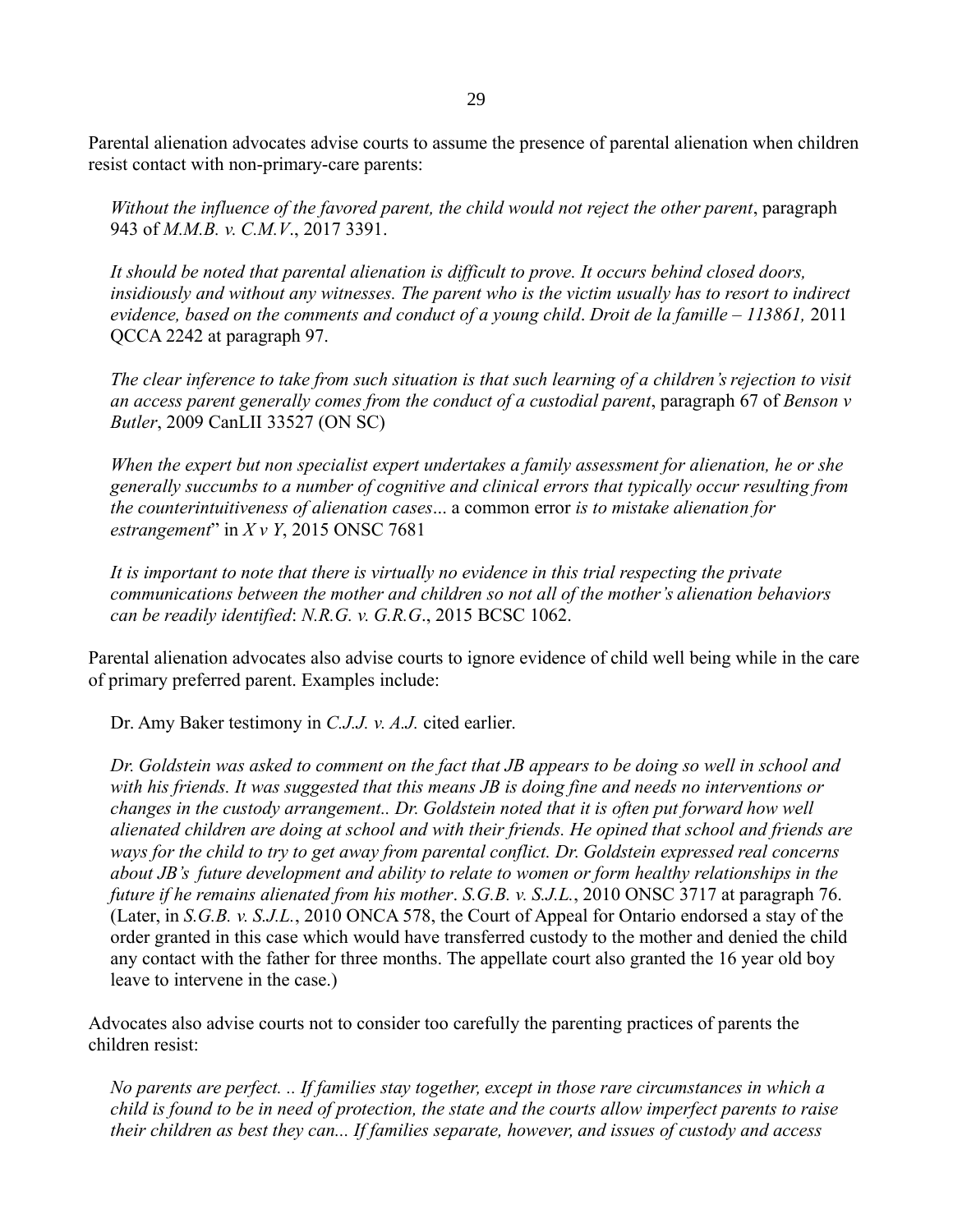*arise, in the guise of determining the best interests of the child, a parent's flaws of character and conduct are put under a microscope. In such circumstances, care must be taken not to lose sight of the strengths that a party brings to the challenge of raising a child*. Paragraph 12 od *A.L. v. L.W.*, 2017 BCSC 964. See also: *N.R.G. v. G.R.G.*, 2015 BSSC 1062.

*However, certain characteristics of rejected parents may influence or encourage a child's rejection. Rejected parents, generally fathers, tend to be lacking in warmth, empathy, and an understanding of the child's viewpoint. They may engage in emotionally abusive behaviour with their former partners or children, and often have difficulty with depression, anxiety and management of emotional responses. While these characteristics may be tolerated in intact families, in the context of alienation any parenting deficiences on the part of a rejected parent are likely to become exaggerated and can be the source of extreme hostility for the child. Faced with such an unexpected response, rejected parents may be inclined to distance themselves further from the child, thereby exacerbating any negative feelings the child may have*. *Bradford v Bradford*, 2017 BCSC 661 at paragraph 39.

Oddly the quotation in *Bradford* suggests that emotional abuse and adverse parenting are tolerated in intact families. The quotation also implies that courts should assume that parents exaggerate such concerns after separation as an aspect of litigation. Yet one could equally argue that courts should assume the validity of such claims, given that concerns about abusive behavior, difficulty with emotional management and negative parenting commonly result in separation. The best option, however, is that recommended by the National Council of Juvenile and Family Courts in the United States in connection with judicial officer training: "overcoming implicit bias and how to view each case as a blank slate." National Council of Juvenile and Family Courts (2017) *Custody and Visitation in Civil Protection Orders: Guiding Principles and Suggested Practices for Courts and Communities*  (NCJFCJ).

Parental alienation advocates also tell courts not to order non-parental-alienation<sup>[88](#page-29-0)</sup> forms of therapeutic intervention and to dismiss the views of therapists who work with children:

*Dr. Baker said that although a common judicial response to parental alienation is to refer alienated children and the disfavoured parent for "dyadic therapy" ... to learn how to communicate with one another, there are good reasons why this is likely to be an inappropriate treatment for alienated children. There reasons include: (1) the therapist is likely to side with the children; (2) the children are likely to be exposed to continued negative messages about the disfavoured parents; (3) the process itself may cause the children to become more entrenched; (4) the process identifies the disfavoured parent as the problem; and (5) the alienating parent is likely to sabotage the therapy if the children appear to be softening. C.J.J. v. A.J*., 2016 BCSC 676. [89](#page-29-1)

If courts were to accept and apply such assertions how would it affect fact finding and analysis of evidence? Courts would begin by assuming that primary care parents are to blame when children resist spending time with non-primary-resident parents. They would then ignore the legal rights and views and preferences of children. Next they would dismiss evidence of child well being in the care of primary preferred parent and would pay scant attention to evidence of negative parenting practices on the part of the parental alienation claimant. Courts would also dismiss the analytical conclusions of

<span id="page-29-0"></span><sup>88</sup> These therapies are also referred to as family reunification therapy.

<span id="page-29-1"></span><sup>89</sup> Again, we might ask what these research evidence these assertions are based on.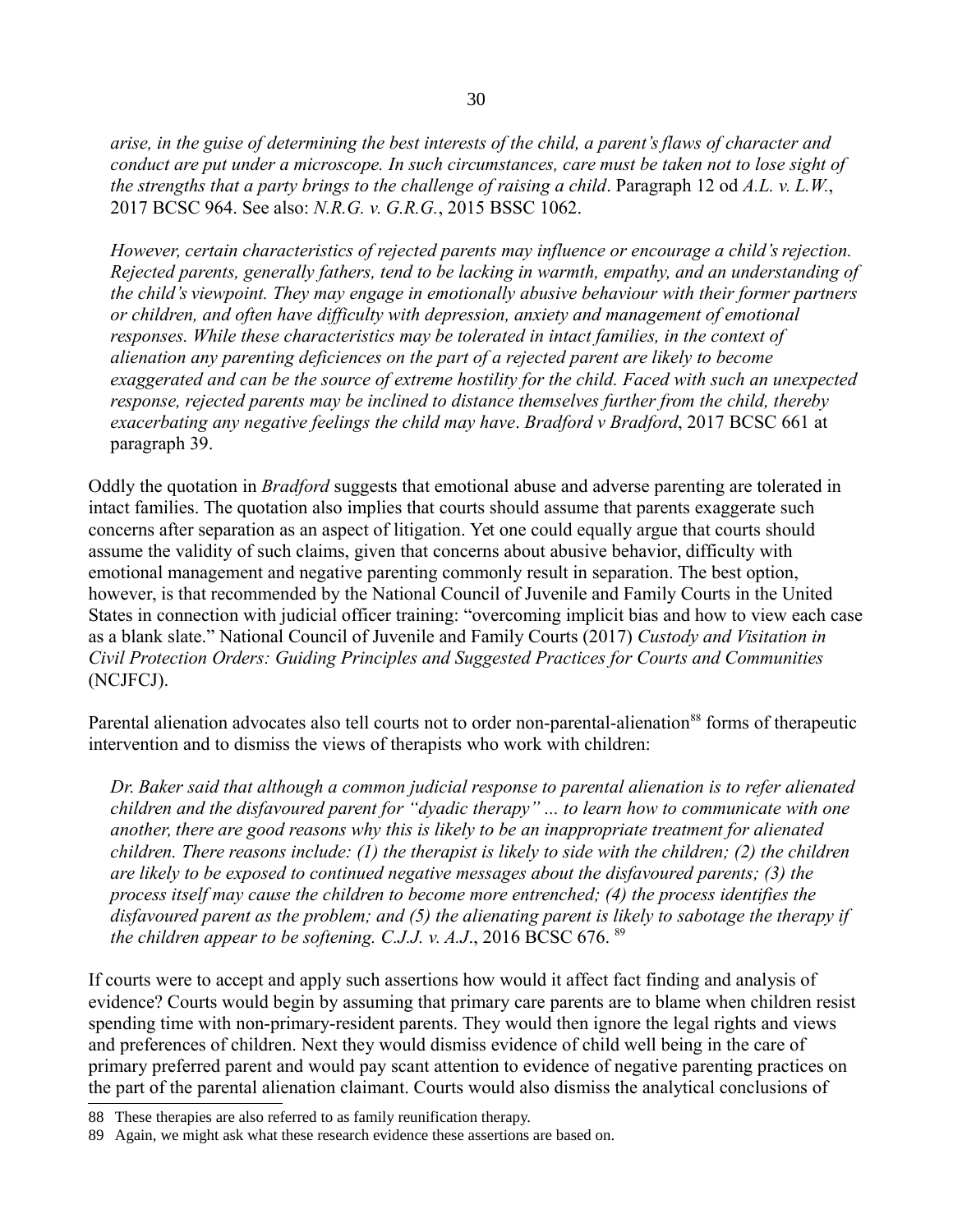experts who are not parental alienation advocates. Finally, courts would remove children from the care of their preferred parents and order them into the full-time care of the parents the children reject. At the same time courts would implement punitive measures, including police force, against the preferred primary care parent and against the children. Is this what best interests of the child decision-making looks like in Canada? Parental alienation theory, when accepted and applied, seems to be causing family courts to be losing sight of the children, their experiences and perspectives, in favor of enforcing parental (often father's) rights.

It is important to note here that I am not suggesting that clear evidence of a parent's vindictive manipulation of a child against a non abusive, beneficially involved parent or other adult (male, female or non gendered) should be ignored or dismissed. Clearly such behavior is not in the best interests of any child, as shall be discussed in more detail in Part Three. It does mean, however, that aspects of the theory that 1) produce systemic gender bias and 2) are out of line with well respected scientific research on child development should be abandoned. It also means that such claims should not be allowed to take over fact finding processes. Potential injustices occur when parental alienation theory becomes the central focus of legal analysis rather than merely one best interest of the child factor among many.

Theoretically, parental alienation claims do not apply when the claimant has engaged in domestic or family violence or in child abuse. In such cases, the child's fears and resistance to contact can be explained by the child's family and/or post-separation parenting experiences. Are courts investigating children's experiences and perspectives in cross-claim cases or is the theory deflecting attention from such issues? Let us turn now to a focus on cross-claim cases (cases in which parental alienation claims are advanced and domestic violence or child abuse claims are also made).

# **PART TWO**

## **Parental Alienation & Domestic Violence / Child Abuse: The Claims of Critics**

In addition to concerns about the scientific support for parental alienation concepts and assessment tools, domestic and family violence experts are concerned that parental alienation concepts will be inappropriately applied in custody and access cases that involve domestic or family abuse/violence.<sup>[90](#page-30-0)</sup> Concerns relate to the absence of thorough domestic violence screening in family law cases, the potential misuse of parental alienation theory to discount adverse child experiences and to ignore adult

<span id="page-30-0"></span><sup>90</sup> National Council of Juvenile and Family Court Judges (2008) *A Judicial Guide to Child Safety in Custody Cases* (Reno, NV: NCJFCJ), (2006) *Navigating Custody & Visitation Evaluations in Cases with Domestic Violence A Judges Guide*  (Reno, NV: NCJFCJ; Michael Davis, Chris O'Sullivan et al. (2011) *[Custody Evaluations Where There Are Allegations](https://www.ncjrs.gov/pdffiles1/nij/grants/234465.pdf)  [of Domestic Violence: Practices, beliefs, and Recommendations of Professional Evaluators](https://www.ncjrs.gov/pdffiles1/nij/grants/234465.pdf)*; Daniel Saunders et al. (2011) *[Child Custody Evaluators' Beliefs About Domestic Abuse in Relation to Custody Outcomes](https://www.ncjrs.gov/pdffiles1/nij/grants/238891.pdf)*; Daniel Saunders (2015, presentation) [Child Custody Evaluations and Domestic Violence: New Research and Implications for Practice](http://www.griffith.edu.au/__data/assets/pdf_file/0010/705574/D-Saunders-custody-evaluation-res-presentation-April-15-.pdf) (Griffith.edu.au); Daniel Saunders (2017) Evaluating the Evaluators: Research-based Guidance for Attorneys Regarding Custody Evaluations in Cases involving Domestic Abuse" 47 *Michigan Family Law Journal;* .Linda C Neilson (2001) *[Spousal Abuse, Children and the Legal System Final Report for Canadian Bar Association Law for the Futures Fund](http://www.unb.ca/fredericton/arts/centres/mmfc/_resources/pdfs/team2001.pdf)  [\(](http://www.unb.ca/fredericton/arts/centres/mmfc/_resources/pdfs/team2001.pdf)*Fredericton: Muriel McQueen Fergusson Centre for Family Violence Research, March 2001).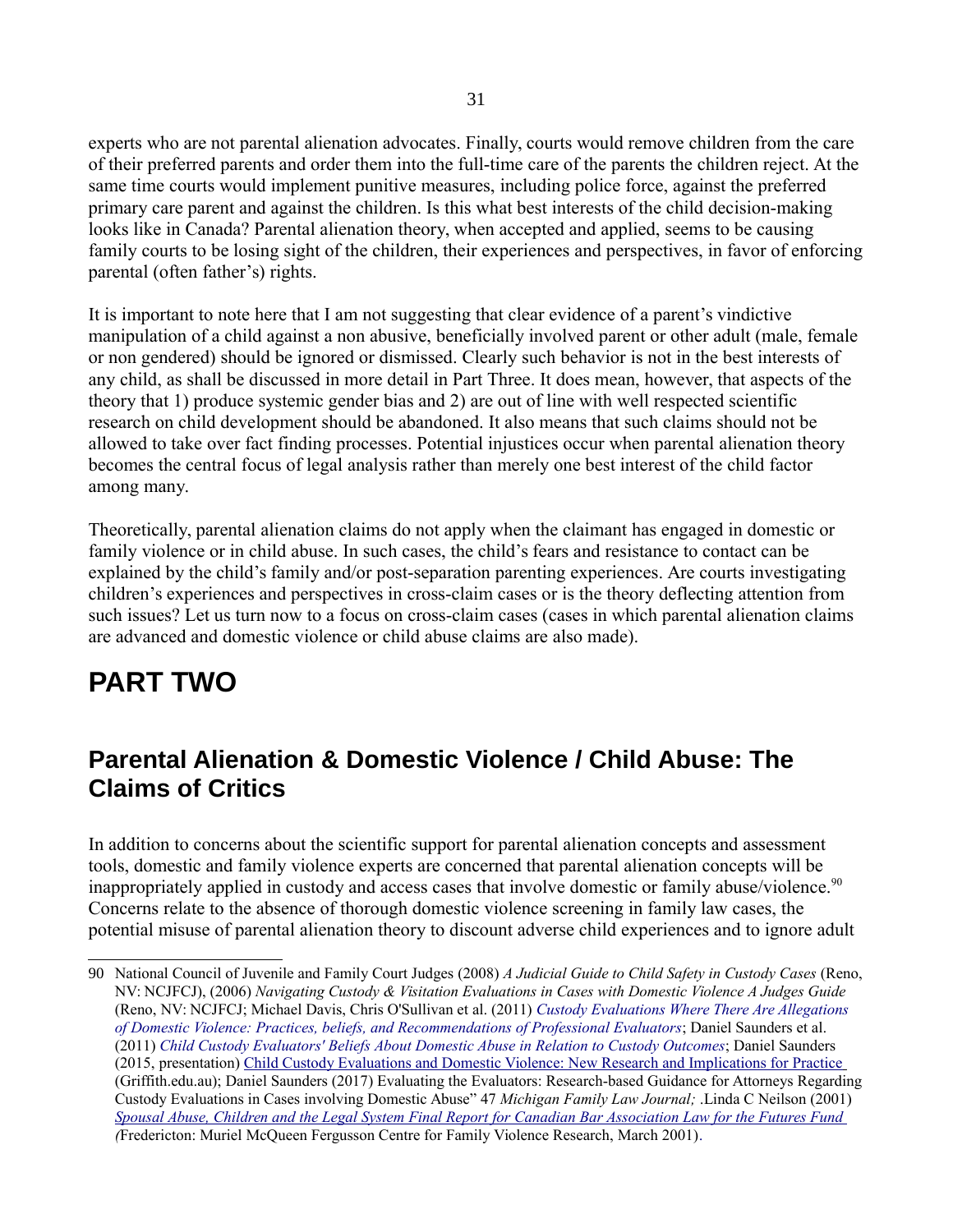and child safety issues.<sup>[91](#page-31-1)</sup> A related concern is that application of the theory can undermine children's access to empirically verified factors that protect children from lasting harm resulting from negative family experiences (such as domestic violence and child abuse).

We know scientifically that high levels of repetitive parental conflict and/or domestic violence in the home, repetitive fear, and child stress can potentially produce long term emotional and developmental harm to children.<sup>[92](#page-31-0)</sup> These conclusions are consistent across decades of research, across research methods (qualitative and quantitative) and even across disciplines (social science, medicine, psychiatry, child development, neurobiology).<sup>[93](#page-31-2)</sup> We also know that negative post-parental-separation parenting practices commonly associated in research with perpetrating coercive domestic violence, when present in a case, can impair child resilience and recovery.<sup>[94](#page-31-3)</sup> The operative factors are child stress on the one hand and the presence of resilience factors – factors that enable children to recover from or resist harm - on the other. As previously mentioned, factors that promote child resilience documented in the scientific literature include social and community support for the family; safe, stable, stress-free supportive attachments with caregivers who are not abusive; parental warmth; stability and security; child self sufficiency; and personality factors such as easy child temperament and positive outlook.<sup>[95](#page-31-4)</sup> In short, lawyers, service providers and courts seeking to promote the best interests and well being of children in domestic violence and family abuse cases will prioritize safety and protection of children from continuing stress<sup>[96](#page-31-5)</sup> while taking into account and supporting factors that enhance child resilience such as child self sufficiency and safe, stable supportive relationships and surroundings.<sup>[97](#page-31-6)</sup> Hon. Donna

<span id="page-31-1"></span><sup>91</sup> Ibid. See also Holly Smith (2016) [Parental Alienation syndrome: Fact or Fiction? T](http://scholarship.law.umassd.edu/cgi/viewcontent.cgi?article=1109&context=umlr)he Problem With Its Use in Child Custody Cases in 11 *Mass. L. Rev*. 64; Daniel Saunders (2016) "The Need to Carefully Screen for Family Violence When Parental Alienation is Claimed" 46(6) *Michigan Family Law Journal* 7-11.

<span id="page-31-0"></span><sup>92</sup> For a discussion of the pertinent research, see Linda C Neilson (2017) Chapter 6 "Children: Impact of Domestic violence & Evidence of children" in *[Responding to Domestic Violence in Family Law, Civil Protection and Child](http://commentary.canlii.org/w/canlii/2017CanLIIDocs2)  [Protection Cases](http://commentary.canlii.org/w/canlii/2017CanLIIDocs2)* (Ottawa: CanLII).

<span id="page-31-2"></span><sup>93</sup> Refer, for example, to the lengthy list of references on this issue at "Supplementary Reference Bibliography: Effects of Domestic Violence on Children" of *[Responding to Domestic Violence in Family Law, Civil Protection and Child](http://commentary.canlii.org/w/canlii/2017CanLIIDocs2)  [Protection Cases](http://commentary.canlii.org/w/canlii/2017CanLIIDocs2)* (Ottawa: CanLII) on line.

<span id="page-31-3"></span><sup>94</sup> Lundy Bancroft et al. (2012) *The Batterer as Parent* 2<sup>nd</sup> ed. (Los Angeles: Sage); Jeffrey Edleson and Oliver Williams (eds.) *Parenting by Men who Batter* (New York: Oxford); Claire Sturge (2003) "Can violent parents be fit parents?" Chapter 10 of Peter Reder et al. Eds *Studies in the assessment of parenting* (New York: Brunner -Routledge); Kierron Worley et al. (2004) "An examination of parenting experiences in male perpetrators of domestic violence: A qualitative study" *Psychology and Psychotherapy;* Kierron Worley et al. (2004) "An examination of parenting experiences in male perpetrators of domestic violence: A qualitative study" *Psychology and Psychotherapy.* This does not mean that negative parenting practices will be present in every case; it does mean children depend on us to assess for their presence or absence. Refer as well to the research discussed in L. Neilson (2017)note [92,](#page-31-0) Chapters 6, 11 and *Supplementary Reference 2*.

<span id="page-31-4"></span><sup>95</sup> Center on the Developing Child, Harvard University "Resilience" on line at [https://developingchild.harvard.edu/science/key-concepts/resilience/;](https://developingchild.harvard.edu/science/key-concepts/resilience/) Cecilia Martinez-Torteya et al. "Resilience Among Children Exposed to Domestic Violence: The Role of Risk and Protective Factors" 2009 80(2) *Child Development* 562-577; Sandar Graham-Bermann et al. "Factors discriminating among profiles of resilience and psychopathology in children exposed to intimate partner violence (IPV)" (2009) 33 *Child Abuse and Neglect* 648-660.

<span id="page-31-5"></span><sup>96</sup> Review materials on "Toxic Stress" published on line by the Center on the Developing Child, Harvard University at [https://developingchild.harvard.edu/science/key-concepts/.](https://developingchild.harvard.edu/science/key-concepts/) See also Lynn Schafran "Domestic Violence, Developing Brains, and the Lifespan New Knowledge from Neuroscience" 2014 *Judges' Journal* on line at [https://www.legalmomentum.org/resources/domestic-violence-developing-brains-and-lifespan-new-knowledge](https://www.legalmomentum.org/resources/domestic-violence-developing-brains-and-lifespan-new-knowledge-neuroscience-judges-journal)[neuroscience-judges-journal.](https://www.legalmomentum.org/resources/domestic-violence-developing-brains-and-lifespan-new-knowledge-neuroscience-judges-journal)

<span id="page-31-6"></span><sup>97</sup> Mary Armstrong et al. "Pathways Between Social Support, Family Well Being, Quality of Parenting, and Child Resilience: What We Know" 14(2) *Journal of Child and Family Studies* 269-281; Center on the Developing Child, Harvard University "Key Concepts" "Resilience" on line at [https://developingchild.harvard.edu/science/key-concepts/.](https://developingchild.harvard.edu/science/key-concepts/)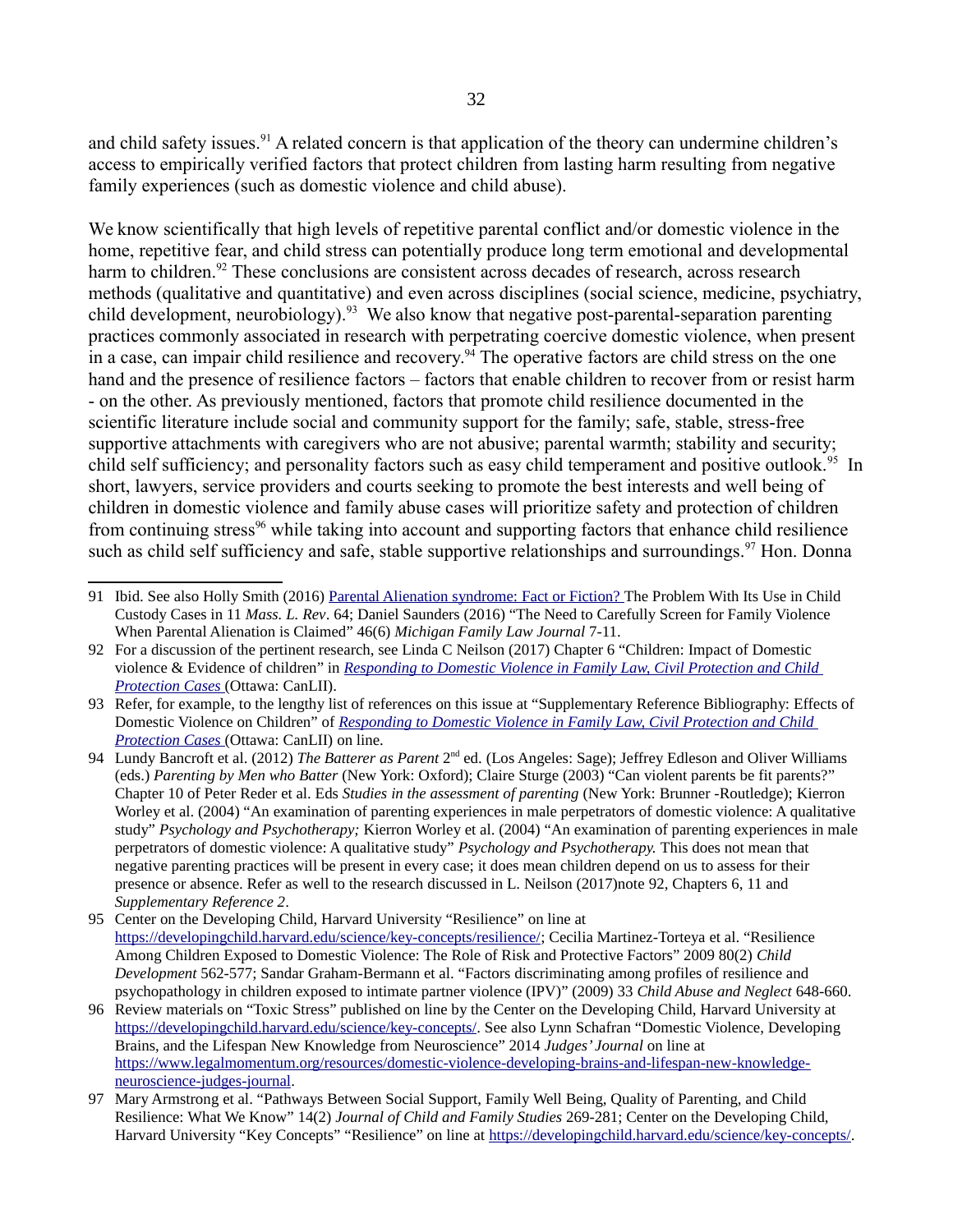Martinson sets out helpful parent-child evaluation criteria in domestic violence cases in her 2013 on line publication *The Family Law Act and Family Violence: Independent and Impartial Parenting Assessments*.

Does the pattern of decision-making in cases in which both parental alienation and domestic violence or child abuse are alleged respond to scientific child development principles and address the concerns of domestic and family violence experts? Are courts taking into account verified child adversity and resilience factors as well as mandated child best interests criteria in the cross-claim cases? For answers, let us turn to the case law.

#### **Parental Alienation & Domestic Violence or Child Abuse: Case Law**

As previously mentioned, 142 of the parental alienation claim cases (41.5 %, almost one half)<sup>[98](#page-32-0)</sup> involved assertions of domestic violence and/or child abuse. In most (76.8 %) of these cases, the parental alienation claim was advanced by the alleged perpetrator of domestic violence or child abuse, including a small minority of cases (3 cases) in which the alleged perpetrator was the mother. In 33 of the 142 cases (23.2 %), the parental alienation claims were advanced by the parent claiming domestic violence or child abuse.<sup>[99](#page-32-1)</sup>

The National Council of Juvenile and Family Court Judges in the United States, Chris O'Sullivan et al., Daniel Saunders et al., Curt Bartol et al. tell us that, in the absence of specialized understanding of domestic violence, its effect on children and on post separation parenting practices, parent-child experts who conduct evaluations are devoting insufficient attention to child and adult safety and to parenting practices that harm children.[100](#page-32-2) Best practice professional guidelines for parent-child evaluation contain warnings to the same effect.<sup>[101](#page-32-3)</sup> Nonetheless evaluation of any aspect of these cross-claim cases by a domestic or family violence expert was ordered or considered in only four (2.8%) of the 142 cases. In one of these four cases, the domestic violence allegations were, unusually, against the mother.<sup>[102](#page-32-4)</sup> We might contrast the absence of expert scrutiny of domestic violence claims and associated parenting and safety issues with the fact that in 62 of the 142 domestic/family violence cross-claim cases a parental alienation evaluation was ordered or considered by the court.<sup>[103](#page-32-5)</sup> Indeed in some of these cases, despite

<span id="page-32-0"></span><sup>98</sup> Fifteen cases that involved claims against assessors or professionals and that did not also include a claim against either a mother or father were removed from the total.

<span id="page-32-1"></span><sup>99</sup> Manipulation and/or alignment of children with the perpetrator against the parent targeted by domestic violence is reported regularly in the domestic violence literature. Refer, for example, to the literature cited in Linda C Neilson (2017) chapter 6 and chapter 10.12 of *[Responding to Domestic Violence in Family Law, Civil Protection and Child](http://commentary.canlii.org/w/canlii/2017CanLIIDocs2)  [Protection Cases](http://commentary.canlii.org/w/canlii/2017CanLIIDocs2)* (Ottawa: CanLII) on line.

<span id="page-32-2"></span><sup>100</sup> National Council of Juvenile and Family Court Judges (2008) (2006); Michael Davis, Chris O'Sullivan et al. (2011); Daniel Saunders et al. (2011) (2015, presentation); Linda C Neilson (2001) note [90](#page-30-0) as well as Curt Bartol and Anne Bartol (eds) *Current Perspectives in Forensic Psychology and Criminal Behavior* (Thousand Oaks: Sage).

<span id="page-32-3"></span><sup>101</sup> Donna Martinson (2013) note [13](#page-4-2) ; (National Council of Juvenile and Family Court Judges (2004) *Navigating Custody & Visitation Evaluation in Cases with Domestic Violence: A Judge's Guide* (State Justice Institute and NCJFCJ) available on line; Association of Family and Conciliation Courts (2016) *Guidelines for Examining Intimate Partner Violence: A Supplement to the AFCC Model Standards of Practice for Child Custody Evaluation*, available on line. 102 *J.L.H. v. P.J.H.*, 2017 BCSC 561.

<span id="page-32-4"></span>

<span id="page-32-5"></span><sup>103</sup> The other cases include cases in which parent-child evaluations were not specific to parental alienation, cases in which perpetrators of domestic or family violence who claimed parental alienation presented no expert evidence, and cases in which judges made parental alienation findings in the absence of expert evidence.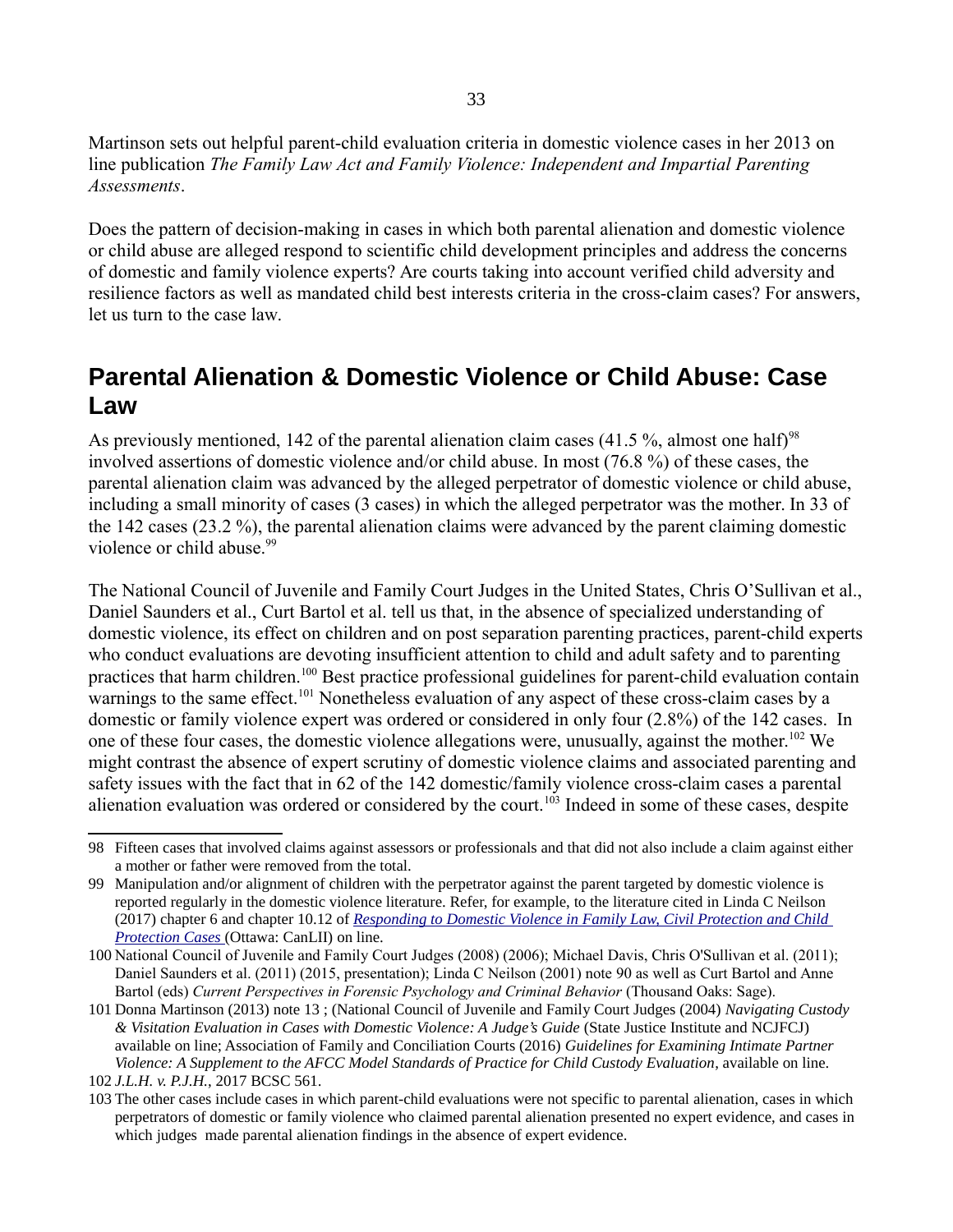the domestic violence or child abuse claims, courts expressly ordered evaluators to restrict their evaluations to assessing for the presence of parental alienation. In only a few cases, for example *H.D.F. v. L.M.F*., 2012 BCSC 1301, did a court comment expressly on the inappropriateness of ordering a parental alienation evaluation in a cross claim case without also ordering an evaluation of the circumstances of the child by a domestic violence or child abuse specialist.

Child views and preferences in seeking to reduce parenting time with alleged domestic violence or child abuse perpetrators were considered and affected the court decision in 26 of the domestic violence /parental alienation cases; children's views and requests to reduce or limit parenting time with alleged domestic violence or child abuse perpetrators were ignored or discounted as having been influenced by the preferred parent in 29 of the cross-claim cases.<sup>[104](#page-33-0)</sup> In 11 cases children's desire to reside primarily with the alleged perpetrator of domestic violence was accepted and endorsed by the court. Generally, those cases involved older children (usually 14 or older).

On a positive note, it is important to keep in mind that courts did not make findings of parental alienation against parents claiming to have been targeted by domestic violence (usually because the perpetrator called no expert evidence or a parent-child evaluator testified there was no parental alienation in the case) in the majority of the cross-claim cases. Nonetheless in 40 cases, 36.7 % of the 109 cases in which the parental alienation claim was advanced by the alleged perpetrator of domestic violence or child abuse, $105$  the court made a finding of parental alienation against the parent claiming domestic violence or child abuse. In 39 of these cases, contrary to scientific child development and resilience research discussed earlier, children were removed from the targeted and preferred primary care parent and their physical custody was awarded temporarily<sup>[106](#page-33-2)</sup> or finally to the alleged perpetrator of domestic violence. In 24 of these cases children's contact with their preferred parent was limited by the court to supervised access and or was denied entirely. In contrast, alleged perpetrators of domestic violence or child abuse were granted unsupervised parenting time with children in the vast majority of cases.

Canada has a legal obligation pursuant to article 19 of the United Nations *Convention on the Rights of the Child* to protect children from violence and abuse. Yet, in many of these 142 cases, mothers' concerns, as a result of earlier experience of abuse and violence on the part of the father, about child well being and safety in the care of fathers, were characterized as overprotection. Claims of domestic violence and turning to experts for help were commonly cited as evidence of mothers' attempts to alienate children from fathers. Statements such as "the mother continues to see herself as the victim of

<span id="page-33-0"></span><sup>104</sup> In many cases child views are not mentioned in the judgement. While in some cases courts may have neglected to comment on evidence of children's views, considering it unimportant for the decision to be made, in other cases the evidence probably was not presented to the court. A parent accused of alienating a child would be, understandably, reluctant to present child views and concerns about contact after being advised that, as a result of the parental alienation claim, the child's views would not affect the decision and/or could be considered evidence to support the alienation claim.

<span id="page-33-1"></span><sup>105</sup> Keep in mind that in 33 cases the parental alienation claimant was also the parent claiming domestic violence.

<span id="page-33-2"></span><sup>106</sup> When cases could be linked to the same family, they were counted once. In some of the cases, as a result of the parental alienation claims, children were removed from their mothers and awarded to fathers. Years later in a number of these cases children took matters into their own hands and returned to their mothers and/or sought to be removed from parental authority – and thus from court control – entirely. See, for example, *N.L. v. R.R.M*., 2016 ONCA 915.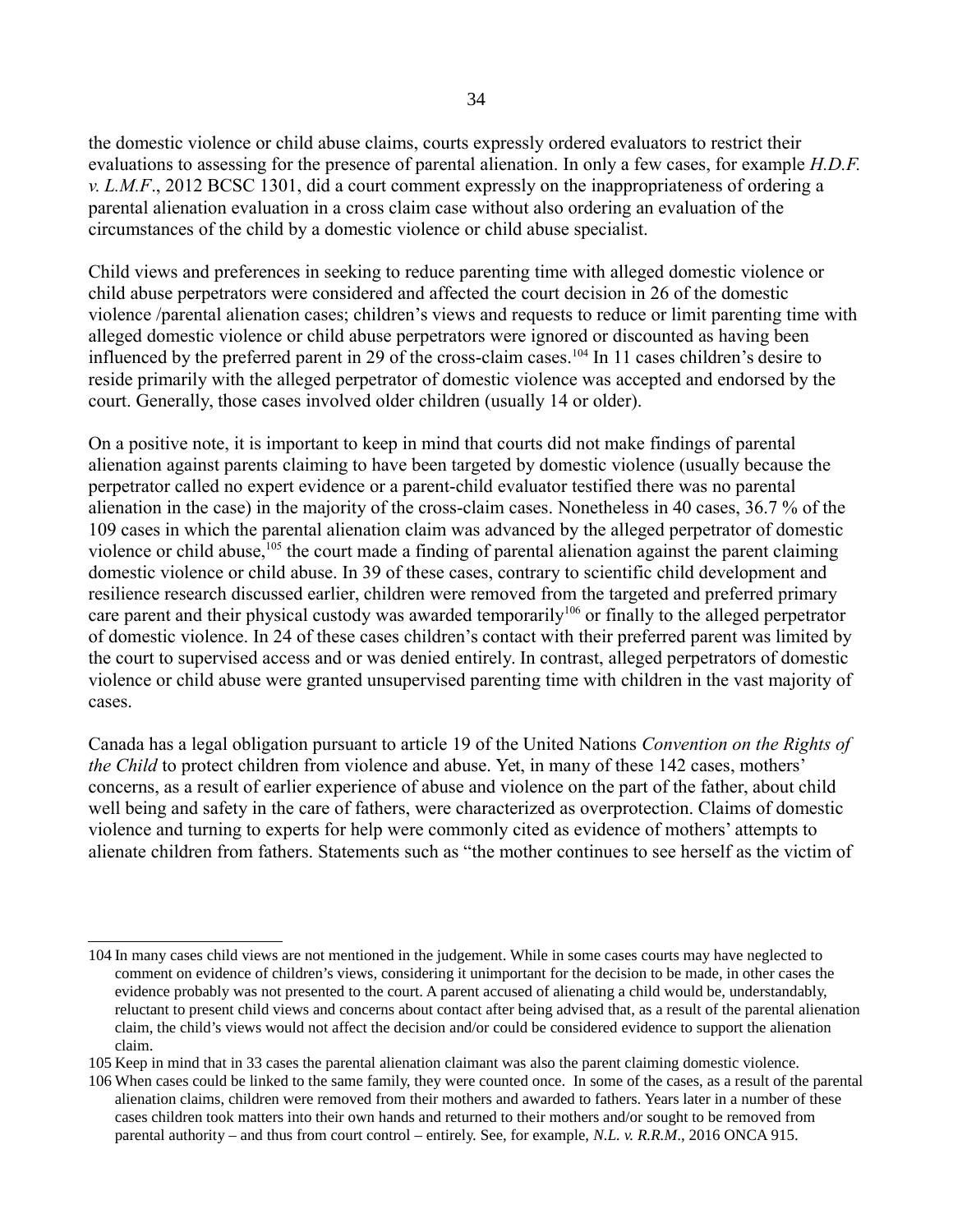violence"<sup>[107](#page-34-0)</sup> and "multiple allegations of sex abuse borders on parental alienation"<sup>[108](#page-34-1)</sup> are found throughout the cases. In some cases mothers were criticized by judges for lack of trust in violent fathers' coparenting capacity (see for example, *MacPhee v Sanford* 2008 JSSC 175; *Scott v Lloyd*, 2014 ONCJ 639). Evidence of strong attachment bonds between mothers who sought to introduce evidence of domestic violence and their children was commonly characterized by parental alienation advocates or by courts accepting the theory as 'excessive' or 'abnormal' and, as previously mentioned, mothers are also soundly criticized by courts throughout these cases if they discussed domestic violence with their children (for example, *Ottewell v Ottewell,* 2012 ONSC 5201; *L.T. v. S.M*. supra).

In other words, courts accepting parental alienation theory in cross claim cases are placing protective parents (primarily mothers) in a horrifying double bind: if the parent insists on presenting evidence of domestic violence or child abuse in order to protect the children she risks her efforts being categorized as attempts to alienate the children from the other parent. She may even face loss of primary care or even contact with her children. She thereby places her children at risk. If the protecting parent fails to present such evidence to the court, she also places the children at risk because the court making the custody and access order will have no knowledge of potential risks to children. It is likely that many protective parents are chosing the second option rather than risking loss of the children. This issue of silencing and suppression of evidence warrants additional research scrutiny.

Even worse, the judicial discourse in some of these cases suggested judicial scepticism or even bias against domestic violence evidence. Other comments reflected fallacies about such evidence. For example, the court states in *S.P. v. P.B.D*., 2007 CanLII 31787 ONSC:

*I accept Dr. Hepburn's conclusion that while there are allegations of serious domestic violence that merit scrutiny, they must be considered with great care, understanding that they may be part of the alienation strategy.....I am aware of the allegations of violence, but am also aware they they must be regarded with caution and a degree of skepticism.* 

Similarly, in *J.C.W. v. J.K.R.W*. 2014 BCSC 488 the court dismissed concerns of a child about domestic violence in part because:

*when this kind of marital conduct is witnessed by children, it can appear that the father is the aggressor and the mother the victim*.

In *Benson v Butler*, 2009 CanLII 33527 the court comments at paragraph 6: *We have seen cases, all of us who are experienced in this, of one party trying to use the Criminal Court to bolster an agenda in Family Court.* 

In *P.D. W. v. H.A. H*., 2017 NBQB 110 after noting extensive police involvement with the family, the court comments, in connection with the ongoing criminal case, that the charge of assault against the father was:

*no doubt followed through by the mother because of the issue of custody*. [109](#page-34-2)

In *L.C.T. v. R.K.*, 2015 BCSC 2378 at paragraph 293 we learn that the judge dismissed the testimony of the mother's expert relating to her post-traumatic stress disorder and Battered Wife Syndrome on the basis, in part, that "*If she was as traumatized by her history with the respondent as she suggests, I* 

<span id="page-34-0"></span><sup>107</sup> *Droit de la famille – 10936*, 2010 QCCS 1745. Refer as well to the gendered use of mental health labels and perpetrator litigation tactics in custody cases discussed in Suzanne Zaccour, "Crazy Women and Hysterical Mothers: The Gendered Use of Mental-Health Labels in Custody Disputes' (2018) 31 *Can. J. Fam. L.* 55.

<span id="page-34-1"></span><sup>108</sup>*T.S. v. M.L.J*. [2017] NBJ 61.

<span id="page-34-2"></span><sup>109</sup> We might contrast these comments with comprehensive analysis of coercion and control patterns and thorough assessment of parenting practices in cases such as in *Santos v. Pantelidis*, 2017 ONSC 674 (where serious domestic violence claims were made against the mother); *M.M.B. (V.) v. F.M.V*., 2017 ONSC 3991; *Lau v IBU*, 2016 ABQB 74; *P.H. v. T.J*., 2017 ONCJ 166 and *Mattina v Mattina*, 2017 ONSC 5704.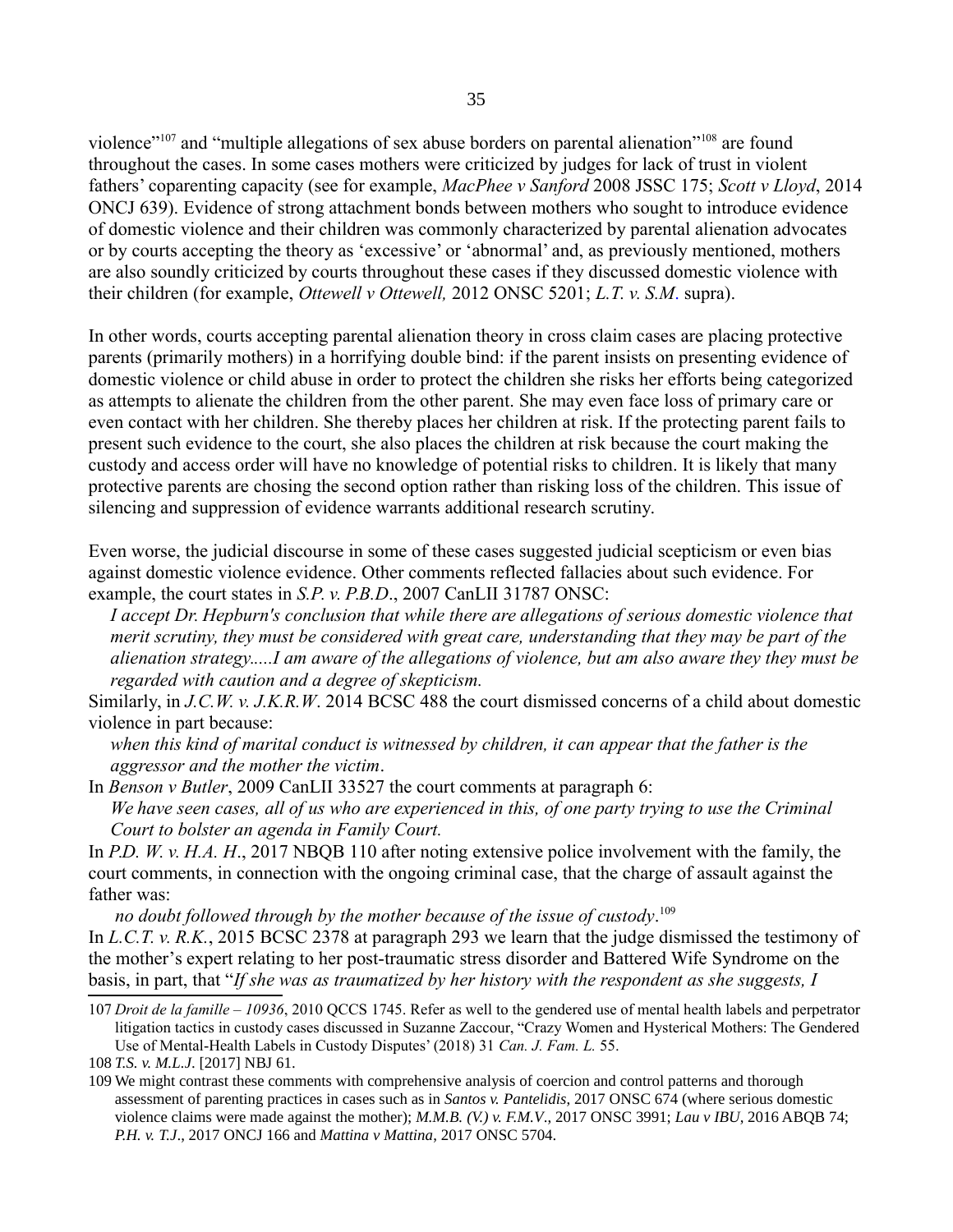*doubt she would have been able to sit as she did throughout the trial in what appeared to me to be a*  normal presentation<sup>n [110](#page-35-0)</sup> and because the personality tests administered by two experts – not qualified as domestic violence experts - showed "*relatively normal results (barring slightly elevated anxiety levels) with no objective evidence of abuse*." It is important to note here that psychological tests cannot prove or disprove the validity of domestic violence.<sup>[111](#page-35-1)</sup> Although the evidence in the case demonstrated the father's use of pornography and the sexualized behavior of the children, and sexual abuse is a common component of coercive domestic violence,<sup>[112](#page-35-2)</sup> the judge in this case preferred the father's denials to the mother's claims of sexual domestic violence. The mother's concerns were held to be insufficient to support her claims for supervision of the father's contact with the children. The mother's appeal was denied in *L.C.T. v. R.K*., 2017 BCCA 64.

We also find in this collection of cases judicial comments suggesting that the seriousness or even the existence of domestic violence may be discounted on the basis of absence of police or hospital records or on the basis of lack of criminal findings (for example *Baker-Warren v Denault* 2009 NSSC 59;<sup>[113](#page-35-3)</sup> *ADM v SWL*, 2015 ABQB 630;[114](#page-35-4) *Calabrese v. Calabrese,* 2016 ONSC 3077; *Ottewell v Ottewell*, 2012 ONSC 5201). In contrast the empirical research demonstrates that patterns of domestic violence are seldom reported to medical authorities or to police and are seldom prosecuted in the criminal system.<sup>[115](#page-35-5)</sup> Instead, we know that evidence associated with some of the most serious, severe patterns of coercive domestic violence may be presented only to family courts, when parents attempt to present detailed evidence in order to try to keep children safe. In several cases, courts concluded, presumably as a result of not being made aware of how trauma affects demeanour and disclosure patterns,<sup>[116](#page-35-6)</sup> that claims not advanced initially or claims advanced later were on that basis unreliable. And we find in this collection of cross-claim cases judicial comments suggesting or even stating expressly that domestic violence is between parents and is thus unimportant when making decisions relating to the post-separation parenting of children (*ADM v SWL*, 2016 ABQB 96; *Karar v. Abo-El Ella*, 2017 ONSC 33; *Droit de la famille – 101456*, 2010 QCCS 2786; *C.J.B. v A.R.B*., 2017 BCSC 1682).

As previously mentioned, parental alienation advocates advise courts to excuse negative parenting on the part of parents the children resist seeing, commonly commenting that no parents are perfect. Perhaps most concerning of all in light of concerns about empirical support for the theory and the frequency of such claims being advanced by alleged abusers, is the assertion that parents who are alienated from their children typically exhibit the following behaviors:

<span id="page-35-0"></span><sup>110</sup> The Court of Appeal for British Columbia subsequently commented on the danger of court making conclusions on the basis of demeanour in *L.C.T. v. R.K*., 2017 BCCA 64 at paragraph 65, although the mother's appeal was dismissed with the exception of the reduction of child support.

<span id="page-35-1"></span><sup>111</sup> L. Neilson (2017) note [2,](#page-1-1) Chapter 7 at 7.3.1.

<span id="page-35-2"></span><sup>112</sup> Refer to the sources cited in Neilson (2017) ibd., Chapter 4 at 4.2.

<span id="page-35-3"></span><sup>113</sup> The court does note in this case that the absence of a criminal conviction beyond a reasonable doubt does not disprove domestic violence in a civil context.

<span id="page-35-4"></span><sup>114</sup> See *ADM v. SWL*, 2016 SBQB 96 in connection with costs awarded against the mother.

<span id="page-35-5"></span><sup>115</sup> Maire Sinha (2013) "Section 4: Responses to violence against women" (85-002-X (Ottawa: Statistics Canada) available on line. The reasons can include safety concerns, intimidation or negative social and economic consequences. Repetitive recants of domestic violence in the criminal system are now being linked in research to increasing risk and danger for victims. Moreover despite the fact that coercive domestic violence is best understood as a cumulative pattern with cumulative effects – see Linda Neilson (2013) Part 5 of *[Enhancing Safety: When Domestic Violence Cases are in](http://www.justice.gc.ca/eng/rp-pr/fl-lf/famil/enhan-renfo/index.html)  [Multiple Legal Systems \(Criminal, Family, child protection\)](http://www.justice.gc.ca/eng/rp-pr/fl-lf/famil/enhan-renfo/index.html)* (Ottawa: Department of Justice) on line. Canada's criminal definitions are limited to instances of violent action, each of which must be proven. As a result serious patterned abusive behavior is seldom prosecuted in the criminal system.

<span id="page-35-6"></span><sup>116</sup> Linda Neilson (2013) *Enhancing Safety* ibid at 4.2 "Patterns of Revealing Domestic Violence: Survivors" on line.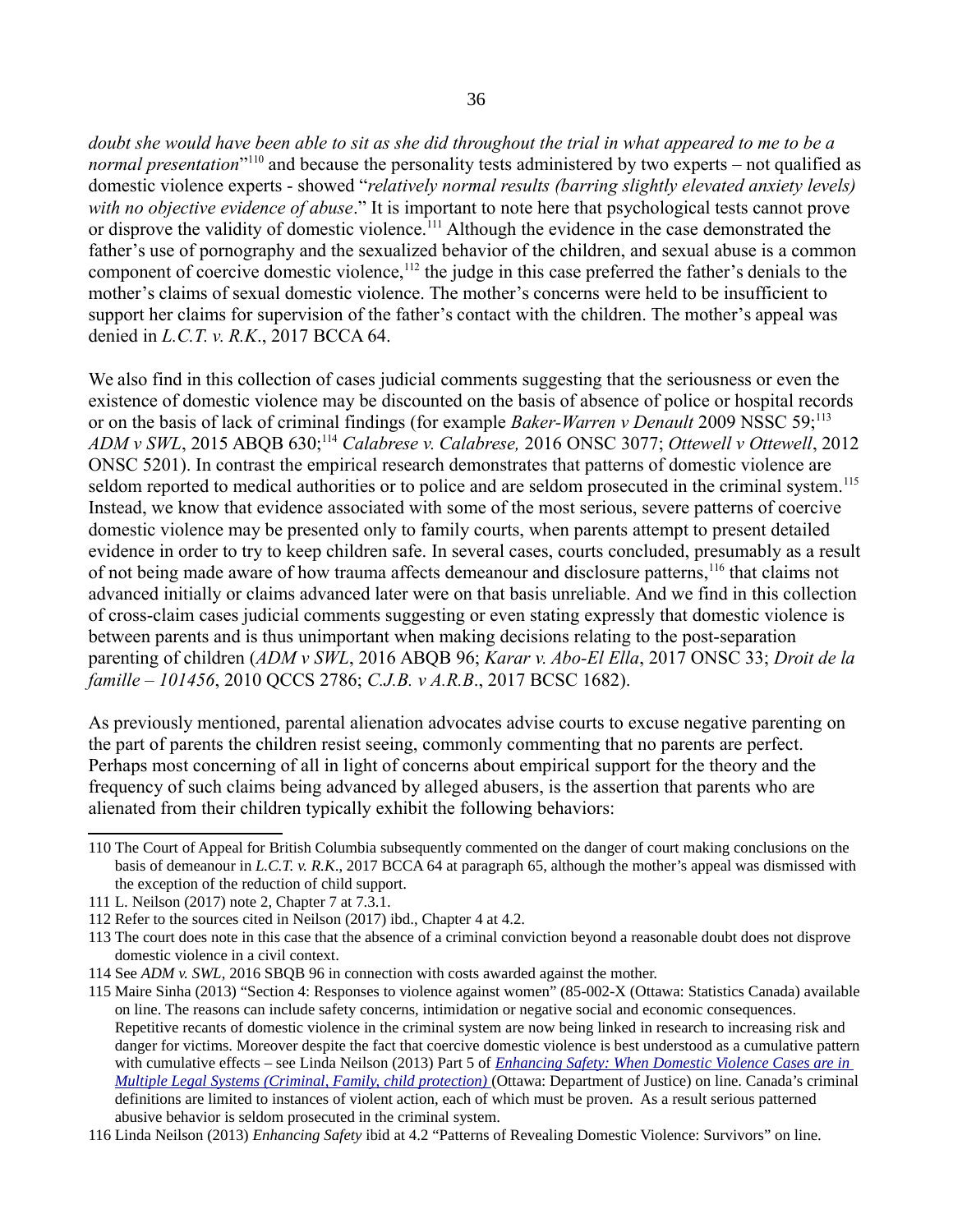*Harsh, rigid and punitive parenting style; Strong objection to child challenging authority (domestic violence experts identify this as an element of control); Passivity in the face of conflict; Immature, self-centered in relation to the child; Loss of temper, angry, demanding; Intimidating character traits; Counter rejecting behavior; Lacks empathetic connection to the child; Inept, un-empathetic pursuit of the child; Unannounced embarrassing visits; Challenges child beliefs and attitudes; Dismissive of child feelings; Induces guilt; May use force to reassert parental position;* 

*Vents rage, blames alienating parent for brainwashing child and takes no responsibility*. [117](#page-36-0) Refer to *M.M.B. v. C.M.V*., 2017 ONSC 3991 at 943. See also *W.C. v. C.E*., 2010 ONSC 3575; *L. M. v. J. B*., 2016 NBQB 93.

With the exception of 'passivity in response to conflict' these negative post-separation parenting behaviors are well documented in the research literature on the post separation parenting practices of those who engage in coercive domestic violence.<sup>[118](#page-36-1)</sup> Parental alienational advocates focus attention on restoring child-parent relationships with rejected parents. Negative parenting is dismissed as a 'normal' reaction to a child's rejection or is said to be of little consequence as no parent is perfect. Domestic violence experts assert, instead, that when negative post-separation parenting patterns are present in a case, courts and service providers should take action to protect children, harmed already by domestic violence, from further harm.<sup>[119](#page-36-2)</sup> The scientifically supported goal is to ensure that children, particularly

<span id="page-36-0"></span>117 The original list lacks parallel structure.

it is important to assess for their presence. The goal is ensure to the extent possible, positive, safe parenting for vulnerable children.

<span id="page-36-1"></span><sup>118</sup> L. Bancroft, J. Silverman and D. Ritchie (2012) *The Batterer as Parent Addressing the impact of Domestic Violence in Family Dynamics* (Thousand Oaks: Sage); J. Edleson et al. (2003) *Parenting in the Context of Domestic Violence*  (Judicial Council of California); and O. Williams (eds.) *Parenting by men who batter: new directions for assessment and intervention* (Oxford University Press: 2006); Department for Child Protection (2013) *Perpetrator Accountability in Child Protection Practice: A Resource for child protection workers about engaging and responding to perpetrators of family and domestic violence* (Perth western Austraia: Western Australia government).Linda Neilson (2001) [Spousal](http://www.unb.ca/fredericton/arts/centres/mmfc/_resources/pdfs/team2001.pdf)  [Abuse, Children and the Legal System Final Report for Canadian Bar Association Law for the Futures Fund](http://www.unb.ca/fredericton/arts/centres/mmfc/_resources/pdfs/team2001.pdf)  *[\(](http://www.unb.ca/fredericton/arts/centres/mmfc/_resources/pdfs/team2001.pdf)*Fredericton: Muriel McQueen Fergusson Centre for Family Violence Research, March 2001). Chapter 11 of Linda C Neilson (2017) *[Responding to Domestic Violence in Family Law, Civil Protection and Child Protection Cases](http://commentary.canlii.org/w/canlii/2017CanLIIDocs2)* (Ottawa: CanLII) on line. Chapter 11.1.10 outlines negative post-separation parenting practices and chapter 11.1.13 lists factors associated with risks to children connected to unsupervised contact with perpetrators documented on the research. It is important to note, however, that not every perpetrator of domestic violence will engage in such practices. Nonetheless,

<span id="page-36-2"></span><sup>119</sup> Chapters 11 and 14 of Linda C Neilson (2017) ibid. Bancroft and Silverman's documentation of the parenting practices of men who engage in domestic violence in the informative publication L. Bancroft, J. Silverman and D. Ritchie (2012) *The Batterer as Parent Addressing the impact of Domestic Violence in Family Dynamics* (Thousand Oaks: Sage) is derived from clinical experience. Lundy Bancroft began his career in the domestic violence field as a therapist for abusive men. Jay Silverman is a developmental psychologist and Professor of Medicine and Global Public Health at the University of California. Both Silverman and Bancroft have considerable direct experience counselling abusive men. Nonetheless, unlike parental alienation theorists, Bancroft, Silverman and Ritchie do not make unsupported empirical claims such as "80 percent of abusive men engage in negative parenting" nor to they suggest that courts make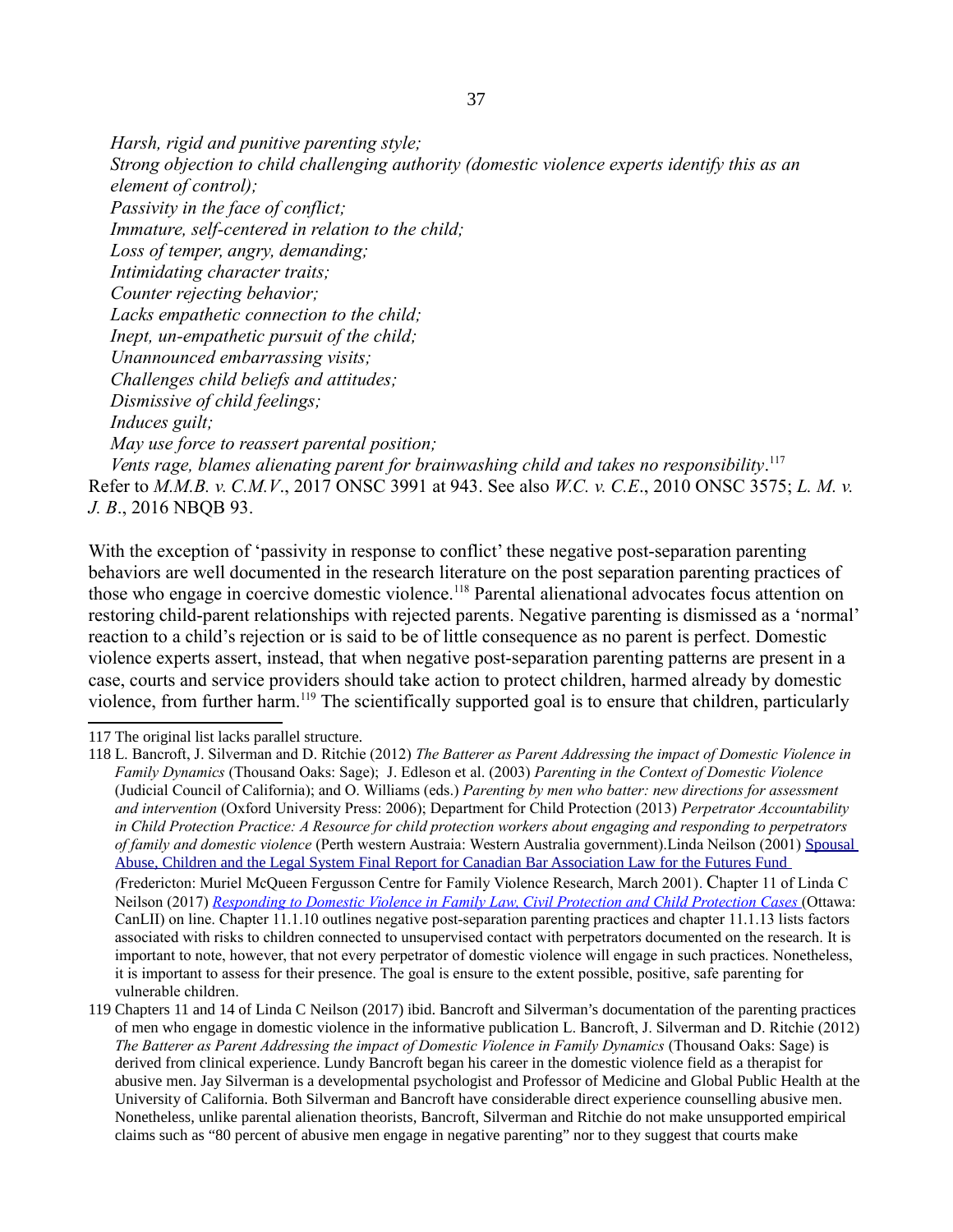traumatized children, receive safe, stable, supportive parenting and services to help them recover from negative family experiences.

The alleged long term consequences of parental alienation – problems in school, difficulty with trust and relationships later in life, difficulty in caring for their own children in future, and mental health problems such as depression and anxiety, along with increased risk of alcohol and drug abuse - quoted from *N.R.G. v. G.R.G.*, [2015] BSJ No. 1288 (BCSC) at paragraph 24 of *H.G. v. K.G*., 2016 BCPC 274<sup>[120](#page-37-0)</sup> are reported consistently across scientific and social science research studies in connection with harm from multitude child adversities, including direct and indirect exposure to domestic violence. The science establishes clearly that the more adversities a child experiences, the higher the risk of future developmental harm.<sup>[121](#page-37-1)</sup> Attributing such outcomes solely to parental alienation is not consistent with either the scientific child development or the domestic violence literature.

Few parent-child evaluators and few parenting coordinators are domestic violence experts.<sup>[122](#page-37-2)</sup> In the absence of expertise, evaluators and parenting coordinators may assume that domestic violence is an adult phenomenon caused by poor interpersonal relationships between parents. We see judicial discourse suggesting this assumption throughout the case law. When the assumption is accepted, a period of time without adult violence may make repetitive complaints about earlier patterns of domestic violence appear to be self serving rather than child focused. In contrast, empirical domestic violence, child development and trauma research tells us the domestic violence in the home has a, profound and potentially long lasting effect on the whole family and particularly on children. In addition, coercive domestic violence is often associated with direct forms of child abuse and with negative post-separation parenting practices. Patterns of behavior associated with coercive domestic violence, such as demeaning domination, monitoring and surveillance, isolation, excessive physical discipline, and coercive control, commonly continue against children – as well as against targeted adults – after adults separate.<sup>[123](#page-37-3)</sup> Domestic violence is not a relationship problem; it is a collection of behaviors that are characteristic of perpetrators. Merely separating a perpetrator from his or her current target, does not change those characteristics nor does it prevent resort to new targets/'victims'. Indeed the domestic violence literature tells us that risks to children increase following separation once the targeted parent is no longer available as the target or buffer between the perpetrator and the children.<sup>[124](#page-37-4)</sup> Assumptions that coercive, demeaning, controlling and or violent individuals change when they no longer have access to a particular victim appear to rest on the false assumption that relationships and victims are responsible, in full or in part, for perpetrator conduct. Once we abandon the false assumption, it comes as no

assumptions or impose punitive outcomes based on counter-intuitive assessment tools.

<span id="page-37-0"></span><sup>120</sup> In *T. (V.E.) v. T. (C.E.),* 2009 BCSC 444 the alienation advocate asserts: "Alienation of young girls from their fathers has been associated with later rebellion and rage toward the maternal figure, sexual promiscuity, low self esteem, depression." With the exception of rage toward the maternal figure, these adverse child effects are documented regularly in connection with direct and indirect exposure to domestic violence.

<span id="page-37-1"></span><sup>121</sup> Refer to the [Adverse Childhood Experiences \(ACE\) Questionnaire p](https://www.ncjfcj.org/sites/default/files/Finding%20Your%20ACE%20Score.pdf)osted online by the National Council of Juvenile and Family Court Judges in the United States as well as materials posted by the Center on the Developing Child, Harvard University and materials cited in L Neilson (2017) note [19,](#page-5-2) Chapter 6 "Children: Impact of Domestic violence" and in the *Supplementary Reference Bibliography*.

<span id="page-37-2"></span><sup>122</sup>See note [100.](#page-32-2)

<span id="page-37-3"></span><sup>123</sup> L. Bancroft, J. Silverman and D. Ritchie (2012); J. Edleson et al. (2003) ; J. Edleson and O. Williams (eds.) (2006); Department for Child Protection (2013); .Linda Neilson (2001) (2017) note [118.](#page-36-1)

<span id="page-37-4"></span><sup>124</sup> Ibid. See also Neilson (2017) [19,](#page-5-2) Chapter 11.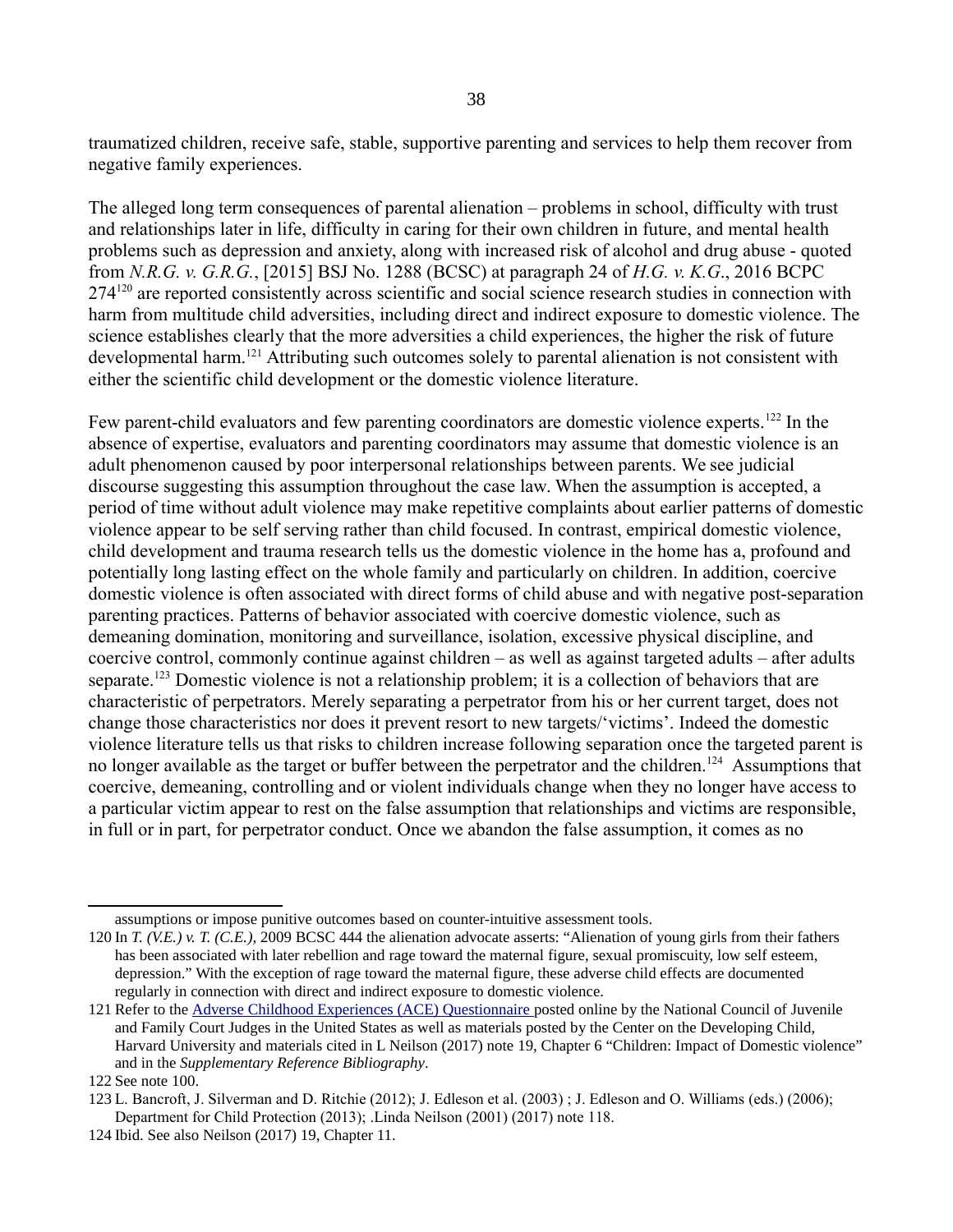surprise that the characteristic patterns of behavior continue in post-separation perpetrator parenting practices, as the empirical domestic-violence research documents.<sup>[125](#page-38-0)</sup>

Yet, when we turn to the case law, we find that few parent-child evaluators or courts commented on clear evidence of negative parenting patterns associated with domestic violence. Fifty eight of the cases<sup>[126](#page-38-1)</sup> documented clear evidence of such parenting practices.<sup>[127](#page-38-2)</sup> Twenty of the cases documented severe abusive and/or violent conduct on the part of children against mothers, presumably mirroring perpetrator conduct. Nonetheless experts and courts seldom associated negative parenting with the domestic violence, probably as a result of the almost total absence of domestic violence expert testimony in these cases.

Courts also failed to recognize or to consider the lingering effects of trauma on targeted adults and on children. In fact a number of judges suggested that continuing fear on the part of children or their protecting parents in the absence of recent incidents was irrational, manipulative or, at minimum, had no basis (for example *Children's aid society – waterloo v. L. (K.A.),* 2010 ONCJ 80; *R.R. v. S.L*., 2016 BCSC 1230). We might contrast this perspective with the scientific data. The National Scientific Council on the Developing Child at Harvard University, tells us that child fear associated with toxic levels of child stress in the home, for example as a result of severe or repetitive domestic violence between parents, can result in potentially long-term, developmental harm to children. The science also tells us that, when present, persistent fear and its harmful effects will continue until trauma is treated and fear is unlearned in safe, secure, supportive surroundings that do not expose children to additional stress or fear. Please review *Persistent Fear and Anxiety Can Affect Young Children's Learning and Development* on line at [https://developingchild.harvard.edu/resources/persistent-fear-and-anxiety-can-](https://developingchild.harvard.edu/resources/persistent-fear-and-anxiety-can-affect-young-childrens-learning-and-development/) affect-young-childrens-learning-and-development/.<sup>[128](#page-38-3)</sup> We learn here that persistent fear in childhood can distort how a child perceives threat, can limit the child's capacity to distinguish threat from safety, can prevent the formation of healthy relationships, can negatively affect education, learning, memory and social behavior. The Council reports:

*Contrary to popular belief, serious fear-triggering events can have significant and long-lasting impacts on the developing child, beginning in infancy.*

*Children do not naturally outgrow early learned fear responses over time... fear learning and associated memories that occur early in life get built into our brain architecture.*

*Simply removing a child from a dangerous environment will not by itself undo the serious consequences or reverse the negative impact of early fear learning.* 

<span id="page-38-0"></span><sup>125</sup> Notes [123](#page-37-3) and [124.](#page-37-4)

<span id="page-38-1"></span><sup>126</sup> Note that this does not mean that similar negative parenting practices were not present in the other cases. Courts will not necessarily comment on evidence that was not considered relevent in some way to the decision.

<span id="page-38-2"></span><sup>127</sup> Chapter 11 of Linda C Neilson (2017) *[Responding to Domestic Violence in Family Law, Civil Protection and Child](http://commentary.canlii.org/w/canlii/2017CanLIIDocs2)  [Protection Cases](http://commentary.canlii.org/w/canlii/2017CanLIIDocs2)* (Ottawa: CanLII) on line. Refer to 11.1.10 in connection with negative post-separation parenting practices and 11.1.13 in connection with the potential risks to children connected to unsupervised contact with perpetrators that have been documented in the research. It is important to note, however, that not every perpetrator of domestic violence will engage in such practices. Nonetheless, it is important to assess for and identify these practices if they are present. The goal is to ensure, to the extent possible, positive, safe parenting for vulnerable children.

<span id="page-38-3"></span><sup>128</sup> Refer as well to Lynn Schafran (2014) note [26.](#page-6-3)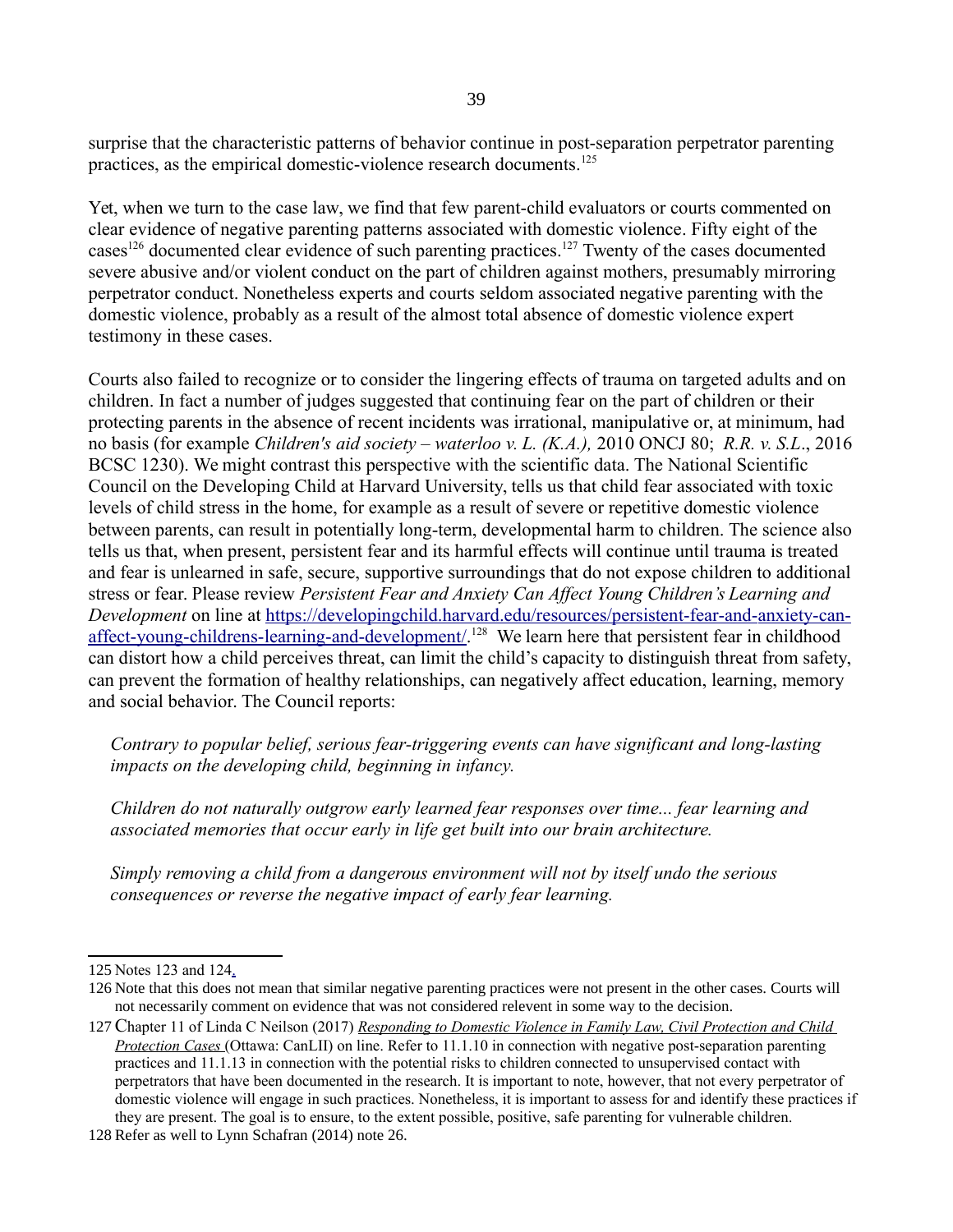*Science clearly shows that reducing fear responses requires active work and evidence-based treatment. Children who have been traumatized need to be in responsive and secure environments that restore their sense of safety, control, and predictability – and supportive interventions are needed to assure the provision of these environments.*

*Other promising approaches include specific training for professionals who work with families experiencing trauma and the incorporation of developmental interventions for young children in programs that address domestic violence.[129](#page-39-0)*

Similarly, the effects of domestic violence on adults do not immediately end when exposure to domestic violence ends. We interpret the behavior of others in accordance with past behaviors and experiences. Moreover, domestic violence can produce long-term psychological trauma and fear responses in adults as well as in children.<sup>[130](#page-39-1)</sup> At the severe end of the scale, the lingering, indeed potentially permanent effects of brain trauma, for example as a result of strangulation,<sup>[131](#page-39-2)</sup> being hit or banged on the head, are being medically scientifically documented now.<sup>[132](#page-39-3)</sup> In short, continuing fear in the absence of recent incidents is a normal, not an abnormal much less a vindictive, response to having been targeted by domestic violence or family abuse in the past.

We also find instances of parental alienation advocates offering erroneous expert evidence. For example, parental alienation advocate Amy Baker was allowed by a court to testify in *Huckerby v Paquet* [2014] S.J. no 791 that "abused children are not as categorical or absolute in their views" toward abusive parents [as alienated children are], thereby suggesting that when a child rejects a parent, the likely cause is parental alienation and not domestic violence. Nothing in the case indicated that Dr. Baker was qualified as a domestic violence expert. Indeed had a domestic violence expert testified in the case, the court would have learned that child alignment with abusive parents against targeted parents, child fear and rejection of abusive parents, and child ambivalence to abusive parents are all

<span id="page-39-0"></span><sup>129</sup> Bold added by author, Dr. Linda Neilson. The quotations are from the National Scientific Council on the Developing Child at Harvard University (2010) *[Persistent Fear and Anxiety Can Affect Young Children's Learning and](https://developingchild.harvard.edu/resources/persistent-fear-and-anxiety-can-affect-young-childrens-learning-and-development/)  [Development](https://developingchild.harvard.edu/resources/persistent-fear-and-anxiety-can-affect-young-childrens-learning-and-development/)* on line.

<span id="page-39-1"></span><sup>130</sup>Pamela Ponic et al. "Trauma- (and Violence-) Informed Approaches to Supporting Victims of Violence: Policy and Practice Considerations" in 2016 *Victims of Crime Research Digest No. 9* Canada Department of Justice on line; Judith Herman (2015) *Trauma and recovery: The Aftermath of Violence – From Domestic Abuse to Political Terror* (Basic Books).

<span id="page-39-2"></span><sup>131</sup> Research establishes a strong correlation between strangulation and potential lethal outcome. Medical doctors tell us strangulation can result in serious injury, even delayed death, long after the event. Physical signs are present in merely 50 % of cases. For additional information see educational materials posted by the Training Institute on Strangulation Prevention on line at [https://www.strangulationtraininginstitute.com/.](https://www.strangulationtraininginstitute.com/)

<span id="page-39-3"></span><sup>132</sup> Glynnic Zieman et al. "Traumatic Brain Injury in Domestic Violence Victims: A Retrospective Study at the Barrow Neurological Institute" February 2017, 34(4) *Journal of Neurotrauma* 867-880; Eve Valera and Howard Berenbaum (2003) "Brain Injury in Battered Women" 71 (4) *Journal of Consulting and Clinical Psychology 797-804;* Halina Haag, PhD research on traumatic brain injury from intimate-partner violence at Wilfrid Laurier University in Canada; United States Department of Justice "Traumatic Brain Injury and Domestic Violence" on line at [http://www.doj.state.or.us/wp](http://www.doj.state.or.us/wp-content/uploads/2017/08/traumatic_brain_injury_and_domestic_violence.pdf)[content/uploads/2017/08/traumatic\\_brain\\_injury\\_and\\_domestic\\_violence.pdf.](http://www.doj.state.or.us/wp-content/uploads/2017/08/traumatic_brain_injury_and_domestic_violence.pdf)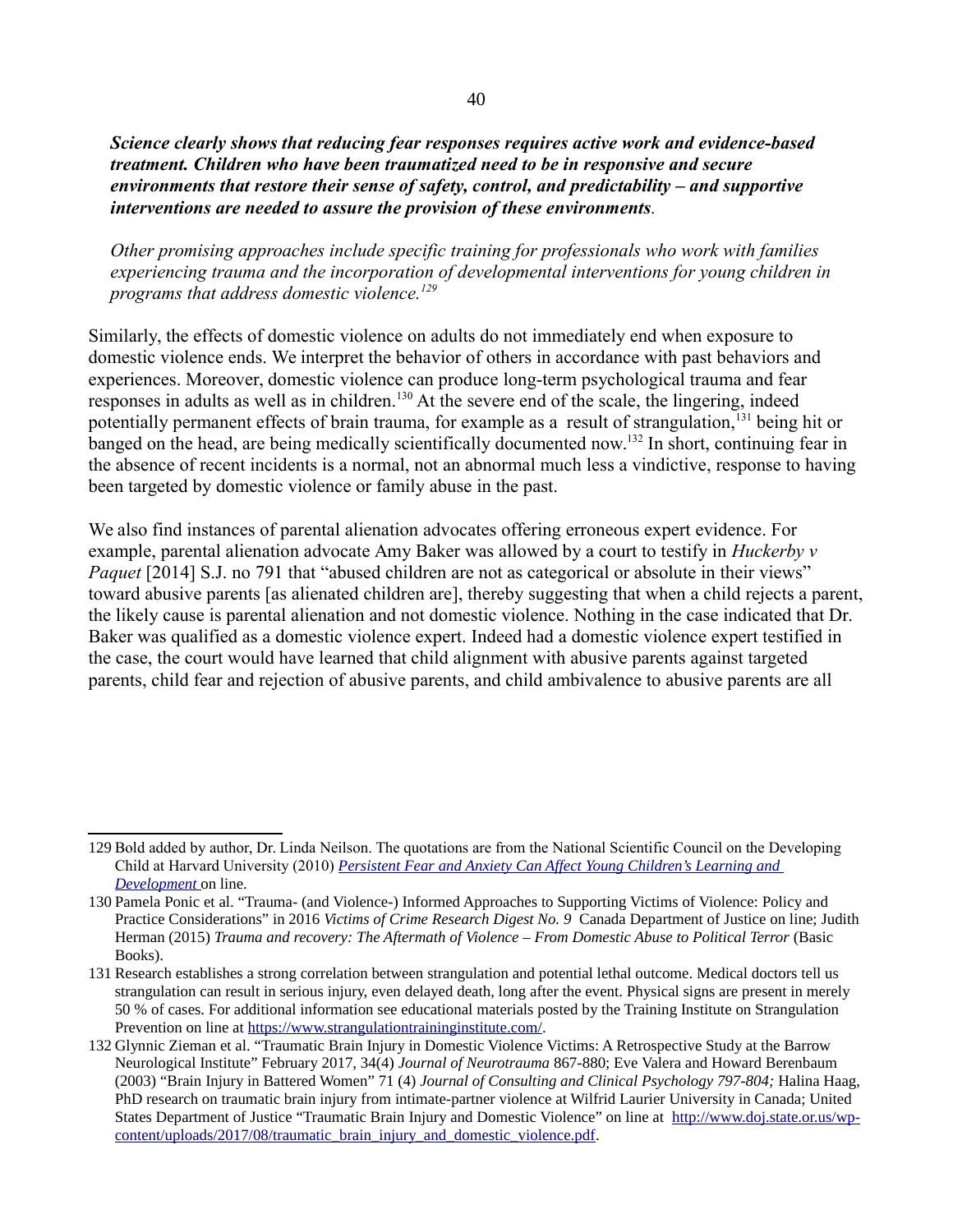'normal' responses of children to domestic violence*.* [133](#page-40-0) Refer as well to the National Council on the Developing Child in connection with persistent fear mentioned earlier.

In *L.T. v. S.M.*, 2016 BCPC 124, the court outlines evidence of repetitive domestic violence assaults and exchanges of the child at police stations, concerns about the father's physical discipline of the child, including expert concerns that the father might cause physical harm to the child. The child in the case was going to be a witness for the crown in the father's forthcoming criminal trial; the mother reported that the crown prosecutor would be seeking a no contact order. The mother also reported concerns about the child's anxiety disorder, the child's alleged attempted suicide,<sup>[134](#page-40-1)</sup> as well as bruises on the child who claimed they were caused by the father. There were also allegations in the case of the father's abuse of the family dog,<sup>[135](#page-40-2)</sup> and serious allegations of domestic violence that are associated, in domestic violence research, with a risk of lethal outcome.[136](#page-40-3) Nonetheless the court was concerned the young child knew his father had hit his mother and could not "dismiss the possibility that if M.S.T. does not want to see his father, his resistance has been fostered by S.M.". The father claimed parental alienation and that all of the mother's allegations were lies. He characterized her turning to police, social services and courts as evidence of her vendetta gainst him. Throughout years of litation and professional assistance the child had consistently expressed fear of the father. Numerous experts testified on behalf of the mother in favor of child safety and stability. Nonetheless the court substituted its own perspective at paragraph 24 that "one of the most destabilizing factors in M.S.T.'s life has to be his almost complete isolation from a parent with whom he had spent much of his young life". The father's anger, aggression and non compliance with legal obligations were excused on the basis of his embitterment with court processes. The court focused instead on the mother's failure to ensure the child's participation in supervised parenting with the father and for attempting to insist on professional supervision of access. The mother was also heavily criticized for turning to experts for help and for giving her child the 'authority' to decide not to see the father. The court concluded "S.M.'s resolve to restrict M.S.T.'s parenting time with his father is far more serious that L.T.'s petulant non compliance with a production order or disrespect for court decorum." The father was granted compensatory parenting; the mother was fined for contempt. The evidence of negative parenting and inappropriate behaviour were excused on the basis that 'no parents are perfect' at paragraph 305.

From the case reports associated with *Karar v Abo El Ella*, 2016 ONSC 1564, 2016 ONSC 2575, 2016 ONSC 6284, 2016 ONSC 7926, and 2017 ONSC 33 we learn that the mother's concerns about potential bias in that the court appointed parent-child had been a member of the committee that attempted, unsuccessfully, to have parental alienation introduced into the mental health Diagnostic and

<span id="page-40-0"></span><sup>133</sup> A. Cunningham and L. Baker (2004) *What About Me? Seeking to Understand a Child's View of Violence in the Family* (London: Family Court Clinic); J. L. Edleson and J. O. Williams (eds.) (2007) *Parenting By Men Who Batter New Directions for Assessment and Intervention* (Oxford University Press); Dale Bagshaw, Thea Brown et al. (2010) *Family Violence and Family Law in Australia The Experiences and Views of Children and Adults from Families who Separated Post-1995 and Post-2006* (Monash University); Lisa Hooker, Rae Kaspiew, Angela Taft (2016) [Domestic and Family](http://anrows.org.au/publications/landscapes/domestic-and-family-violence-and-parenting-mixed-methods-insights-impact-and)   [Violence and parenting: Mixed methods](http://anrows.org.au/publications/landscapes/domestic-and-family-violence-and-parenting-mixed-methods-insights-impact-and) *insights into impact and support needs: State of Knowledge Paper* (New South Wales: ANROWS);

<span id="page-40-1"></span><sup>134</sup> This case involved extremely high rates of litigation. Litigation becomes a control tool in domestic violence cases. The case reports indicate that the child had been diagnosed with Post Traumatic Stress Disorder, one of the well documented results of exposure to sever domestic violence.

<span id="page-40-2"></span><sup>135</sup> Animal abuse is strongly associated with coercive domestic violence. See 4.6.4 in Chapter 4 of L. Neilson (2017) not[e](#page-5-2) [19.](#page-5-2)

<span id="page-40-3"></span><sup>136</sup> Indicators of potential for lethal outcome are outlined in Neilson (2017) ibid. at 8.14.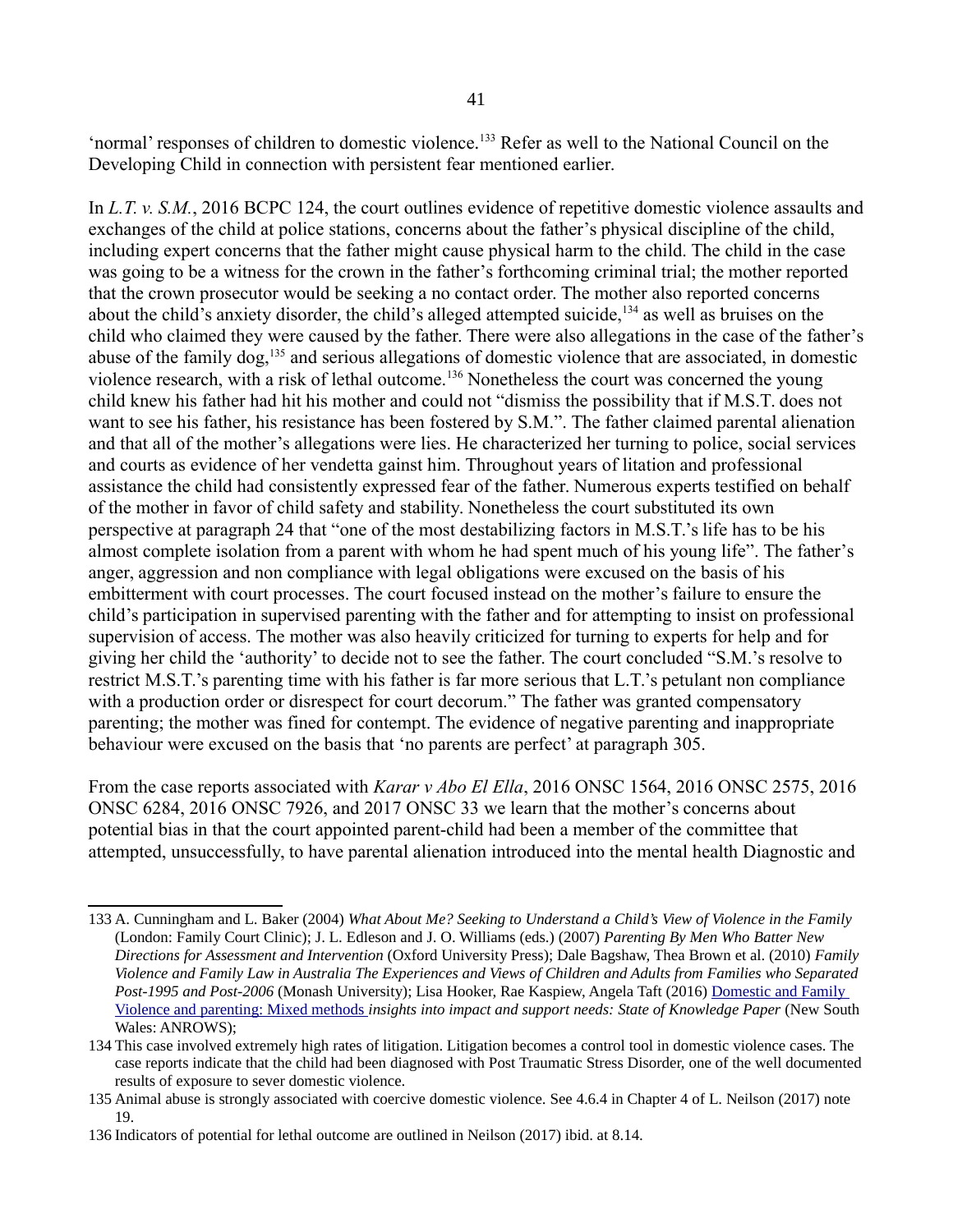Statistical manual were dismissed.<sup>[137](#page-41-0)</sup> The father in this case had been charged criminally with three counts of assault, criminal harassment, and death threats. Domestic violence claims included threatened international abduction (strongly association in empirical research with domestic violence),<sup>[138](#page-41-1)</sup> forcible confinement, a death threat against both the mother and the daughter, break and enter, theft of the children's birth certificates and passports. (Theft of the children's birth certificates and passports, if established, indicate planned as well as threatened abduction.<sup>[139](#page-41-2)</sup>) Nonetheless, the mother's claim for urgent relief and for increased security as a result of the threats and criminal charges were dismissed by the court on the basis in part that the mother had failed to "provide any evidence of efforts on her behalf to negotiate with the father to resolve the matter of supervision of his access visits with the children." The mother was criticized by the court for attempting to insist on professional supervision, which would have delayed the father's access to the children, for telling the children the father had killed a family pet and for hiring a security guard in connection with supervised access in contravention of the terms of the court order. In the face of a positive supervised access report,<sup>[140](#page-41-3)</sup> the court decided that continued supervision of the father's access was unwarranted "except for the exaggerated fears of the mother." As a result of the mother's earlier false or erroneous assertions against a court appointed parent-child assessor,<sup>[141](#page-41-4)</sup> and the mother's resistance to what she feared were lax security measures endorsed by the court, the mother was found to be in contempt of court and repeatedly ordered to pay costs. The mother was accused of exaggerating concerns about the children's safety and criticized for probably sharing her belief with the children that the father was dangerous. The court concluded in 2017 "Where one parent is charged criminally, there is generally a restraining order in the form of a recognizance that offers a measure of security. In this case, although serious, none of the charges against the father involve the children." (Presumably, the father was not charged criminally with the death threat against the child because the police were unable to prove that the email which contained the death threat against the daughter had been sent by the father.) The quotation also suggests an assumption that domestic violence, child fear, child abuse and negative perpetrator parenting practices are unrelated. Given the presence of factors in this case indicating, if established, potential for lethal outcome to the children as well as the mother,<sup>[142](#page-41-5)</sup> why was no consideration given to ensuring a balanced analysis of the circumstances of these children by a domestic violence expert?

We might contrast court priority to concerns about mothers not supporting children's relationships with fathers with a seeming lack of concern by experts and courts in some of the parental alienation claim cases for child safety. From *A.A. v. S.N.A*., 2007 BCCA 363, 2007 BCCA 364 and related cases involving the taxation of the father's solicitor's accounts following the father's successful parental alienation case (2008 BCSC 1223 and 2008 BCSC 1679) we learn that, following trial, despite reporting on the mother's repetitive resistance to the father's parenting of the child and concerns that the child was "hypersensitive to her mother's needs" the trial judge decided not to order a change in

<span id="page-41-0"></span><sup>137</sup> In part the mother was responsible for this reaction. She erroneously or falsely claimed that the assessor had a personal experience bias in favor of parental alienation.

<span id="page-41-1"></span><sup>138</sup> L. Neilson (2017) note [19,](#page-5-2) Chapter 16.

<span id="page-41-2"></span><sup>139</sup> Ibid., Chapter 16 at 16.6.2 and 16.6.4.

<span id="page-41-3"></span><sup>140</sup> One of the characteristic behavior patterns associated with domestic violence is positive behavior while being monitored in contrast to private behavior. Most supervisors of access are not domestic violence or child experts. Evidence from supervisors of access should not be relied on for assurances of child safety when access is no longer supervised. Refer to Nat Stern and Karen Oehme "The Troubling Admission of Supervised Visitation Records in Custody Proceeding" 75 *Temp. L. Rev.* (2002) 271. See also Fiona Kelly (2011) "Enforcing a Parent/Child Relationship at All Cost?: Supervised Access Orders in the Canadian Courts" *Osgoode Hall Law Journal* 49 (2) (2011): 277-309.

<span id="page-41-4"></span><sup>141</sup>See note [137.](#page-41-0)

<span id="page-41-5"></span><sup>142</sup> Discussion of lethality research and conclusions can be found In Chapter 8 at 8.14 of Neilson (2017) note [2.](#page-1-1)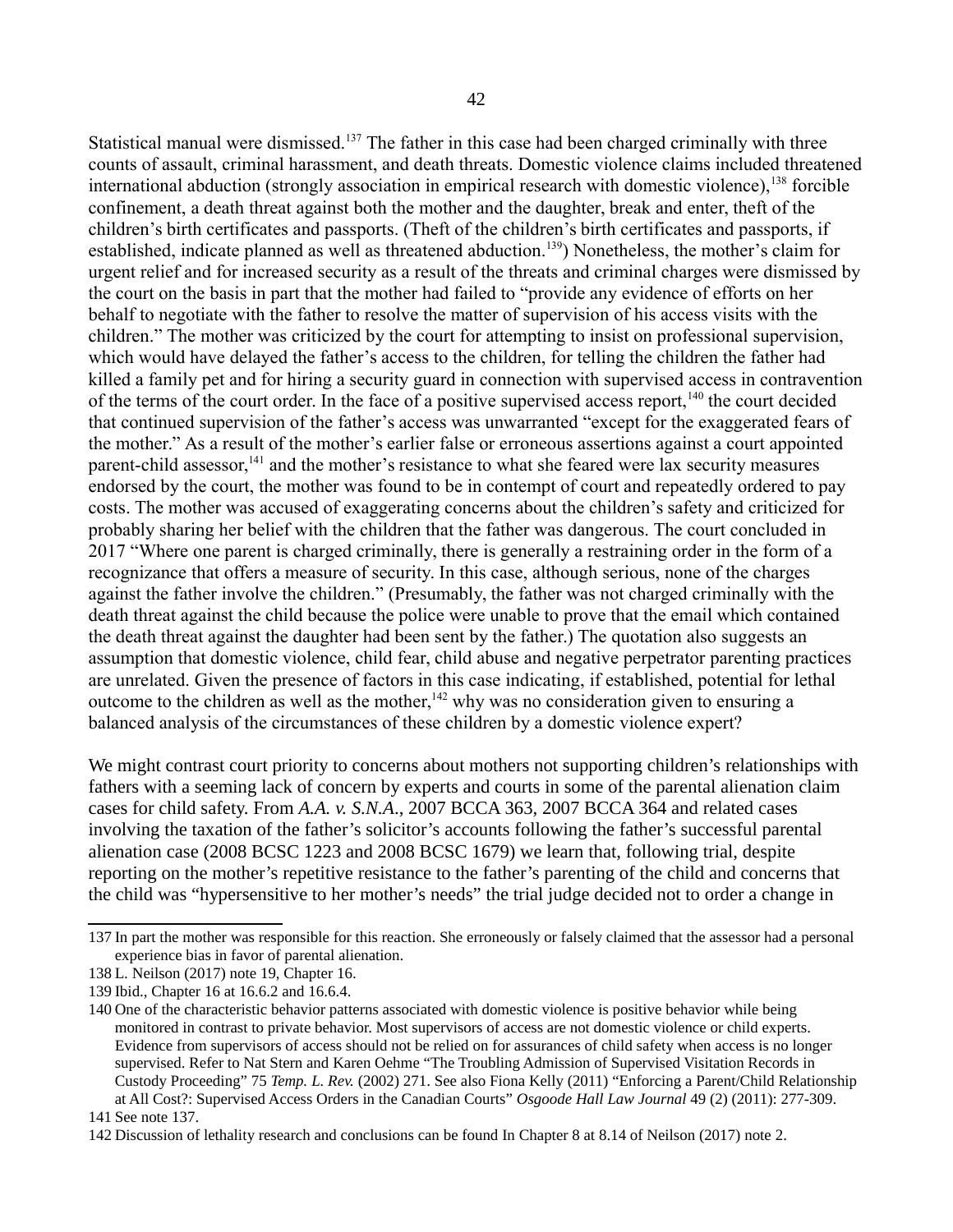custody to the father as a result of the court's inability to control and manage the chaotic day-to-day results of a forcible removal of a child from a close parental bond. The parents of the ten year old child were never married and had not lived together. The father's parenting experience with the child seems to have been limited to contact with the child while in the presence of the mother or professionals.

The father appealed the trial decision. During the trial the 'experts', who were not domestic violence experts, had focused on the mother and grandmother's resistance to the father's contact with the child, which they characterized as alienation detrimental to the child. It is not clear from the case reports whether or not the mother's claims of the father's firearms, narcotics use, violence, dangerousness and the child's fear and resistance to contact were ever fully investigated though we do know that the court expressed reservations about the mother's credibility and that her claims were denied by the father. The Court of Appeal accepted the father's parental alienation appeal, ruling that the trial judge had given priority to the child's immediate rather than long-term best interests. The appellate court ordered the immediate forced physical transfer of custody of the ten year old girl from her preferred parent and her grandmother, who had been her primary caregivers since her birth, to the father she was afraid of. The court also denied the child any direct or indirect contact with either her mother or maternal grandmother. Police were directed to enforce the order. The terms of the "unusual"<sup>[143](#page-42-0)</sup> appellate order may be found in *A.A. v. S.N.A*., 2007 BCCA 364. Subsequently, we learn from cases associated with the father's taxation of his lawyer's account that the father claimed he had not actually wanted custody of the child in the first place. In the taxation proceedings, the father's lawyer was complimented on her "excellent cross-examination skills" and for having "completely destroyed the expert for [the mother], Dr. Carol MacPherson." Now the father's lawyer and her assistant reported on the father's hostile, erratic behavior, his yelling and histrionics, and instability "in the office, where he would transform into a man yelling and screening about the judge and others involved in the judicial system and then the next day would attend with cakes and pastries and apologize for his behavior." We also learn of his accusations of a conspiracy between his own and the mother's lawyer. Of particular concern to [the father's lawyer] in terms of the father's potential dangerousness were comments by the father about knowing the mother's lawyer's "family, and knowing about them and where they lived." His lawyer commented that he was "the most difficult client in 30 years of practising law". What of the emotional well being and indeed physical safety of the ten year old girl ordered into his full time care and prohibited from any contact with her mother and grandmother with whom she had lived most of her life? While the record of the father's instability and dangerousness reported in the taxation case would not have been available to the appellate court - the appeal court decision predates the taxation cases the facts make crystal clear the need for trial and appellate courts to abandon any and all assumptions about blame in connection with child resistance to contact and to consider very carefully and to investigate fully the reasons for child fear, concerns about child safety and stability, concerns about parental stability and mental health, abuse and violence, coercion and control patterns in the family, child and parental trauma, and problematic parenting on the one hand and parental warmth, parentchild attachments, child views and preferences on the other in cross claim cases.

Are parental rights more important to family courts than promoting child resilience and ensuring child and adult safety? In thinking about this issue, it might help to ask ourselves whether or not, if gender – and thus gender bias - were removed and facts, such as a father's family violence, death threats, drug use, criminality, hostility, erratic behavior and high levels of conflict between the parents – were

<span id="page-42-0"></span><sup>143</sup>Paragraph 30 of *Label v. Albanese*, 2008 BCSC 1223.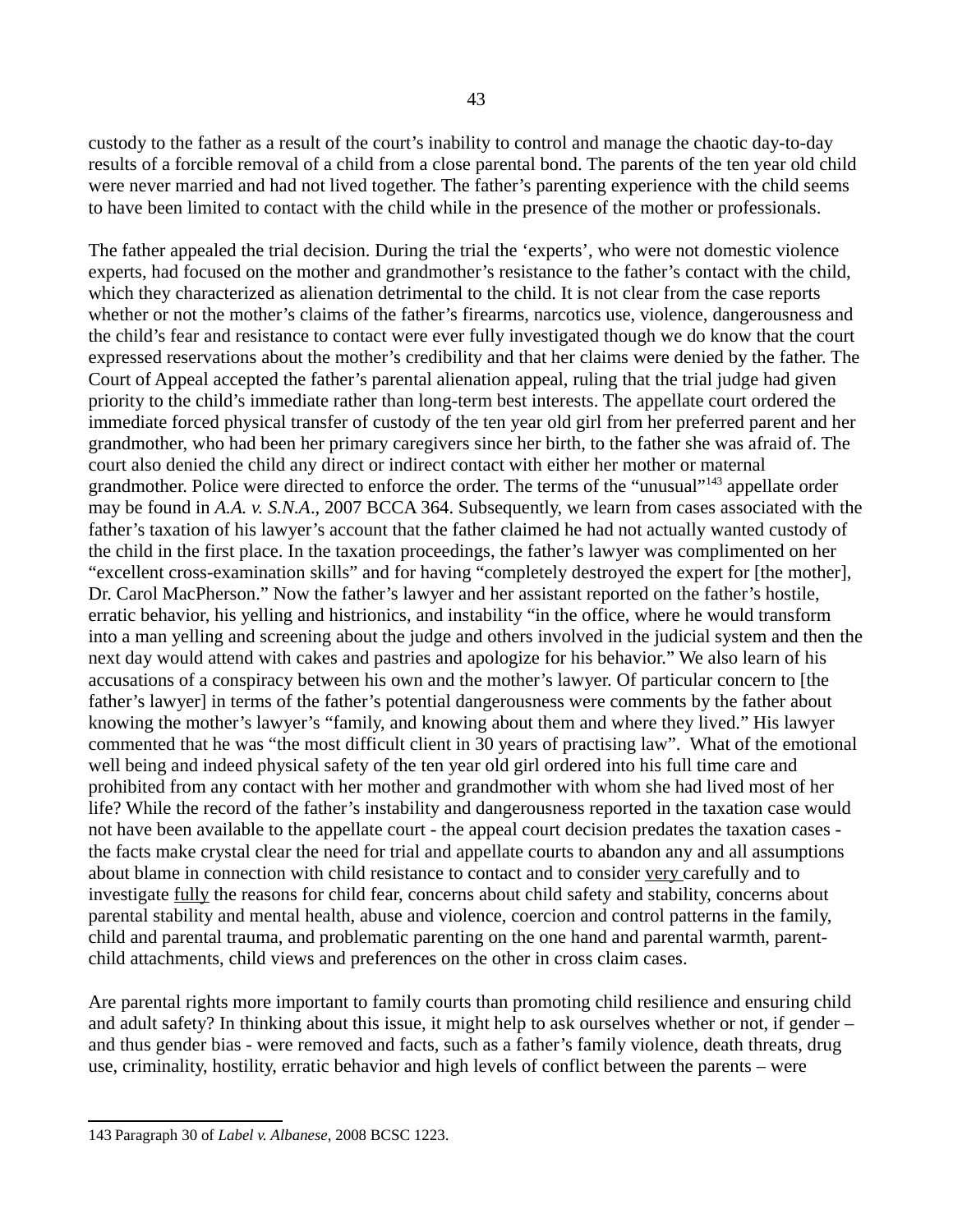presented by child protection authorities, courts would deny children state protection and would order the authorities, as they do mothers, to place children in the unsupervised care of fathers in such cases.

Domestic violence researchers repeatedly have documented negative post-separation parenting practices on the part of perpetrators of coercive domestic violence, among them manipulation of children against the targeted parents (usually mothers).<sup>[144](#page-43-0)</sup> When we focus our attention on the 33 cases in which the parental alienation claimant was also the domestic violence claimant, invariably mothers, we find that alleged perpetrators of both domestic violence and of parental alienation were granted unsupervised access, shared or primary care of one or more of the children in 69.7 %, the majority, of these cases. In *Quenville v Goodfellow*, 2017 ONSC 6549, the facts recited in the case indicate that the mother had had no contact with her oldest child, a 15 year old son, who was in the care of the father, for two years. The trial involved the youngest, an eleven year old. The mother sought a primary residence order and asked that access to the father be suspended until the child recovered from the father's parental alienation. The mother expressed concern about the father's involving the children in parental disputes, his denigration and his listening to her telephone conversations with the children. The mother's concerns about the father's use of pornography, the children's sexualized behavior, her claims of domestic abuse, inappropriate sexual behavior, physical abuse of the children, and stalking were dismissed – without analysis by a domestic violence expert<sup>[145](#page-43-1)</sup> – on the basis that they were presented in order to gain "an advantage in the custody dispute".[146](#page-43-2) Despite an acknowledgement by the court that the father had actively undermined the bond between the oldest child and the mother, the court held that the mother's claims of domestic violence and her writing a public blog about her experiences accounted for her lack of relationship with the oldest child.<sup>[147](#page-43-3)</sup> Then the youngest also aligned with the father and ran away from the mother. When the mother claimed parental alienation and sought a temporary period of no contact with the father to engage the youngest child in therapy, the court criticized the mother for assuming that "complete severance of all contact between Jacob and his father for a period of six months" would "allow him the opportunity to heal." The court held, as a result of the mother's claim, that "granting Ms. Goodfellow primary residence of Jacob .. would put Jacob's meaningful and beneficial relationship with this father and brother at significant risk". We might contrast this response with the perspective of courts when fathers claim parental alienation against mothers. The court granted the father sole custody and primary care of the oldest child in accordance with the oldest child's wishes, with access to the mother subject to the child's readiness to reestablish contract. The mother was granted sole decision making in connection with the youngest child with the two parents sharing equal parenting time on a week about basis.<sup>[148](#page-43-4)</sup>

In only seven cases in which the parental alienation claimant was also the domestic violence claimant did courts severely restrict parenting contact with the father. In the vast majority of the cases, despite both domestic violence and parental alienation claims against fathers,<sup>[149](#page-43-5)</sup> fathers were granted

<span id="page-43-0"></span><sup>144</sup> L Neilson (2017) note [2](#page-1-1) at 10.12.6.

<span id="page-43-1"></span><sup>145</sup> Nonetheless a number of parent-child assessors and therapists testified in the case.

<span id="page-43-2"></span><sup>146</sup> Paragraph 61.

<span id="page-43-3"></span><sup>147</sup> Given that the oldest child was a teenager, and probably embarrassed by the mother's public blog, this is not an unreasonable conclusion. See also *D.C. v. P.C*., 2017 PESC 26.

<span id="page-43-4"></span><sup>148</sup> The point here is not necessarily that the case was wrongly decided. I think punitively denying children contact with their preferred, primary care parents (mothers or fathers) is unlikely to be in children's best interests. Instead of punitively denying children contact with preferred parents, surely the goal is to implement measures to ensure that parenting is safe and beneficial.

<span id="page-43-5"></span><sup>149</sup> Courts appeared to be considerably more receptive to parental alienation than to domestic violence evidence, particularly when the domestic violence evidence was presented by mothers. Empirical research has demonstrated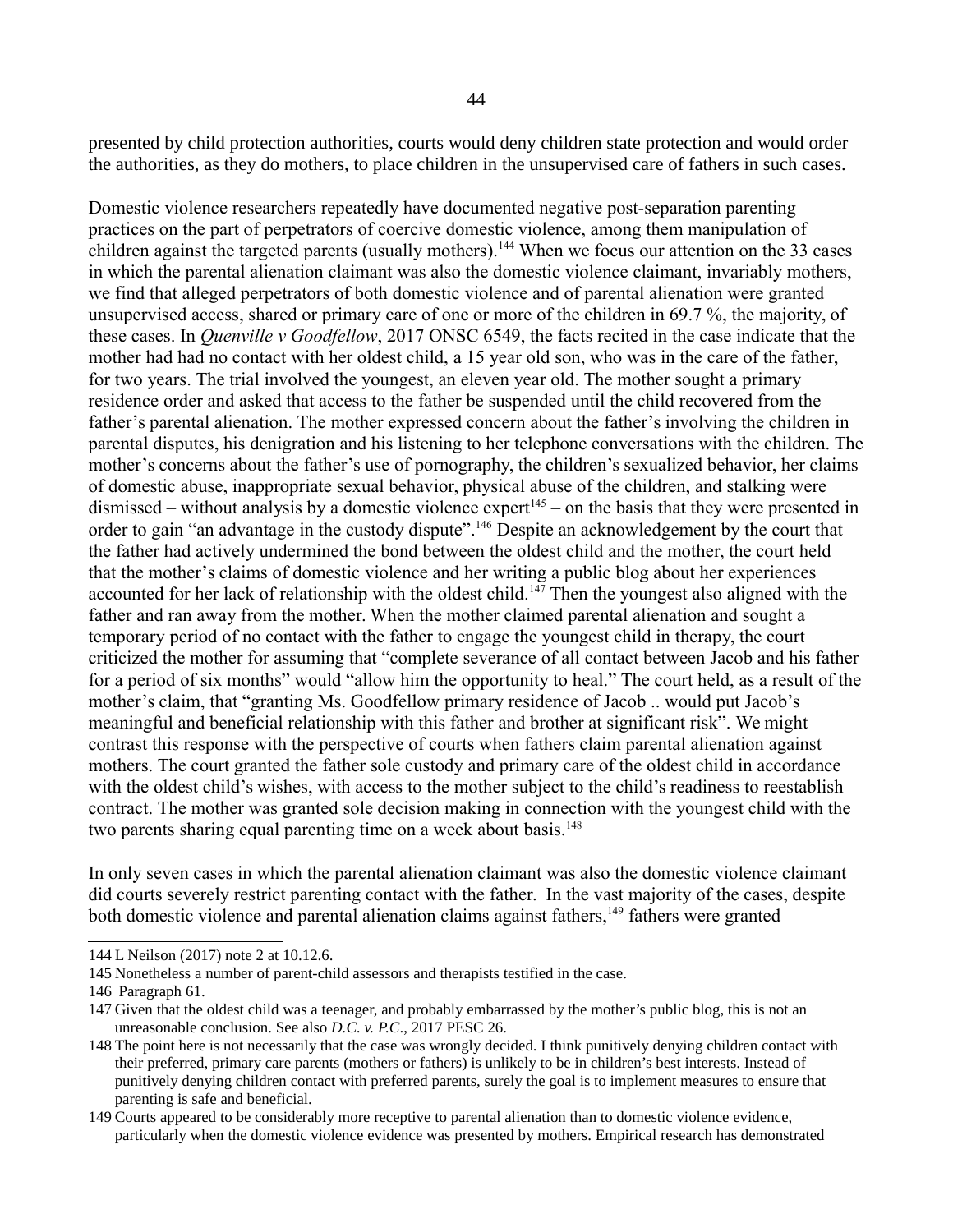unsupervised parenting time or even custody of the children, often in accordance with the views of the children. In other words even in cases where both domestic violence and parental alienation assertions are claimed by mothers against fathers, the application of parental alienation concepts appears to result in systemic bias against mothers in favor of fathers.

# **PART THREE:**

#### **Discussion and Concluding Comments**

If we were to interpret family court responses to children in custody and access cases solely on analysis of cases that have accepted and have attempted to apply parental alienation theory, we might conclude that family courts have abandoned child-centred analysis of best interests of the child factors in favor of: attributing parental blame and assigning punishment for resistance to shared parenting, and insisting that children have or acquire positive parenting relationships with fathers.[150](#page-44-0) It is important, however, to keep in mind that courts declined to make parental alienation findings in 50 % of the parental alienation claim cases (whether claims were advanced by mothers or fathers) and in 60 % of the cases involving parental alienation claims advanced by alleged perpetrators of domestic violence or child abuse. It is important to keep in mind as well statements in a number of recent appeal cases that may help to resolve some of the problems documented in this article.

The Court of Appeal for British Columbia reminds trial courts of the duty to focus on child best interests factors and is advising courts to exercise restraint in connection with use of punitive "draconian" orders that drastically alter child custody and parental care or that cut off children's contact with a parent in *Williamson v. Williamson*, 2016 BCCA 87.<sup>[151](#page-44-1)</sup> Although the court expressly declined in *Williamson* to resolve controversies surrounding parental alienation, it did remind trial courts of the need to take into account *Mohan* and *White Burgess* principles prior to admitting expert testimony on parental alienation. In *N.R.G. v. G.R.G*., 2017 BCCA 407 the same court cautions trial courts to engage in "full and generous consideration" of best interests of children factors mandated by British Columbia's *Family Law Act* and to avoid giving "inordinate weight" .. to "modifying the behaviors of the parents." The appellate court opined that the trial court's focus on the "battle between the parents" was not "an acceptable way of assessing the best interests of a child." Also of concern to the appeal court was judicial assumption of parental responsibilities in the court order, more particularly ordering a parent to discipline the children in order "to ensure that the transitions from one household to the other occur." The appeal court lifted trial court restrictions on the children's activities proposed by the father as well as the prohibition on the children contacting each parent while away from that parent's home. The principles set out in these two British Columbia appeal cases may help to correct some of the problems documented in this article.

consistently that false claims of domestic violence and child abuse are rare, yet judicial scepticism permeates this collection of cases.

<span id="page-44-0"></span><sup>150</sup> When father-child relationships are a positive benefit to children, clearly those relationships should be encouraged and supported. The central challenge in the legal system, however, is to avoid making any gender-based assumptions – positive or negative – and to conduct a thorough child-centred analysis of all best interest of the child factors.

<span id="page-44-1"></span><sup>151</sup>From a gender perspective, it is interesting to note that the parental alienation claim was against the father in this case.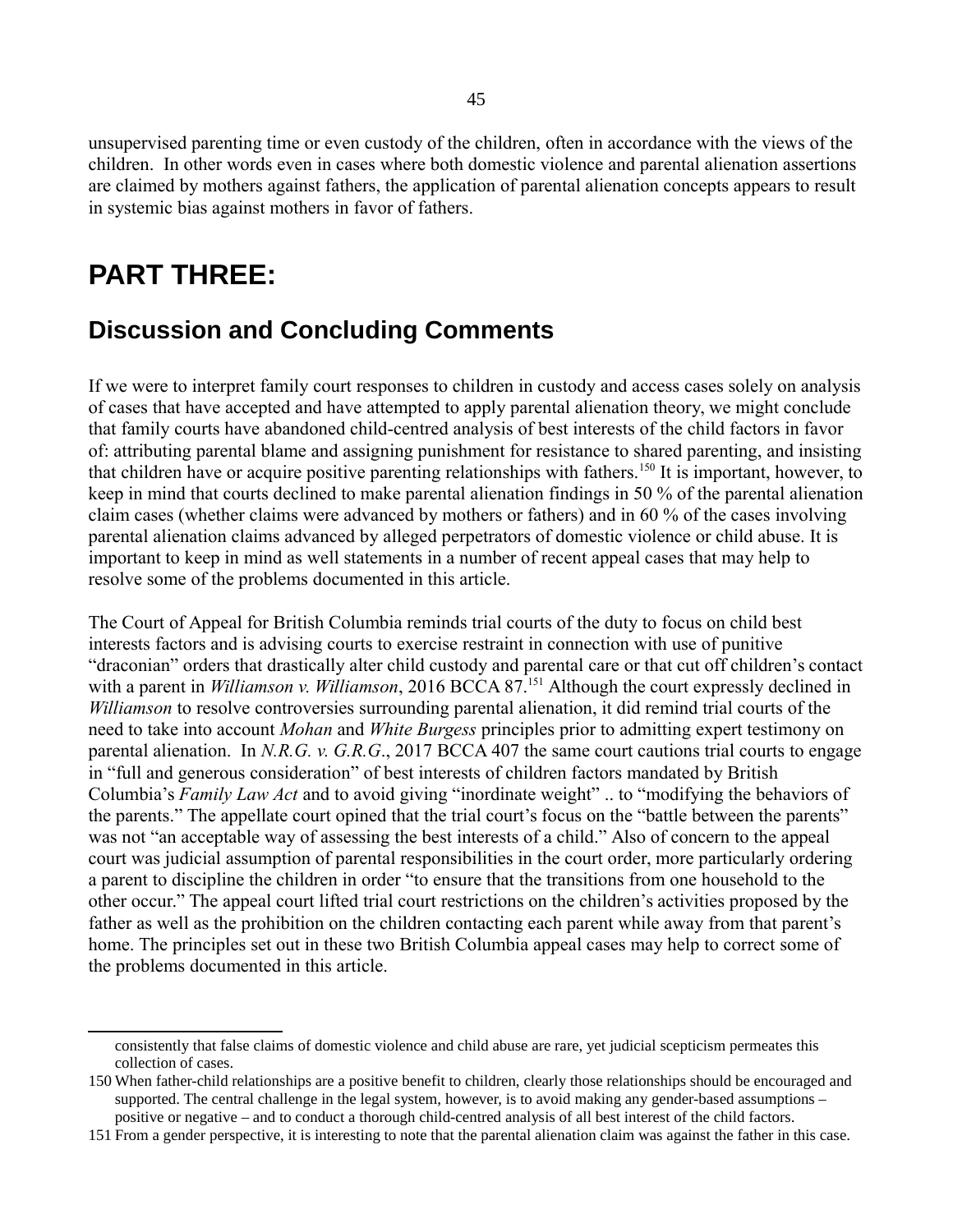Also on a positive note in connection with some degree of support for parental alienation theory, clearly parental conduct that vindictively undermines a child's positive established relationship (attachment) with another caring, beneficial, supportive adult (paternal or maternal or gender neutral) is negative parenting. Indeed we know from the child development literature cited earlier that the factors that predispose children to positive developmental outcomes in the face of significant adversity include supportive adult-child relationships.<sup>[152](#page-45-0)</sup> Nonetheless it is important to keep in mind that this factor is qualified by considerations of child stress, safety, stability and self sufficiency. Clearly when relationships are positive, children benefit from appreciable contact with both or all parents. Clearly as well, a parent who undermines a child's access to a beneficial relationship with the other parent is not acting in a child's best interests. Nonetheless the consideration applies only when those relationships are indeed beneficial to the child and is considered along with all of the other pertinent best interest of the child factors.

On a more negative note, our examination of parental alienation claim cases indicates a pattern of implicit judicial bias against mothers/primary care givers and against domestic violence evidence in the cases that endorse parental alienation theory. Resort to parental alienation checklists, such as those recited in *M.M.B. v. C.M.V.*, 2017 ONSC 3991;<sup>[153](#page-45-1)</sup> *L. M. v J. B.*, 2016 NBQB 93 are of particular concern. The checklists should not be used in the legal system for three reasons (in addition to concerns about research validity and reliability):

(1) many of the 'typical behaviors' listed in the checklists (exhibited by children, by favored or by rejected parents) can equally be associated with child adversities other than parental alienation (such as negative parenting practices, toxic levels of child stress, domestic violence, extensive parental conflict, excessive litigation, children's negative experiences with 'draconian' court orders or police powers, mental health issues, children's realistic fear, lingering adult and/or child trauma from past experiences, lack of parent-child warmth, stong positive parental attachments with the preferred parent, or weak parental attachments with the other parent)

(2) the checklists create presumptions that preferred, primary care parents, most of whom are mothers, are to blame for child behavior, and

(3) use of the checklists results in systemic gender bias in the legal system. Abandonment of the checklists and careful scrutiny of the scientific reliability of Parental Alienation concepts prior to admission of expert evidence ought to allow courts to assess the reasons children resist contact without resorting to assumptions.

In addition to gender bias, parental alienation cases demonstrate limited attention to scientifically documented child development factors and limited understanding of the impact of domestic violence on parents or children. Trauma affects demeanour, disclosure, fear, and protective responses. In recognition of similar perceptual problems in courts in the United States, the National Council of Juvenile and Family Court Judges is recommending that all judicial officers receive training on:

• *How to identify the nature and context of abuse in a family, its implications for the children and parenting*

- *Child development*
- *Trauma and how it affects children and parents (including their participation in litigation)*

<span id="page-45-0"></span><sup>152</sup> Centre on the Developing Child, Key Concepts, "Resilience" on line at [https://developingchild.harvard.edu/science/key-concepts/resilience/.](https://developingchild.harvard.edu/science/key-concepts/resilience/)

<span id="page-45-1"></span><sup>153</sup> The parental alienation claim in this case was advanced by the mother. The mother was granted full custody; family reunification therapy was ordered. The children were denied contact with the father or the father's family for a minimum of 90 days or until further order of the court. Police were directed to enforce the order.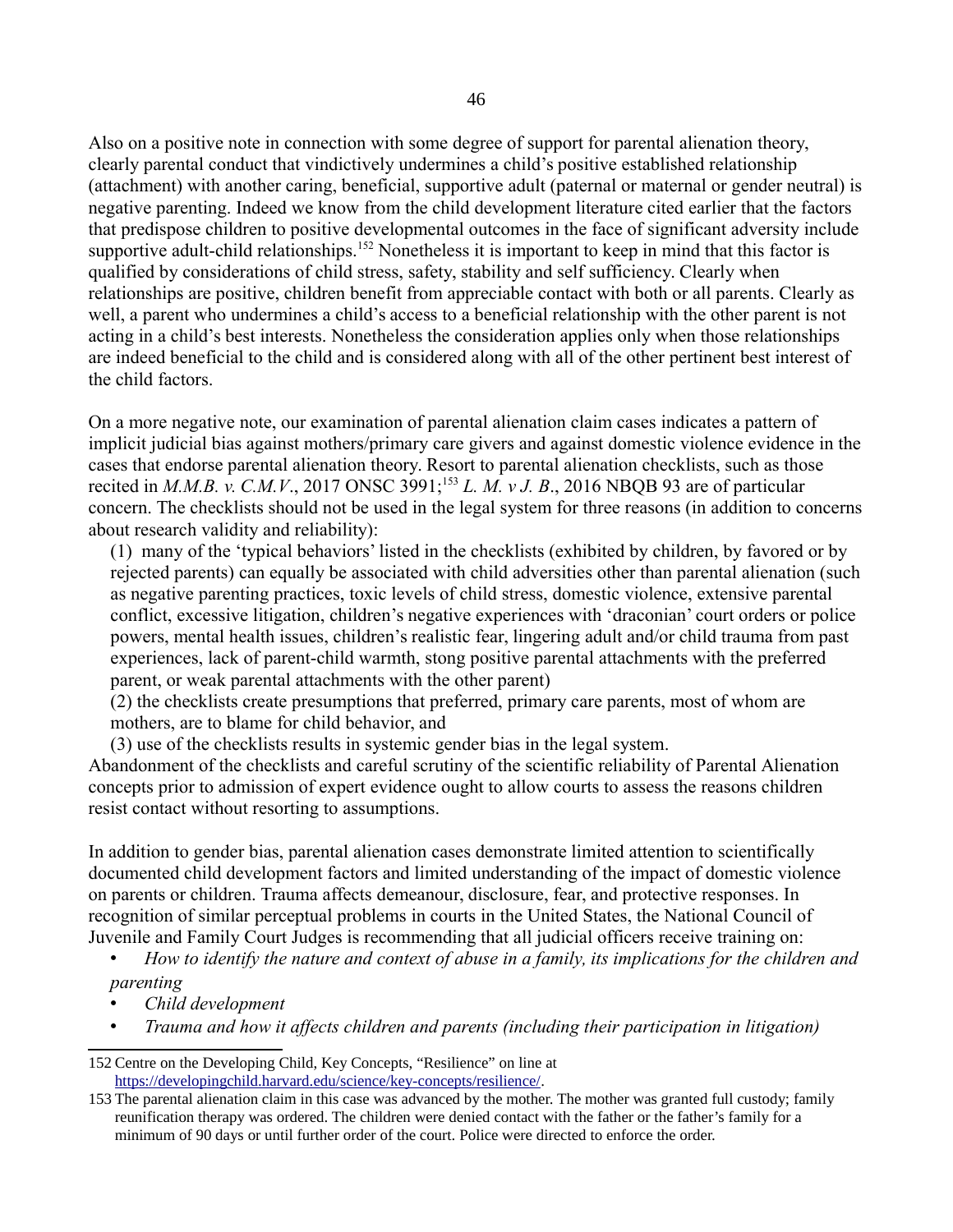• *Overcoming implicit bias and how to view each case as a blank slate.*[154](#page-46-0) Clearly judicial and professional education on the same issues is also warranted in Canada.

The chilling effects of parental alienation claims may extend far more deeply and broadly throughout the legal system than the patterns documented in this case law study suggest. In *Spousal Abuse, Children and the Legal System Final Report*, funded by the Canadian Bar Association, Law for the Futures Fund,<sup>[155](#page-46-1)</sup> we documented law practice and procedural filters that result in evidence of domestic violence and negative parenting being omitted from legal consideration. Courts can only make decisions on the basis of facts in evidence. In this study we found that domestic violence and child abuse claims were characterized as evidence of primary parents' attempts to alienate the children against the other parent and speculated that in such circumstances protective parents may be advised not to present such evidence rather than risk loss of the children. If parental alienation claims are resulting in the silencing of women and in the suppresion of evidence, as Susan Boyd, Professor Emerita, University of British Columbia Law School, and Pamela Cross in Ontario contend, it is likely that at least some, if not many, of the non-domestic-violence cases included in this study actually involved domestic violence or child abuse. Thus parental alienation claims may be deflecting attention from child best interests in a larger percentage of cross-claim cases than this study suggests.<sup>[156](#page-46-2)</sup>

Research on the effects of parental alienation claims in domestic violence cases is currently being conducted by academic researchers across Canada led by Dr. Simon Lapierre of the University of Ottawa. We can expect this research to generate additional data and analyses, shedding new light on many of the issues raised in this article.

In closing, my hope is that, with additional understanding of systemic gender bias, child development, and domestic violence, the legal system in Canada will abandon reactive assignments of blame and punishment as well as the use of police power against children. Children, and particularly youth, have the right to be heard and to have their views respectfully considered. "Draconian" orders can be replaced by supportive, compassionate orders. Reliance on single controversial theories can be replaced by detailed scrutiny of child best interest factors and by reliance on scientific child-development principles that have broad professional and academic acceptance. Finally, adult-and-child-traumainformed knowledge and practice can replace victim blame in order to ensure safe and effective decisions for children and their families.<sup>[157](#page-46-3)</sup>

<span id="page-46-0"></span><sup>154</sup> National Council of Juvenile and Family Court Judges (2017) *Custody and Visitation in Civil Protection Orders Guiding Principles and Suggested Practices for Courts and Communities* (NCJFCJ) at pages 15 and 16.

<span id="page-46-1"></span><sup>155</sup> Linda C. Neilson et al. (2001) *[Spousal Abuse, Children and the Legal System](https://www.unb.ca/fredericton/arts/centres/mmfc/_resources/pdfs/spousalabuse.pdf)* (Fredericton: Muriel McQueen Fergusson Centre for Family Violence Research) on line.

<span id="page-46-2"></span><sup>156</sup> When a history domestic or family violence exists but the evidence is not presented to the court, for example because of a fear that such claims will be interpreted adversely as indicative of parental alienation, the judicial decision will not identify domestic or family violence as a factor in the case.

<span id="page-46-3"></span><sup>157</sup> Neilson (2017) note [2](#page-1-1) offers access to legal and educational materials that can be used to improve responses to domestic violence in family law, civil and child protection cases. Useful educational materials on child and adult trauma, some of them designed for use in the legal system, include National Council on Juvenile and Family Court Judges *[Trauma](https://www.ncjfcj.org/our-work/trauma-informed-system-care)  [Informed System of Care](https://www.ncjfcj.org/our-work/trauma-informed-system-care)* on line; National Center on Domestic Violence, *[Trauma & Mental Health Trauma-Informed](http://www.nationalcenterdvtraumamh.org/trainingta/trauma-informed-legal-advocacy-tila-project/)  [Legal Advocacy \(TILA\) Project](http://www.nationalcenterdvtraumamh.org/trainingta/trauma-informed-legal-advocacy-tila-project/)* materials on line; Pamela Ponic et al. "Trauma- (and Violence-) Informed Approaches to Supporting Victims of Violence: Policy and Practice Considerations' in *Victims of Crime Research Digest* No. 9 (Department of Justice, Canada); Lori Haskell (2004) *Getting the Most Out of Trauma Therapy* (Centre for Addiction & Mental Health) on line; American Bar Association (2016) *Trauma-Informed Legal Practice: Communicating With Children Who Have Experienced Trauma* on line; Jessica Griffin (2016) "Winter 2016: Trauma-Informed Practice" Boston Bar Association Family Law Newsletter; Lisa Pilnik et al. *Identifying Polyvictimization and Trauma Among*